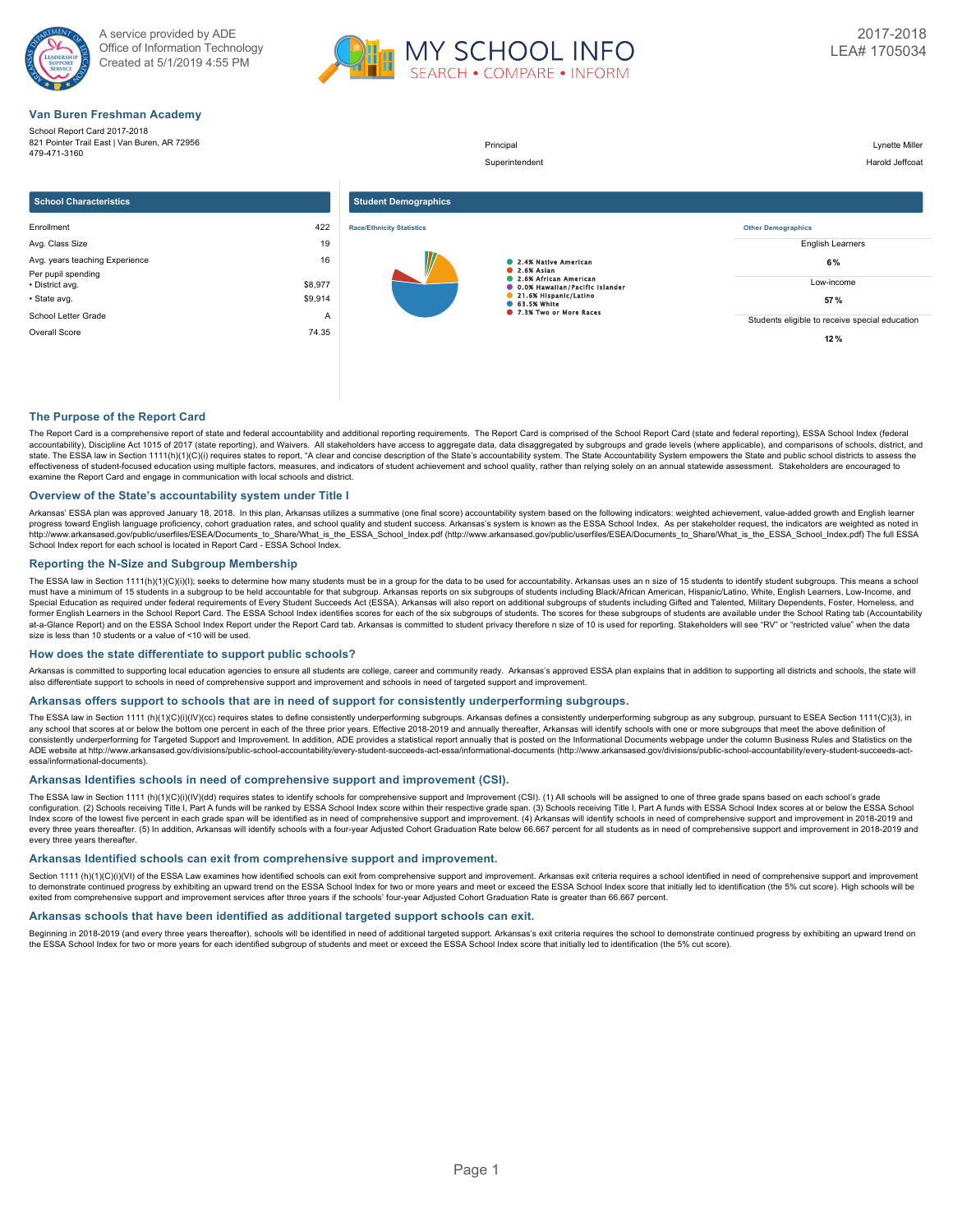



**SECTION: Achievement**

|                                                                                                              |          |                       |       |       | 2017-2018 |                       |                                                 |                                    |
|--------------------------------------------------------------------------------------------------------------|----------|-----------------------|-------|-------|-----------|-----------------------|-------------------------------------------------|------------------------------------|
|                                                                                                              | % Tested | In Need<br>of Support | Close | Ready | Exceeding | Ready or<br>Exceeding | <b>District</b><br>Avg<br>Ready or<br>Exceeding | State Avg<br>Ready or<br>Exceeding |
| 9th Grade Literacy                                                                                           |          |                       |       |       |           |                       |                                                 |                                    |
| All Students Percentage of Students                                                                          | 100.00   | 25.06                 | 19.18 | 24.30 | 31.46     | 55.75                 | 54.63                                           | 44.06                              |
| All Students Number of Students                                                                              |          | 98                    | 75    | 95    | 123       | 218                   |                                                 |                                    |
| African American                                                                                             | 100.00   | 33.33                 | 16.67 | 25.00 | 25.00     | 50.00                 | 50.00                                           | 21.66                              |
| Hispanic                                                                                                     | 100.00   | 30.68                 | 22.73 | 29.55 | 17.05     | 46.59                 | 46.07                                           | 34.53                              |
| Caucasian                                                                                                    | 100.00   | 21.86                 | 17.41 | 24.29 | 36.44     | 60.73                 | 58.56                                           | 52.83                              |
| Economically Disadvantaged                                                                                   | 100.00   | 29.36                 | 22.94 | 24.31 | 23.39     | 47.71                 | 45.81                                           | 32.74                              |
| Non-Economically Disadvantaged                                                                               | 100.00   | 19.65                 | 14.45 | 24.28 | 41.62     | 65.90                 | 65.57                                           | 61.69                              |
| <b>Students with Disabilities</b>                                                                            | 100.00   | 89.74                 | 5.13  | 5.13  | 0.00      | 5.13                  | 4.76                                            | 4.58                               |
| <b>Students without Disabilities</b>                                                                         | 100.00   | 17.90                 | 20.74 | 26.42 | 34.94     | 61.36                 | 60.33                                           | 48.60                              |
| Students with the most significant cognitive disabilities who take an alternate assessment: Number (Percent) |          |                       |       |       |           |                       |                                                 | $0(0.00\%)$                        |
| Current English Learners (EL)                                                                                | 100.00   | 41.46                 | 19.51 | 31.71 | 7.32      | 39.02                 | 39.02                                           | 25.89                              |
| Non-English Learners (includes Former EL Monitored 1-4 years)                                                | 100.00   | 23.14                 | 19.14 | 23.43 | 34.29     | 57.71                 | 56.37                                           | 46.02                              |
| Former English Learner (Monitored 1-4 years)                                                                 | 100.00   | 0.00                  | 30.77 | 46.15 | 23.08     | 69.23                 | 69.23                                           | 69.49                              |
| Recently Arrived English Learners (RAEL) Excluded from Accountability Indicators: Number (Percent)           |          |                       |       |       |           |                       |                                                 | $2(0.54\%)$                        |
| Homeless                                                                                                     | 100.00   | 20.00                 | 20.00 | 40.00 | 20.00     | 60.00                 | 60.00                                           | 27.66                              |
| Children in Foster Care                                                                                      | 100.00   | 0.00                  | 0.00  | 0.00  | 100.00    | 100.00                | 100.00                                          | 22.96                              |
| Children with Parent on Active Military Duty                                                                 | 100.00   | 100.00                | 0.00  | 0.00  | 0.00      | 0.00                  | 0.00                                            | 57.91                              |
| Gifted and Talented                                                                                          | 100.00   | 0.00                  | 0.00  | 7.32  | 92.68     | 100.00                | 100.00                                          | 86.23                              |
| <b>Female Students</b>                                                                                       | 100.00   | 16.92                 | 20.51 | 25.64 | 36.92     | 62.56                 | 62.07                                           | 52.70                              |
| Male Students                                                                                                | 100.00   | 33.16                 | 17.86 | 22.96 | 26.02     | 48.98                 | 47.34                                           | 35.99                              |
| Migrant                                                                                                      | 100.00   | 30.77                 | 15.38 | 23.08 | 30.77     | 53.85                 | 53.85                                           | 23.53                              |
|                                                                                                              |          |                       |       |       |           |                       |                                                 |                                    |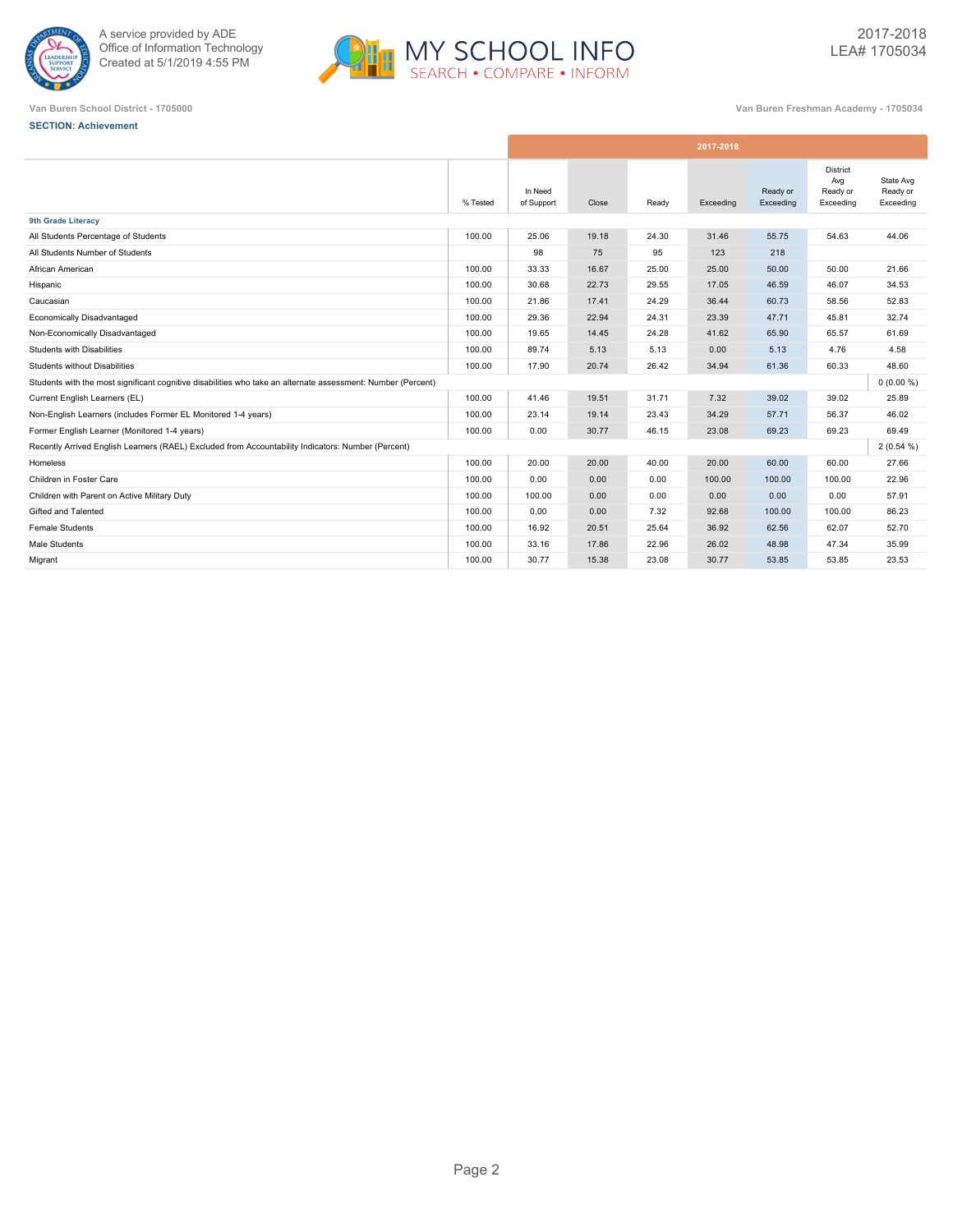



**SECTION: Achievement**

| Van Buren School District - 1705000 | Van Buren Freshman Academy - 1705034 |
|-------------------------------------|--------------------------------------|

|                                                                                                              |          |                       |        |       | 2017-2018 |                       |                                                 |                                    |
|--------------------------------------------------------------------------------------------------------------|----------|-----------------------|--------|-------|-----------|-----------------------|-------------------------------------------------|------------------------------------|
|                                                                                                              | % Tested | In Need<br>of Support | Close  | Ready | Exceeding | Ready or<br>Exceeding | <b>District</b><br>Avg<br>Ready or<br>Exceeding | State Avg<br>Ready or<br>Exceeding |
| <b>9th Grade Mathematics</b>                                                                                 |          |                       |        |       |           |                       |                                                 |                                    |
| All Students Percentage of Students                                                                          | 100.00   | 29.67                 | 25.58  | 22.76 | 21.99     | 44.76                 | 43.41                                           | 33.75                              |
| All Students Number of Students                                                                              |          | 116                   | 100    | 89    | 86        | 175                   |                                                 |                                    |
| African American                                                                                             | 100.00   | 33.33                 | 50.00  | 16.67 | 0.00      | 16.67                 | 16.67                                           | 12.30                              |
| Hispanic                                                                                                     | 100.00   | 45.45                 | 15.91  | 25.00 | 13.64     | 38.64                 | 38.20                                           | 25.80                              |
| Caucasian                                                                                                    | 100.00   | 24.70                 | 26.32  | 21.86 | 27.13     | 48.99                 | 46.39                                           | 41.66                              |
| Economically Disadvantaged                                                                                   | 100.00   | 39.45                 | 26.61  | 19.27 | 14.68     | 33.94                 | 32.60                                           | 22.88                              |
| Non-Economically Disadvantaged                                                                               | 100.00   | 17.34                 | 24.28  | 27.17 | 31.21     | 58.38                 | 56.83                                           | 50.70                              |
| Students with Disabilities                                                                                   | 100.00   | 74.36                 | 10.26  | 15.38 | 0.00      | 15.38                 | 14.29                                           | 3.77                               |
| <b>Students without Disabilities</b>                                                                         | 100.00   | 24.72                 | 27.27  | 23.58 | 24.43     | 48.01                 | 46.74                                           | 37.20                              |
| Students with the most significant cognitive disabilities who take an alternate assessment: Number (Percent) |          |                       |        |       |           |                       |                                                 | $0(0.00\%)$                        |
| Current English Learners (EL)                                                                                | 100.00   | 48.78                 | 17.07  | 26.83 | 7.32      | 34.15                 | 34.15                                           | 20.34                              |
| Non-English Learners (includes Former EL Monitored 1-4 years)                                                | 100.00   | 27.43                 | 26.57  | 22.29 | 23.71     | 46.00                 | 44.44                                           | 35.20                              |
| Former English Learner (Monitored 1-4 years)                                                                 | 100.00   | 7.69                  | 30.77  | 46.15 | 15.38     | 61.54                 | 61.54                                           | 54.92                              |
| Recently Arrived English Learners (RAEL) Excluded from Accountability Indicators: Number (Percent)           |          |                       |        |       |           |                       |                                                 | $2(0.54\%)$                        |
| Homeless                                                                                                     | 100.00   | 40.00                 | 40.00  | 20.00 | 0.00      | 20.00                 | 20.00                                           | 17.22                              |
| Children in Foster Care                                                                                      | 100.00   | 0.00                  | 100.00 | 0.00  | 0.00      | 0.00                  | 0.00                                            | 14.07                              |
| Children with Parent on Active Military Duty                                                                 | 100.00   | 0.00                  | 100.00 | 0.00  | 0.00      | 0.00                  | 0.00                                            | 45.58                              |
| Gifted and Talented                                                                                          | 100.00   | 0.00                  | 9.76   | 21.95 | 68.29     | 90.24                 | 90.70                                           | 75.14                              |
| <b>Female Students</b>                                                                                       | 100.00   | 27.18                 | 26.15  | 26.67 | 20.00     | 46.67                 | 46.31                                           | 35.44                              |
| Male Students                                                                                                | 100.00   | 32.14                 | 25.00  | 18.88 | 23.98     | 42.86                 | 40.58                                           | 32.17                              |
| Migrant                                                                                                      | 100.00   | 38.46                 | 15.38  | 30.77 | 15.38     | 46.15                 | 46.15                                           | 16.81                              |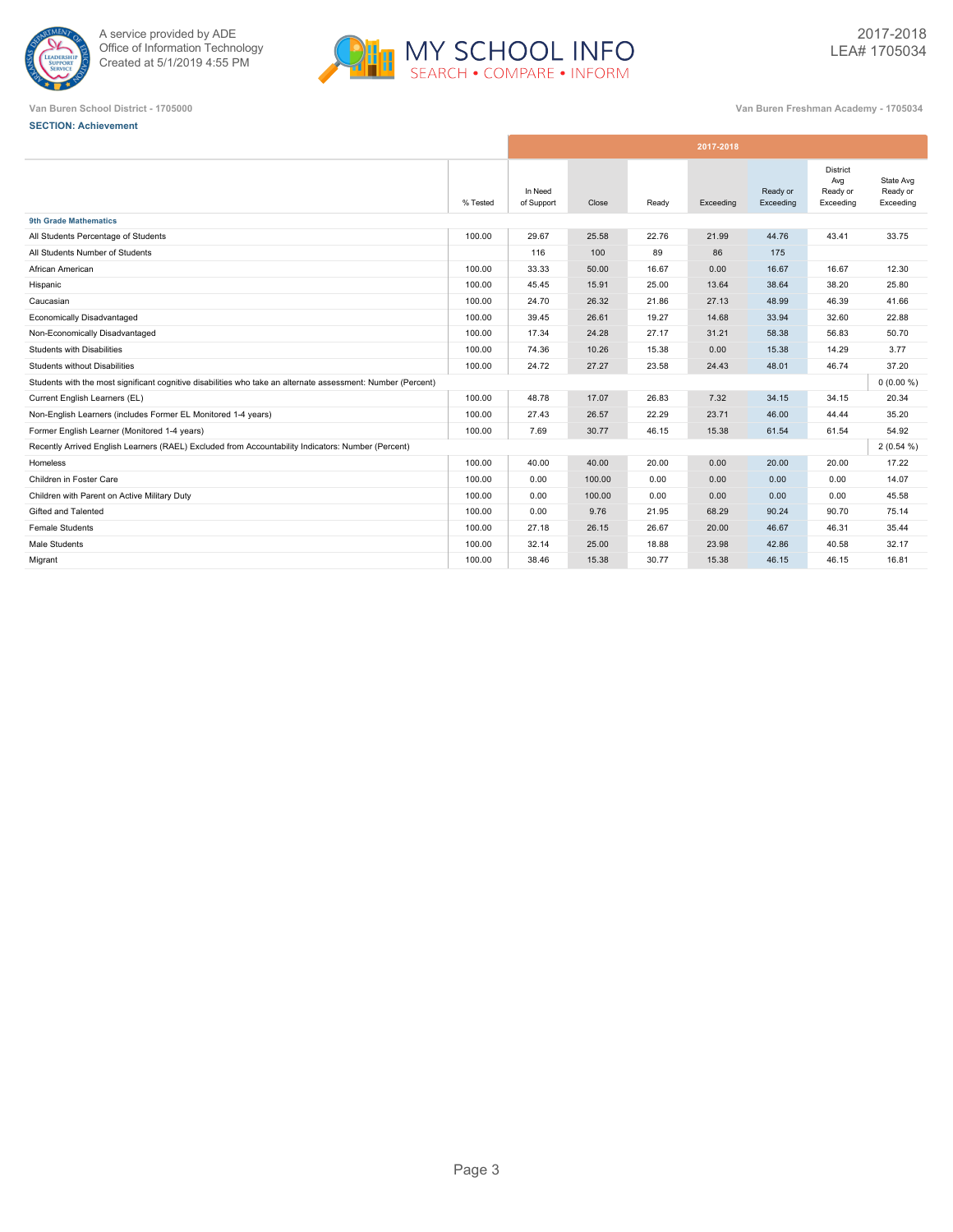



## **SECTION: Achievement**

|  |         |  |           | Van Buren Freshman Academy - 1705034 |                             |                       |
|--|---------|--|-----------|--------------------------------------|-----------------------------|-----------------------|
|  |         |  | 2017-2018 |                                      |                             |                       |
|  | In Need |  |           | Ready or                             | District<br>Avg<br>Ready or | State Avg<br>Ready or |

|                                                                                                              | % Tested | In Need<br>of Support | Close  | Ready | Exceeding | Ready or<br>Exceeding | Ready or<br>Exceeding | Ready or<br>Exceeding |
|--------------------------------------------------------------------------------------------------------------|----------|-----------------------|--------|-------|-----------|-----------------------|-----------------------|-----------------------|
| 9th Grade Science                                                                                            |          |                       |        |       |           |                       |                       |                       |
| All Students Percentage of Students                                                                          | 100.00   | 26.60                 | 32.23  | 25.06 | 16.11     | 41.18                 | 40.73                 | 32.78                 |
| All Students Number of Students                                                                              |          | 104                   | 126    | 98    | 63        | 161                   |                       |                       |
| African American                                                                                             | 100.00   | 41.67                 | 25.00  | 33.33 | 0.00      | 33.33                 | 33.33                 | 12.45                 |
| Hispanic                                                                                                     | 100.00   | 39.77                 | 32.95  | 19.32 | 7.95      | 27.27                 | 26.97                 | 23.61                 |
| Caucasian                                                                                                    | 100.00   | 23.08                 | 29.15  | 26.32 | 21.46     | 47.77                 | 46.39                 | 40.76                 |
| Economically Disadvantaged                                                                                   | 100.00   | 33.49                 | 33.49  | 22.94 | 10.09     | 33.03                 | 31.72                 | 22.27                 |
| Non-Economically Disadvantaged                                                                               | 100.00   | 17.92                 | 30.64  | 27.75 | 23.70     | 51.45                 | 51.91                 | 49.16                 |
| Students with Disabilities                                                                                   | 100.00   | 76.92                 | 12.82  | 7.69  | 2.56      | 10.26                 | 9.52                  | 4.17                  |
| <b>Students without Disabilities</b>                                                                         | 100.00   | 21.02                 | 34.38  | 26.99 | 17.61     | 44.60                 | 44.29                 | 36.07                 |
| Students with the most significant cognitive disabilities who take an alternate assessment: Number (Percent) |          |                       |        |       |           |                       |                       | $0(0.00\%)$           |
| Current English Learners (EL)                                                                                | 100.00   | 43.90                 | 36.59  | 19.51 | 0.00      | 19.51                 | 19.51                 | 17.49                 |
| Non-English Learners (includes Former EL Monitored 1-4 years)                                                | 100.00   | 24.57                 | 31.71  | 25.71 | 18.00     | 43.71                 | 43.09                 | 34.43                 |
| Former English Learner (Monitored 1-4 years)                                                                 | 100.00   | 7.69                  | 46.15  | 46.15 | 0.00      | 46.15                 | 46.15                 | 50.44                 |
| Recently Arrived English Learners (RAEL) Excluded from Accountability Indicators: Number (Percent)           |          |                       |        |       |           |                       |                       | $2(0.54\%)$           |
| Homeless                                                                                                     | 100.00   | 40.00                 | 20.00  | 40.00 | 0.00      | 40.00                 | 40.00                 | 18.67                 |
| Children in Foster Care                                                                                      | 100.00   | 0.00                  | 50.00  | 50.00 | 0.00      | 50.00                 | 50.00                 | 15.56                 |
| Children with Parent on Active Military Duty                                                                 | 100.00   | 0.00                  | 100.00 | 0.00  | 0.00      | 0.00                  | 0.00                  | 42.90                 |
| Gifted and Talented                                                                                          | 100.00   | 2.44                  | 4.88   | 24.39 | 68.29     | 92.68                 | 93.02                 | 73.51                 |
| <b>Female Students</b>                                                                                       | 100.00   | 23.08                 | 35.38  | 27.18 | 14.36     | 41.54                 | 41.87                 | 35.26                 |
| Male Students                                                                                                | 100.00   | 30.10                 | 29.08  | 22.96 | 17.86     | 40.82                 | 39.61                 | 30.46                 |
| Migrant                                                                                                      | 100.00   | 46.15                 | 23.08  | 23.08 | 7.69      | 30.77                 | 30.77                 | 14.29                 |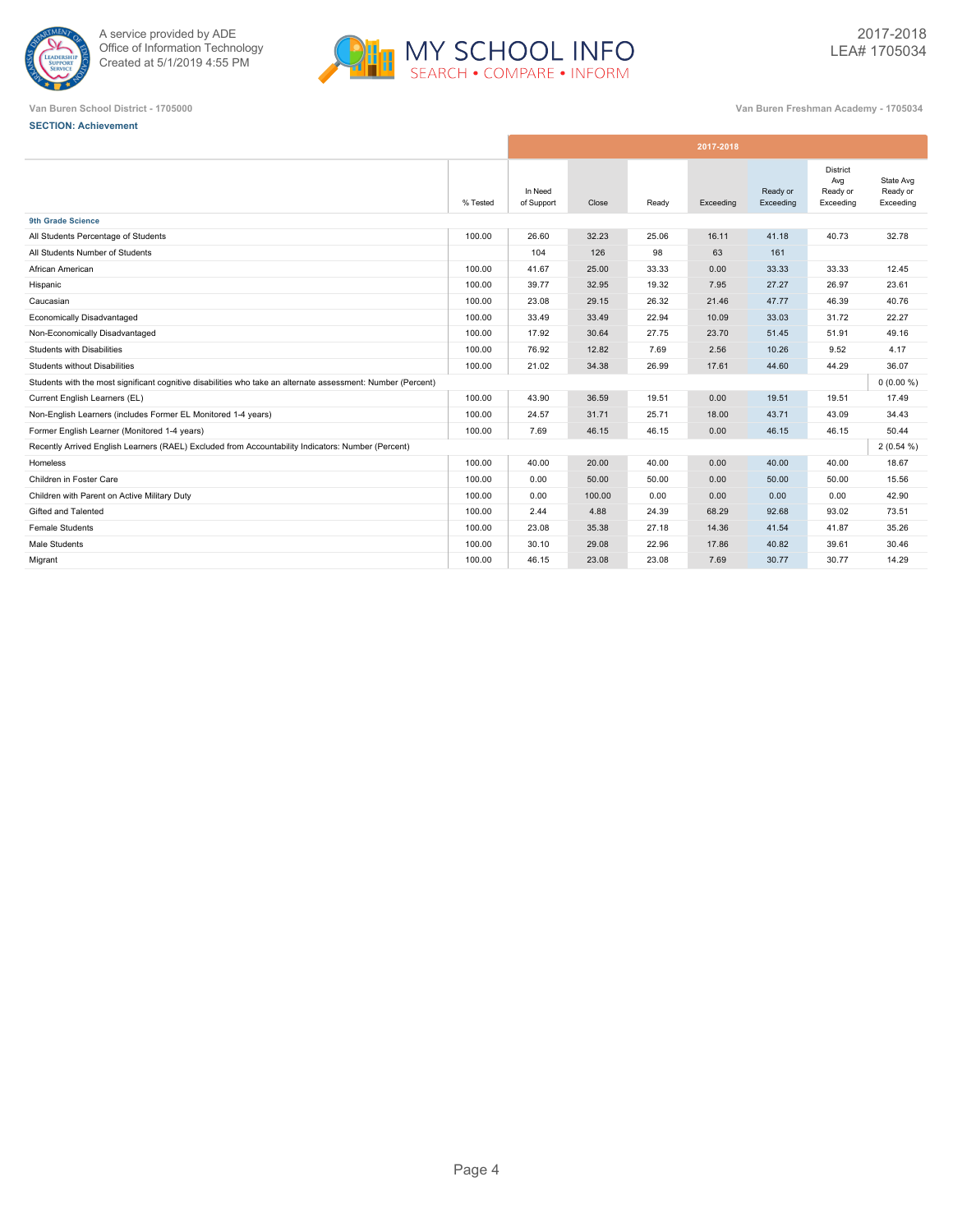



### **SECTI**

| <b>SECTION: Achievement</b>                                                                                  |                          |                          |                          |                          |                                                                                                                                                                                                                                                                                                                                                                                                                                                                                                                                                                                                                                                                                                            |          |                          |                                    |
|--------------------------------------------------------------------------------------------------------------|--------------------------|--------------------------|--------------------------|--------------------------|------------------------------------------------------------------------------------------------------------------------------------------------------------------------------------------------------------------------------------------------------------------------------------------------------------------------------------------------------------------------------------------------------------------------------------------------------------------------------------------------------------------------------------------------------------------------------------------------------------------------------------------------------------------------------------------------------------|----------|--------------------------|------------------------------------|
|                                                                                                              |                          |                          |                          |                          | 2017-2018<br><b>District</b><br>Avg<br>Ready or<br>Ready or<br>Exceeding<br>Exceeding<br>Exceeding<br>0.00<br>0.00<br>0.00<br>37.50<br>N<10<br>N<10<br>N <sub>10</sub><br>33.33<br>$\overline{\phantom{a}}$<br>$\hspace{0.05cm} \ldots$<br>$\cdots$<br>29.63<br>$\cdots$<br>$\cdots$<br>$\cdots$<br>0.00<br>0.00<br>0.00<br>38.46<br>0.00<br>29.20<br>0.00<br>0.00<br>47.57<br>$\hspace{0.05cm} \ldots$<br>$---$<br>$\cdots$<br>0.00<br>0.00<br>0.00<br>16.00<br>40.15<br>$\hspace{0.05cm} \ldots$<br>$\cdots$<br>$\cdots$<br>15.63<br>$\hspace{0.05cm} \ldots$<br>$\cdots$<br>$\cdots$<br>0.00<br>0.00<br>39.15<br>0.00<br>66.67<br>$\cdots$<br>$\hspace{0.05cm} \ldots$<br>$\hspace{1.5cm} \textbf{---}$ |          |                          |                                    |
|                                                                                                              | % Tested                 | In Need<br>of Support    | Close                    | Ready                    |                                                                                                                                                                                                                                                                                                                                                                                                                                                                                                                                                                                                                                                                                                            |          |                          | State Avg<br>Ready or<br>Exceeding |
| <b>10th Grade Science</b>                                                                                    |                          |                          |                          |                          |                                                                                                                                                                                                                                                                                                                                                                                                                                                                                                                                                                                                                                                                                                            |          |                          |                                    |
| All Students Percentage of Students                                                                          | 100.00                   | 0.00                     | 100.00                   |                          |                                                                                                                                                                                                                                                                                                                                                                                                                                                                                                                                                                                                                                                                                                            |          |                          | 33.29                              |
| All Students Number of Students                                                                              |                          | N <sub>10</sub>          | N <sub>10</sub>          |                          |                                                                                                                                                                                                                                                                                                                                                                                                                                                                                                                                                                                                                                                                                                            |          |                          |                                    |
| African American                                                                                             | $\hspace{0.05cm} \ldots$ | $\hspace{0.05cm} \ldots$ | $\hspace{0.05cm} \ldots$ |                          |                                                                                                                                                                                                                                                                                                                                                                                                                                                                                                                                                                                                                                                                                                            |          |                          | $\cdots$                           |
| Hispanic                                                                                                     | $\hspace{0.05cm} \ldots$ | $\cdots$                 | $\hspace{0.05cm} \ldots$ |                          |                                                                                                                                                                                                                                                                                                                                                                                                                                                                                                                                                                                                                                                                                                            |          |                          | $\cdots$                           |
| Caucasian                                                                                                    | 100.00                   | 0.00                     | 100.00                   |                          |                                                                                                                                                                                                                                                                                                                                                                                                                                                                                                                                                                                                                                                                                                            |          |                          | 41.46                              |
| Economically Disadvantaged                                                                                   | 100.00                   | 0.00                     | 100.00                   |                          |                                                                                                                                                                                                                                                                                                                                                                                                                                                                                                                                                                                                                                                                                                            |          |                          | 23.10                              |
| Non-Economically Disadvantaged                                                                               | $---$                    | $\hspace{0.05cm} \ldots$ | $\cdots$                 |                          |                                                                                                                                                                                                                                                                                                                                                                                                                                                                                                                                                                                                                                                                                                            |          |                          | $\cdots$                           |
| <b>Students with Disabilities</b>                                                                            | 100.00                   | 0.00                     | 100.00                   |                          |                                                                                                                                                                                                                                                                                                                                                                                                                                                                                                                                                                                                                                                                                                            |          |                          | 14.04                              |
| Students without Disabilities                                                                                | $---$                    | $\hspace{0.05cm} \ldots$ | $\cdots$                 |                          |                                                                                                                                                                                                                                                                                                                                                                                                                                                                                                                                                                                                                                                                                                            |          |                          | $---$                              |
| Students with the most significant cognitive disabilities who take an alternate assessment: Number (Percent) |                          |                          |                          |                          |                                                                                                                                                                                                                                                                                                                                                                                                                                                                                                                                                                                                                                                                                                            |          |                          | 2 (100.00 %)                       |
| Current English Learners (EL)                                                                                | $\qquad \qquad \cdots$   | $\cdots$                 | $\hspace{1.5cm} \ldots$  |                          |                                                                                                                                                                                                                                                                                                                                                                                                                                                                                                                                                                                                                                                                                                            |          |                          | $\cdots$                           |
| Non-English Learners (includes Former EL Monitored 1-4 years)                                                | 100.00                   | 0.00                     | 100.00                   |                          |                                                                                                                                                                                                                                                                                                                                                                                                                                                                                                                                                                                                                                                                                                            |          |                          | 34.99                              |
| Former English Learner (Monitored 1-4 years)                                                                 | $\hspace{0.05cm} \ldots$ | $\hspace{0.05cm} \ldots$ | $\hspace{1.5cm} \ldots$  |                          |                                                                                                                                                                                                                                                                                                                                                                                                                                                                                                                                                                                                                                                                                                            |          |                          | $\overline{\phantom{a}}$           |
| Recently Arrived English Learners (RAEL) Excluded from Accountability Indicators: Number (Percent)           |                          |                          |                          |                          |                                                                                                                                                                                                                                                                                                                                                                                                                                                                                                                                                                                                                                                                                                            |          |                          | $0(0.00\%)$                        |
| Homeless                                                                                                     | $---$                    | $\cdots$                 | $\hspace{0.05cm} \ldots$ | $\hspace{0.05cm} \ldots$ | $\overline{\phantom{a}}$                                                                                                                                                                                                                                                                                                                                                                                                                                                                                                                                                                                                                                                                                   | $\cdots$ | 0.00                     | $\cdots$                           |
| Children in Foster Care                                                                                      | $\cdots$                 | $\cdots$                 | $\cdots$                 | $\cdots$                 | $\cdots$                                                                                                                                                                                                                                                                                                                                                                                                                                                                                                                                                                                                                                                                                                   | $\cdots$ | 100.00                   | $\qquad \qquad \cdots$             |
| Children with Parent on Active Military Duty                                                                 | $\hspace{0.05cm} \ldots$ | $\hspace{0.05cm} \ldots$ | $\cdots$                 | $\hspace{0.05cm} \ldots$ | $\cdots$                                                                                                                                                                                                                                                                                                                                                                                                                                                                                                                                                                                                                                                                                                   | $\cdots$ | $\overline{\phantom{a}}$ | $\cdots$                           |
| Gifted and Talented                                                                                          | $---$                    | $\hspace{0.05cm} \ldots$ | $\cdots$                 | $\hspace{0.05cm} \ldots$ | $\cdots$                                                                                                                                                                                                                                                                                                                                                                                                                                                                                                                                                                                                                                                                                                   | $\cdots$ | 85.37                    | $\cdots$                           |
| <b>Female Students</b>                                                                                       | 100.00                   | 0.00                     | 100.00                   | 0.00                     | 0.00                                                                                                                                                                                                                                                                                                                                                                                                                                                                                                                                                                                                                                                                                                       | 0.00     | 38.66                    | 35.31                              |
| Male Students                                                                                                | 100.00                   | 0.00                     | 100.00                   | 0.00                     | 0.00                                                                                                                                                                                                                                                                                                                                                                                                                                                                                                                                                                                                                                                                                                       | 0.00     | 36.24                    | 31.34                              |

ست الله الله عليه الله عليه الله عليه الله عليه الله عليه الله عليه الله عليه الله عليه الله عليه الله عليه ال<br>الله عليه الله عليه الله عليه الله عليه الله عليه الله عليه الله عليه الله عليه الله عليه الله عليه الله عليه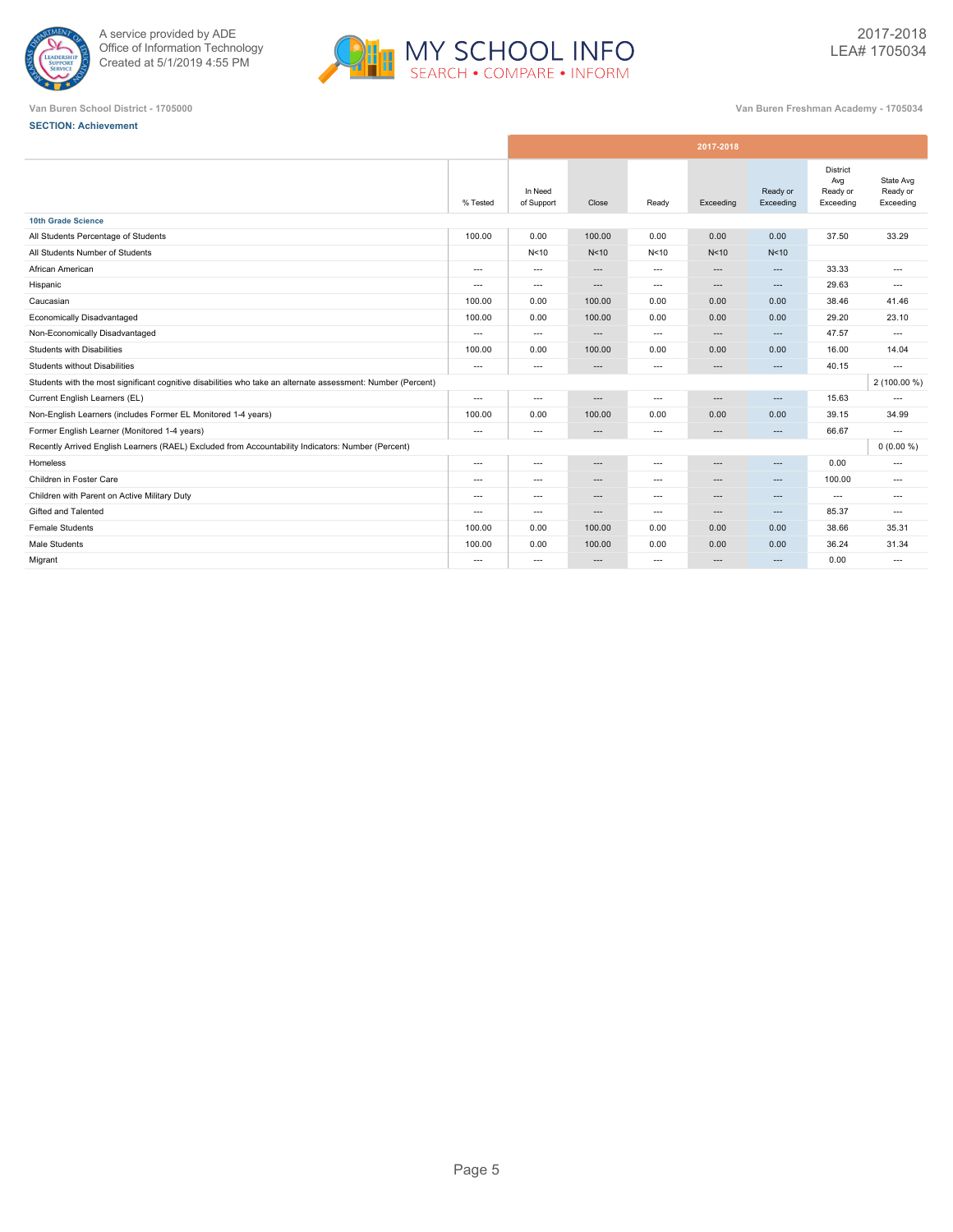

**SECTION: Growth**



|                                                               | <b>ELA</b> | Math    | Content | <b>Science</b> | <b>ELP</b>               | Content<br>with ELP      |
|---------------------------------------------------------------|------------|---------|---------|----------------|--------------------------|--------------------------|
| Grade 9                                                       |            |         |         |                |                          |                          |
| All Students                                                  | 85.5642    | 84.2733 | 84.9252 | 84.8905        | 86.4582                  | 85.0274                  |
| African-American                                              | 84.5662    | 82.4819 | 83.5240 | 86.2449        | $\overline{\phantom{a}}$ | $\overline{a}$           |
| Hispanic                                                      | 85.0437    | 85.8034 | 85.4437 | 82.6867        | 86.1892                  | 85.6040                  |
| Caucasian                                                     | 85.9726    | 84.1760 | 85.0743 | 85.9404        | 91.8260                  | 85.1022                  |
| Economically Disadvantaged                                    | 85.3173    | 85.3873 | 85.3613 | 84.4462        | 86.4045                  | 85.4638                  |
| Non-Economically Disadvantaged                                | 85.8761    | 82.8724 | 84.3743 | 85.4478        | 86.7666                  | 84.4302                  |
| Students with Disabilities                                    | 85.2936    | 86.0662 | 85.6799 | 83.6078        | 91.6513                  | 85.8370                  |
| <b>Students without Disabilities</b>                          | 85.5936    | 84.0781 | 84.8433 | 85.0153        | 86.2585                  | 84.9436                  |
| Current English Learners (EL)                                 | 86.6007    | 83.3774 | 85.1008 | 84.4037        | 86.4582                  | 85.7923                  |
| Non-English Learners (includes Former EL Monitored 1-4 years) | 85.4876    | 84.3369 | 84.9123 | 84.9271        | $\overline{\phantom{a}}$ | $\overline{\phantom{a}}$ |
| Former English Learner (Monitored 1-4 years)                  | 85.8521    | 83.3361 | 84.5941 | 79.9243        | $\overline{a}$           | $---$                    |
| Homeless                                                      | 69.2962    | 77.4520 | 73.3741 | 67.4599        | $\overline{\phantom{a}}$ | $\overline{\phantom{a}}$ |
| Children in Foster Care                                       | 80.3750    | 85.3112 | 82.8431 | 104.4986       | $\overline{a}$           | $\overline{a}$           |
| Children with Parent on Active Military Duty                  | 69.4871    | 67.4651 | 68.4761 | 75.1250        | $\overline{\phantom{a}}$ | $\overline{a}$           |
| Gifted and Talented                                           | 83.9855    | 83.4859 | 83.7357 | 87.2657        | ---                      | ---                      |
| <b>Female Students</b>                                        | 86.1222    | 83.6506 | 84.8864 | 84.3705        | 88.0704                  | 85.1071                  |
| Male Students                                                 | 85.0121    | 84.8926 | 84.9636 | 85.3994        | 84.7219                  | 84.9482                  |
| Migrant                                                       | 88.7245    | 86.9860 | 87.8552 | 82.6861        | 84.9449                  | 87.1276                  |
|                                                               |            |         |         |                |                          |                          |
|                                                               | <b>ELA</b> | Math    | Content | <b>Science</b> | <b>ELP</b>               | Content<br>with ELP      |
| <b>All Grades</b>                                             |            |         |         |                |                          |                          |
| All Students                                                  | 85.5642    | 84.2733 | 84.9252 | 84.8905        | 86.4582                  | 85.0274                  |
| African-American                                              | 84.5662    | 82.4819 | 83.5240 | 86.2449        | $\overline{\phantom{a}}$ | ---                      |
| Hispanic                                                      | 85.0437    | 85.8034 | 85.4437 | 82.6867        | 86.1892                  | 85.6040                  |
| Caucasian                                                     | 85.9726    | 84.1760 | 85.0743 | 85.9404        | 91.8260                  | 85.1022                  |
| Economically Disadvantaged                                    | 85.3173    | 85.3873 | 85.3613 | 84.4462        | 86.4045                  | 85.4638                  |
| Non-Economically Disadvantaged                                | 85.8761    | 82.8724 | 84.3743 | 85.4478        | 86.7666                  | 84.4302                  |
| Students with Disabilities                                    | 85.2936    | 86.0662 | 85.6799 | 83.6078        | 91.6513                  | 85.8370                  |
| <b>Students without Disabilities</b>                          | 85.5936    | 84.0781 | 84.8433 | 85.0153        | 86.2585                  | 84.9436                  |
| Current English Learners (EL)                                 | 86.6007    | 83.3774 | 85.1008 | 84.4037        | 86.4582                  | 85.7923                  |
| Non-English Learners (includes Former EL Monitored 1-4 years) | 85.4876    | 84.3369 | 84.9123 | 84.9271        | $\overline{\phantom{a}}$ | $\overline{\phantom{a}}$ |
| Former English Learner (Monitored 1-4 years)                  | 85.8521    | 83.3361 | 84.5941 | 79.9243        | $\overline{\phantom{a}}$ | $\overline{a}$           |
| Homeless                                                      | 69.2962    | 77.4520 | 73.3741 | 67.4599        | $\overline{\phantom{a}}$ | $\overline{\phantom{a}}$ |
| Children in Foster Care                                       | 80.3750    | 85.3112 | 82.8431 | 104.4986       | $\overline{a}$           | ---                      |
| Children with Parent on Active Military Duty                  | 69.4871    | 67.4651 | 68.4761 | 75.1250        | $\overline{\phantom{a}}$ | ---                      |
| Gifted and Talented                                           | 83.9855    | 83.4859 | 83.7357 | 87.2657        | $\overline{a}$           | $\overline{a}$           |
| <b>Female Students</b>                                        | 86.1222    | 83.6506 | 84.8864 | 84.3705        | 88.0704                  | 85.1071                  |
| Male Students                                                 | 85.0121    | 84.8926 | 84.9636 | 85.3994        | 84.7219                  | 84.9482                  |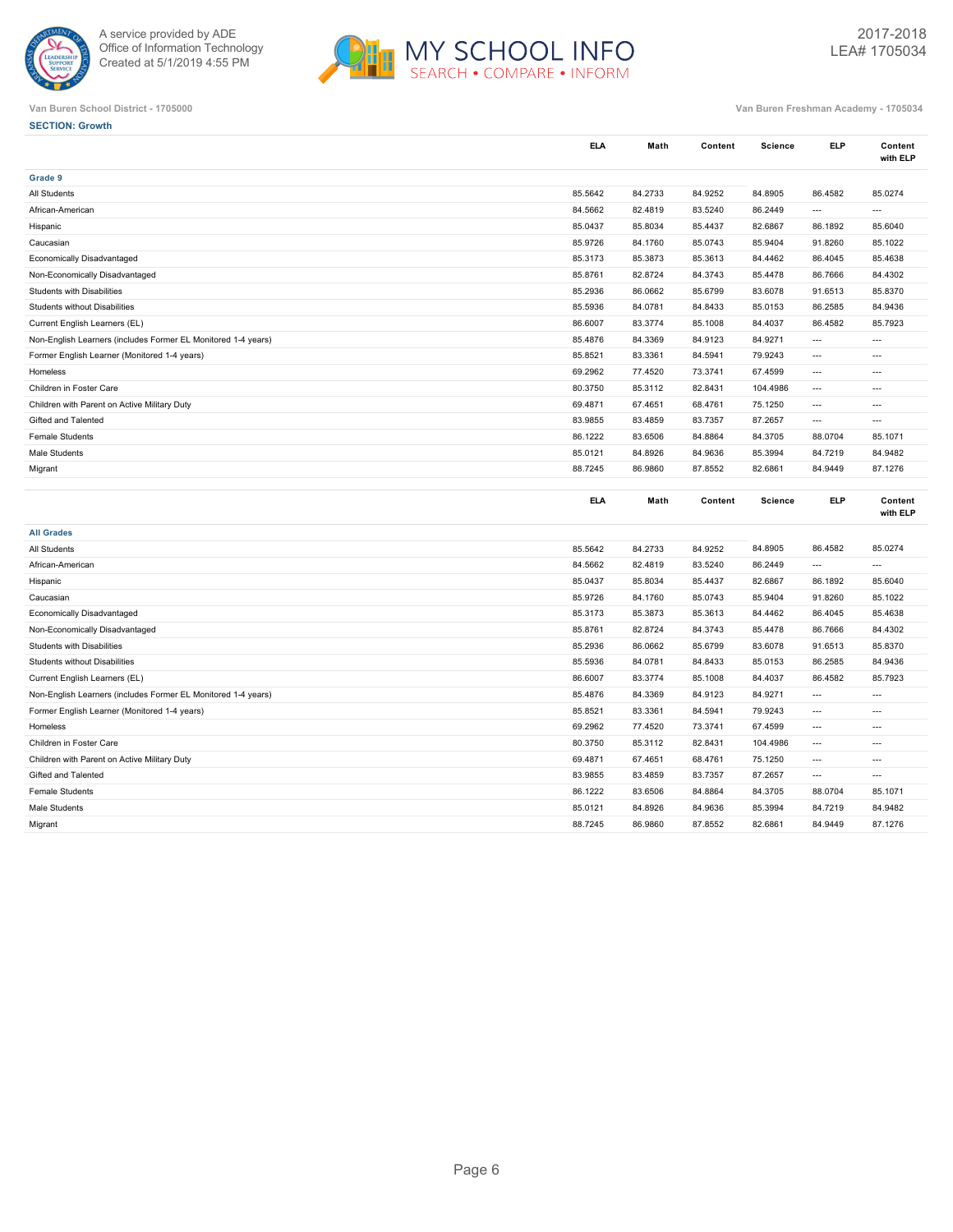



## **SECTION: English Language Proficiency for ELL**

|           | 2015-2016                |                          |                          |                  | 2016-2017            |                    | 2017-2018        |                      |                   |  |
|-----------|--------------------------|--------------------------|--------------------------|------------------|----------------------|--------------------|------------------|----------------------|-------------------|--|
|           | <b>EL Tested</b>         | Number<br>Proficient     | EL %<br>Proficient       | <b>EL Tested</b> | Number<br>Proficient | EL %<br>Proficient | <b>EL Tested</b> | Number<br>Proficient | EL%<br>Proficient |  |
| Grade All | $\hspace{0.05cm} \ldots$ | $\hspace{0.05cm} \ldots$ | $\hspace{0.05cm} \ldots$ | 30               | 5                    | 16.67 %            | 28               |                      | 10.71 %           |  |
| Grade 09  | $--$                     | $\sim$ $\sim$ $\sim$     | $\hspace{0.05cm} \cdots$ | 30               | 5                    | 16.67 %            | 28               |                      | 10.71 %           |  |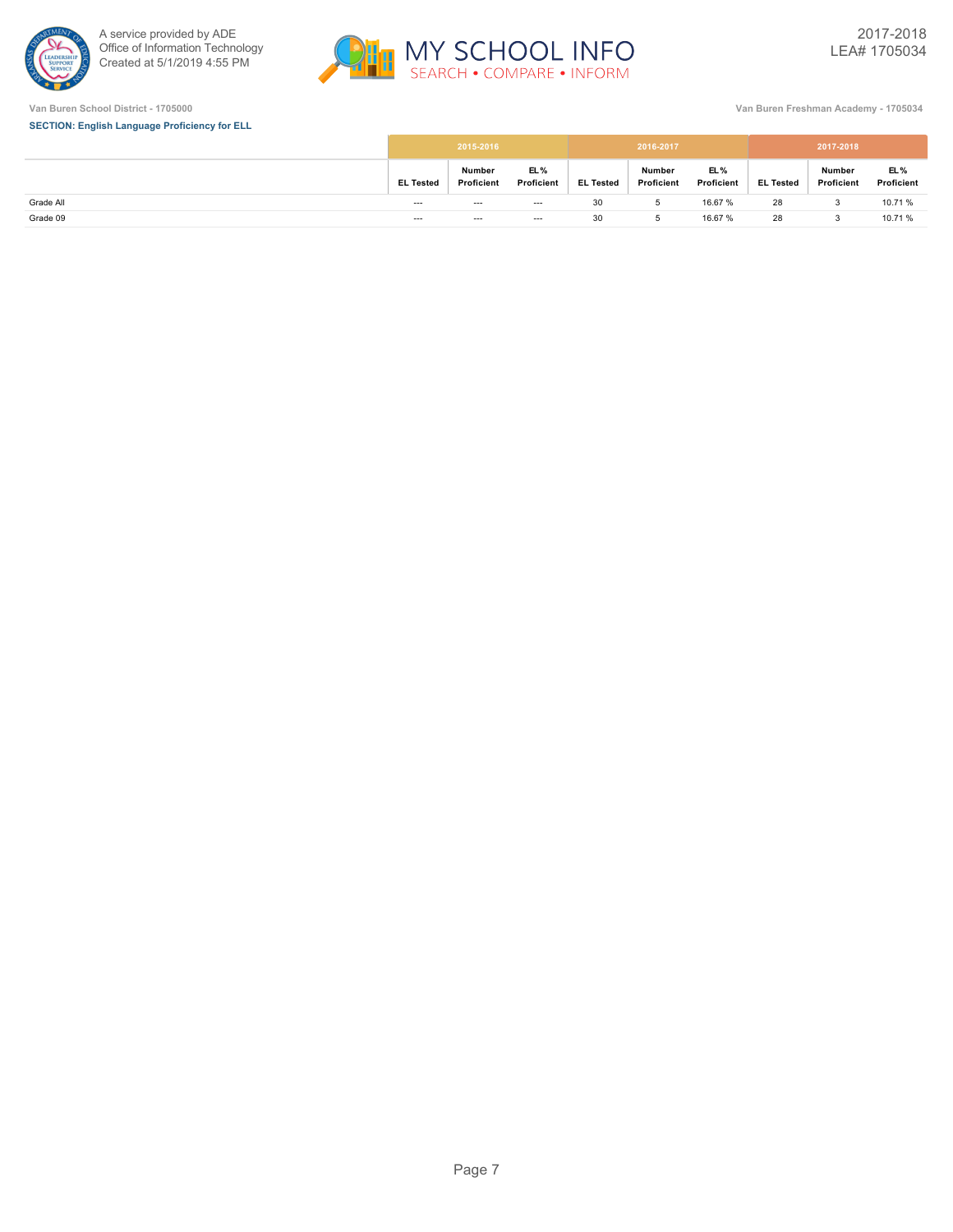

**SECTION: SQSS**



|                                                                  | <b>Student</b><br>Engagement | Science<br>Achievement | Reading<br>Achievement | Science<br>Growth | <b>ACT</b><br>Composite | <b>High School</b><br><b>Final GPA</b> | Community<br>Learning<br><b>Services</b><br>Credits | Computer<br>Science<br>Credits | On-Time<br>Credits | <b>ACT</b><br><b>Benchmark</b><br>Readiness | AP/IB/CC<br>Credits | Total |
|------------------------------------------------------------------|------------------------------|------------------------|------------------------|-------------------|-------------------------|----------------------------------------|-----------------------------------------------------|--------------------------------|--------------------|---------------------------------------------|---------------------|-------|
| Grade 9                                                          |                              |                        |                        |                   |                         |                                        |                                                     |                                |                    |                                             |                     |       |
| All Students                                                     | 71.60                        | 42.55                  | 48.24                  | 61.62             | $\sim$                  | $\cdots$                               | $\cdots$                                            | $\cdots$                       | 96.78              | $\cdots$                                    | $\cdots$            | 64.44 |
| African-American                                                 | 69.23                        | 27.27                  | 45.45                  | 61.11             | $\sim$                  | $\cdots$                               | $\cdots$                                            | $\cdots$                       | 100.00             | $\cdots$                                    | $\cdots$            | 60.91 |
| Hispanic                                                         | 81.46                        | 27.71                  | 40.96                  | 56.96             | $\sim$                  | $\cdots$                               | $\cdots$                                            | $\cdots$                       | 98.82              | $\cdots$                                    | $\cdots$            | 61.69 |
| Caucasian                                                        | 67.78                        | 49.79                  | 51.50                  | 63.76             | $\sim$                  | $\cdots$                               | $\cdots$                                            | $\cdots$                       | 95.73              | $\cdots$                                    | $\cdots$            | 65.80 |
| Economically Disadvantaged                                       | 68.81                        | 34.63                  | 42.93                  | 61.31             | $-1$                    | $\cdots$                               | $\cdots$                                            | $\cdots$                       | 94.69              | $\cdots$                                    | $\cdots$            | 60.70 |
| Non-Economically Disadvantaged                                   | 74.87                        | 52.44                  | 54.88                  | 62.03             | $-1$                    | $\cdots$                               | $\cdots$                                            | $\cdots$                       | 99.40              | $\cdots$                                    | $\cdots$            | 69.05 |
| Students with Disabilities                                       | 63.04                        | 11.11                  | 2.78                   | 59.68             | $-1$                    | $\cdots$                               | $\cdots$                                            | $\cdots$                       | 92.31              | $\sim$                                      | $\cdots$            | 47.07 |
| Students without Disabilities                                    | 72.65                        | 45.95                  | 53.15                  | 61.81             | $\sim$                  | $\cdots$                               | $\cdots$                                            | $\cdots$                       | 97.31              | $\cdots$                                    | $\cdots$            | 66.36 |
| Current English Learners (EL)                                    | 75.86                        | 7.69                   | 19.23                  | 61.54             | $-1$                    | $\cdots$                               | $\cdots$                                            | $\cdots$                       | 100.00             | $\cdots$                                    | $\cdots$            | 54.07 |
| Non-English Learners (includes Former EL Monitored 1-4<br>years) | 71.28                        | 45.19                  | 50.44                  | 61.63             | $\sim$                  | $- - -$                                | $\cdots$                                            | $\cdots$                       | 96.52              | $\cdots$                                    | $\cdots$            | 65.24 |
| Former English Learner (Monitored 1-4 years)                     | 92.31                        | 46.15                  | 53.85                  | 50.00             | $-1$                    | $\cdots$                               | $\cdots$                                            | $\cdots$                       | 100.00             | $\cdots$                                    | $\cdots$            | 68.46 |
| Homeless                                                         | 37.50                        | 66.67                  | 100.00                 | $\cdots$          | $-1$                    | $\cdots$                               | $\cdots$                                            | $\cdots$                       | 100.00             | $\cdots$                                    | $\cdots$            | 64.71 |
| Children in Foster Care                                          | 50.00                        | 50.00                  | 100.00                 | 100.00            | $-1$                    | $\cdots$                               | $\cdots$                                            | $\cdots$                       | 100.00             | $\cdots$                                    | $\cdots$            | 77.27 |
| Children with Parent on Active Military Duty                     | 50.00                        | 0.00                   | 0.00                   | 50.00             | $\sim$ $\sim$           | $\cdots$                               | $\cdots$                                            | $\cdots$                       | 100.00             | $\sim$                                      | $\cdots$            | 40.00 |
| Gifted and Talented                                              | 85.71                        | 92.68                  | 92.68                  | 71.95             | $\sim$ $\sim$           | $\cdots$                               | $\cdots$                                            | $\cdots$                       | 100.00             | $\cdots$                                    | $\cdots$            | 88.59 |
| Female Students                                                  | 70.67                        | 42.39                  | 51.63                  | 59.55             | $\sim$                  | $---$                                  | $---$                                               | $\cdots$                       | 98.92              | $\cdots$                                    | $\cdots$            | 64.86 |
| Male Students                                                    | 72.51                        | 42.70                  | 44.86                  | 63.69             | $\sim$                  | $\cdots$                               | $\cdots$                                            | $\cdots$                       | 94.68              | $\cdots$                                    | $\cdots$            | 64.03 |
| Migrant                                                          | 76.92                        | 33.33                  | 58.33                  | 60.00             | $\sim$                  | $\cdots$                               | $\cdots$                                            | $\cdots$                       | 100.00             | $\cdots$                                    | $\cdots$            | 66.10 |
|                                                                  |                              |                        |                        |                   |                         |                                        |                                                     |                                |                    |                                             |                     |       |

|                                                                  | <b>Student</b><br>Engagement | <b>Science</b><br>Achievement | Reading<br>Achievement | Science<br>Growth | ACT<br>Composite | <b>High School</b><br><b>Final GPA</b> | Community<br>Learning<br><b>Services</b><br>Credits | Computer<br>Science<br>Credits | On-Time<br>Credits | <b>ACT</b><br><b>Benchmark</b><br><b>Readiness</b> | AP/IB/CC<br>Credits | Total    |
|------------------------------------------------------------------|------------------------------|-------------------------------|------------------------|-------------------|------------------|----------------------------------------|-----------------------------------------------------|--------------------------------|--------------------|----------------------------------------------------|---------------------|----------|
| Grade 10                                                         |                              |                               |                        |                   |                  |                                        |                                                     |                                |                    |                                                    |                     |          |
| All Students                                                     | $\sim$ $\sim$                | 0.00                          | $\cdots$               | $\cdots$          | $\cdots$         |                                        | $\cdots$                                            | $\sim$ $\sim$                  | $\cdots$           | $\cdots$                                           | $---$               | 0.00     |
| African-American                                                 | $- - -$                      | $\cdots$                      | $\cdots$               | $\sim$ $\sim$     | $\cdots$         |                                        | $\cdots$                                            | $\sim$                         | $\sim$             | $\cdots$                                           | $---$               | $\sim$   |
| Hispanic                                                         | $\cdots$                     | $\cdots$                      | $\cdots$               | $\cdots$          | $\cdots$         | $---$                                  | $\cdots$                                            | $\cdots$                       | $\cdots$           | $\cdots$                                           | $\cdots$            | $-1$     |
| Caucasian                                                        | $- - -$                      | 0.00                          | $\cdots$               | $\sim$ $\sim$     | $\cdots$         |                                        | $\cdots$                                            | $\sim$                         | $\cdots$           | $\cdots$                                           | $---$               | 0.00     |
| Economically Disadvantaged                                       | $- - -$                      | 0.00                          | $\cdots$               | $\sim$ $\sim$     | $\cdots$         |                                        | $\cdots$                                            | $\sim$                         | $\sim$             | $\cdots$                                           | $---$               | 0.00     |
| Non-Economically Disadvantaged                                   | $- - -$                      | $\cdots$                      | $\cdots$               | $\cdots$          | $\cdots$         |                                        | $\cdots$                                            | $\sim$                         | $\sim$             | $\cdots$                                           | $---$               | $\sim$   |
| Students with Disabilities                                       | $\cdots$                     | 0.00                          | $\cdots$               | $\cdots$          | $\cdots$         | ---                                    | $\cdots$                                            | $\cdots$                       | $\cdots$           | $\cdots$                                           | $\cdots$            | 0.00     |
| Students without Disabilities                                    | $- - -$                      | $\cdots$                      | $\cdots$               | $\sim$ $\sim$     | $\cdots$         |                                        | $\cdots$                                            | $\sim$                         | $\cdots$           | $\cdots$                                           | $---$               | $-1$     |
| Current English Learners (EL)                                    | $- - -$                      | $\cdots$                      | $\cdots$               | $\sim$ $\sim$     | $\cdots$         |                                        | $\cdots$                                            | $\sim$                         | $\cdots$           | $\cdots$                                           | $---$               | $\cdots$ |
| Non-English Learners (includes Former EL Monitored 1-4<br>years) | $\cdots$                     | 0.00                          | $\cdots$               | $\sim$ $\sim$     | $\cdots$         |                                        | $\cdots$                                            | $\sim$ $\sim$                  | $\cdots$           | $\cdots$                                           | $\cdots$            | 0.00     |
| Former English Learner (Monitored 1-4 years)                     | $\cdots$                     | $\cdots$                      | $\cdots$               | $\cdots$          | $\cdots$         | $---$                                  | $\cdots$                                            | $\cdots$                       | $\cdots$           | $\cdots$                                           | $\cdots$            | $\cdots$ |
| Homeless                                                         | $- - -$                      | $\cdots$                      | $\cdots$               | $\sim$ $\sim$     | $\cdots$         |                                        | $\cdots$                                            | $\sim$                         | $\cdots$           | $\cdots$                                           | $---$               | $-1$     |
| Children in Foster Care                                          | $\cdots$                     | $\cdots$                      | $\cdots$               | $\sim$ $\sim$     | $\cdots$         |                                        | $\cdots$                                            | $\sim$                         | $\cdots$           | $\cdots$                                           | $\cdots$            | $-1$     |
| Children with Parent on Active Military Duty                     | $\cdots$                     | $\cdots$                      | $\cdots$               | $\cdots$          | $\cdots$         |                                        | $\cdots$                                            | $\sim$                         | $\cdots$           | $\cdots$                                           | $---$               | $-1$     |
| Gifted and Talented                                              | $\sim$                       | $- - -$                       | $\cdots$               | $\cdots$          | $\cdots$         | $---$                                  | $\cdots$                                            | $- - -$                        | $\cdots$           | $\cdots$                                           | $\cdots$            | $-1$     |
| Female Students                                                  | $- - -$                      | 0.00                          | $\cdots$               | $\sim$ $\sim$     | $\cdots$         | $\cdots$                               | $\cdots$                                            | $\sim$                         | $\sim$             | $\cdots$                                           | $\cdots$            | 0.00     |
| Male Students                                                    | $- - -$                      | 0.00                          | $\cdots$               | $\sim$ $\sim$     | $\cdots$         |                                        | $\cdots$                                            | $\sim$                         | $\sim$             | $\cdots$                                           | $---$               | 0.00     |
| Migrant                                                          | $- - -$                      | $\cdots$                      | $\cdots$               | $\sim$ $\sim$     | $\cdots$         |                                        | $\cdots$                                            | $\sim$                         | $\sim$             | $\cdots$                                           | $---$               | $\cdots$ |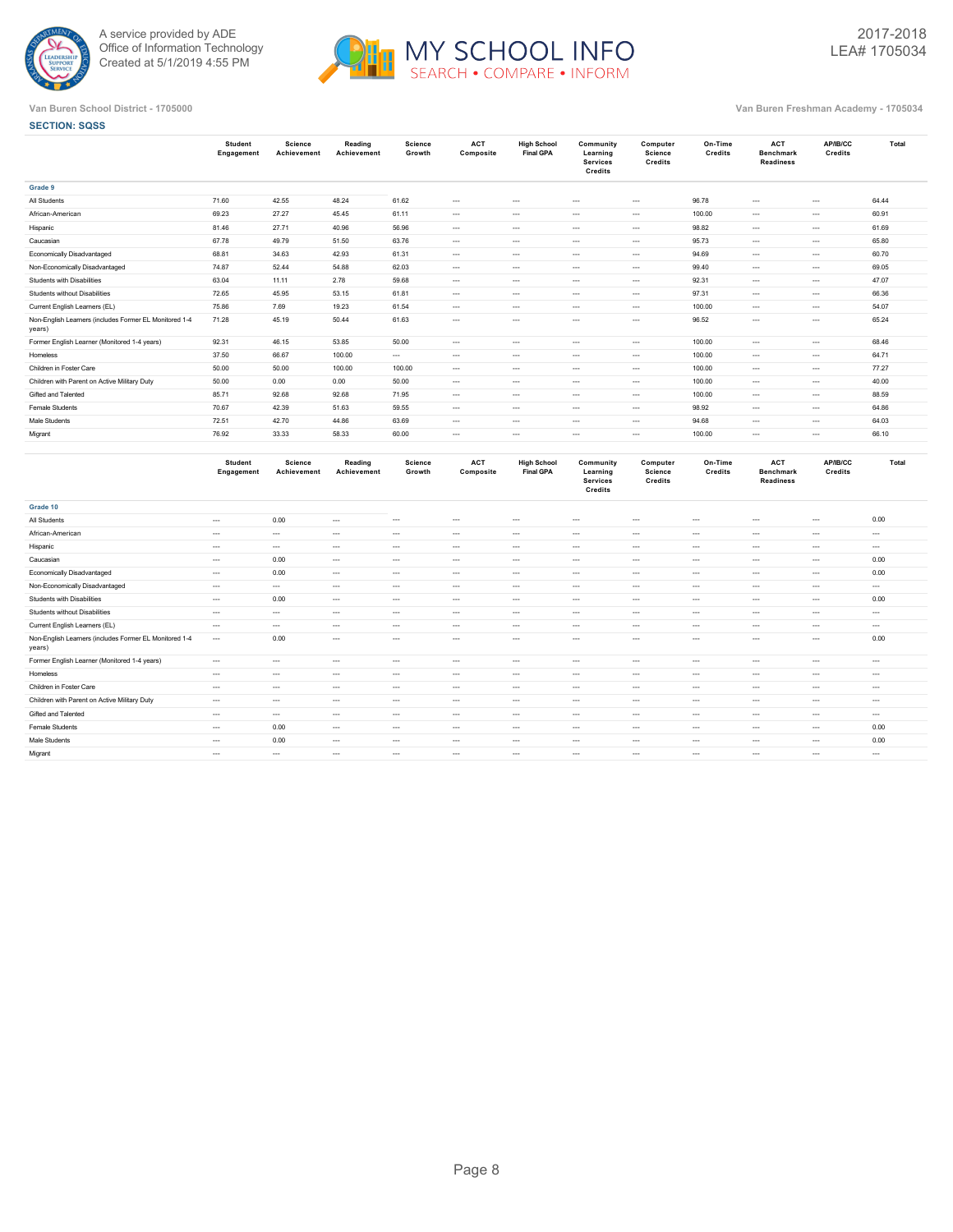

**SECTION: SQSS**



|                                                                  | <b>Student</b><br>Engagement | Science<br>Achievement | Reading<br>Achievement | Science<br>Growth | <b>ACT</b><br>Composite | <b>High School</b><br><b>Final GPA</b> | Community<br>Learning<br><b>Services</b><br>Credits | Computer<br>Science<br>Credits | On-Time<br>Credits | <b>ACT</b><br><b>Benchmark</b><br><b>Readiness</b> | AP/IB/CC<br>Credits | Total |
|------------------------------------------------------------------|------------------------------|------------------------|------------------------|-------------------|-------------------------|----------------------------------------|-----------------------------------------------------|--------------------------------|--------------------|----------------------------------------------------|---------------------|-------|
| <b>All Grades</b>                                                |                              |                        |                        |                   |                         |                                        |                                                     |                                |                    |                                                    |                     |       |
| All Students                                                     | 71.60                        | 42.32                  | 48.24                  | 61.62             | $\cdots$                | $\cdots$                               | $\cdots$                                            | $\cdots$                       | 96.78              | $\cdots$                                           | $---$               | 64.37 |
| African-American                                                 | 69.23                        | 27.27                  | 45.45                  | 61.11             | $\cdots$                | $---$                                  | $\cdots$                                            | $\cdots$                       | 100.00             | $\cdots$                                           | $---$               | 60.91 |
| Hispanic                                                         | 81.46                        | 27.71                  | 40.96                  | 56.96             | $\cdots$                | $\cdots$                               | $\cdots$                                            | $\cdots$                       | 98.82              | $\cdots$                                           | $\cdots$            | 61.69 |
| Caucasian                                                        | 67.78                        | 49.36                  | 51.50                  | 63.76             | $\cdots$                | $\cdots$                               | $\cdots$                                            | $\cdots$                       | 95.73              | $\cdots$                                           | $---$               | 65.70 |
| Economically Disadvantaged                                       | 68.81                        | 34.30                  | 42.93                  | 61.31             | $\cdots$                | $\cdots$                               | $\cdots$                                            | $\cdots$                       | 94.69              | $\cdots$                                           | $---$               | 60.58 |
| Non-Economically Disadvantaged                                   | 74.87                        | 52.44                  | 54.88                  | 62.03             | $\cdots$                | $\cdots$                               | $\cdots$                                            | $\cdots$                       | 99.40              | $\cdots$                                           | $\cdots$            | 69.05 |
| Students with Disabilities                                       | 63.04                        | 10.53                  | 2.78                   | 59.68             | $\cdots$                | $---$                                  | $\cdots$                                            | $\cdots$                       | 92.31              | $\cdots$                                           | $---$               | 46.58 |
| Students without Disabilities                                    | 72.65                        | 45.95                  | 53.15                  | 61.81             | $\cdots$                | $\cdots$                               | $\cdots$                                            | $\cdots$                       | 97.31              | $\cdots$                                           | $---$               | 66.36 |
| Current English Learners (EL)                                    | 75.86                        | 7.69                   | 19.23                  | 61.54             | $\cdots$                | $\cdots$                               | $\cdots$                                            | $\cdots$                       | 100.00             | $\cdots$                                           | $---$               | 54.07 |
| Non-English Learners (includes Former EL Monitored 1-4<br>years) | 71.28                        | 44.93                  | 50.44                  | 61.63             | $\cdots$                | $\cdots$                               | $\cdots$                                            | $\cdots$                       | 96.52              | $\cdots$                                           | $\cdots$            | 65.17 |
| Former English Learner (Monitored 1-4 years)                     | 92.31                        | 46.15                  | 53.85                  | 50.00             | $\cdots$                | $---$                                  | $---$                                               | $\cdots$                       | 100.00             | $\cdots$                                           | $---$               | 68.46 |
| Homeless                                                         | 37.50                        | 66.67                  | 100.00                 | $\cdots$          | $\cdots$                | $\cdots$                               | $\cdots$                                            | $\cdots$                       | 100.00             | $\cdots$                                           | $---$               | 64.71 |
| Children in Foster Care                                          | 50.00                        | 50.00                  | 100.00                 | 100.00            | $\cdots$                | $\cdots$                               | $\cdots$                                            | $\cdots$                       | 100.00             | $\cdots$                                           | $---$               | 77.27 |
| Children with Parent on Active Military Duty                     | 50.00                        | 0.00                   | 0.00                   | 50.00             | $\cdots$                | $- - -$                                | $\cdots$                                            | $- - -$                        | 100.00             | $\cdots$                                           | $\cdots$            | 40.00 |
| Gifted and Talented                                              | 85.71                        | 92.68                  | 92.68                  | 71.95             | $\cdots$                | $\cdots$                               | $\cdots$                                            | $\cdots$                       | 100.00             | $\cdots$                                           | $\cdots$            | 88.59 |
| Female Students                                                  | 70.67                        | 42.16                  | 51.63                  | 59.55             | $\cdots$                | $\cdots$                               | $\cdots$                                            | $\cdots$                       | 98.92              | $\cdots$                                           | $---$               | 64.79 |
| Male Students                                                    | 72.51                        | 42.47                  | 44.86                  | 63.69             | $\cdots$                | $\cdots$                               | $\cdots$                                            | $\cdots$                       | 94.68              | $\cdots$                                           | $---$               | 63.96 |
| Migrant                                                          | 76.92                        | 33.33                  | 58.33                  | 60.00             | $\cdots$                | $\cdots$                               | $\cdots$                                            | $\cdots$                       | 100.00             | $\cdots$                                           | $---$               | 66.10 |
|                                                                  |                              |                        |                        |                   |                         |                                        |                                                     |                                |                    |                                                    |                     |       |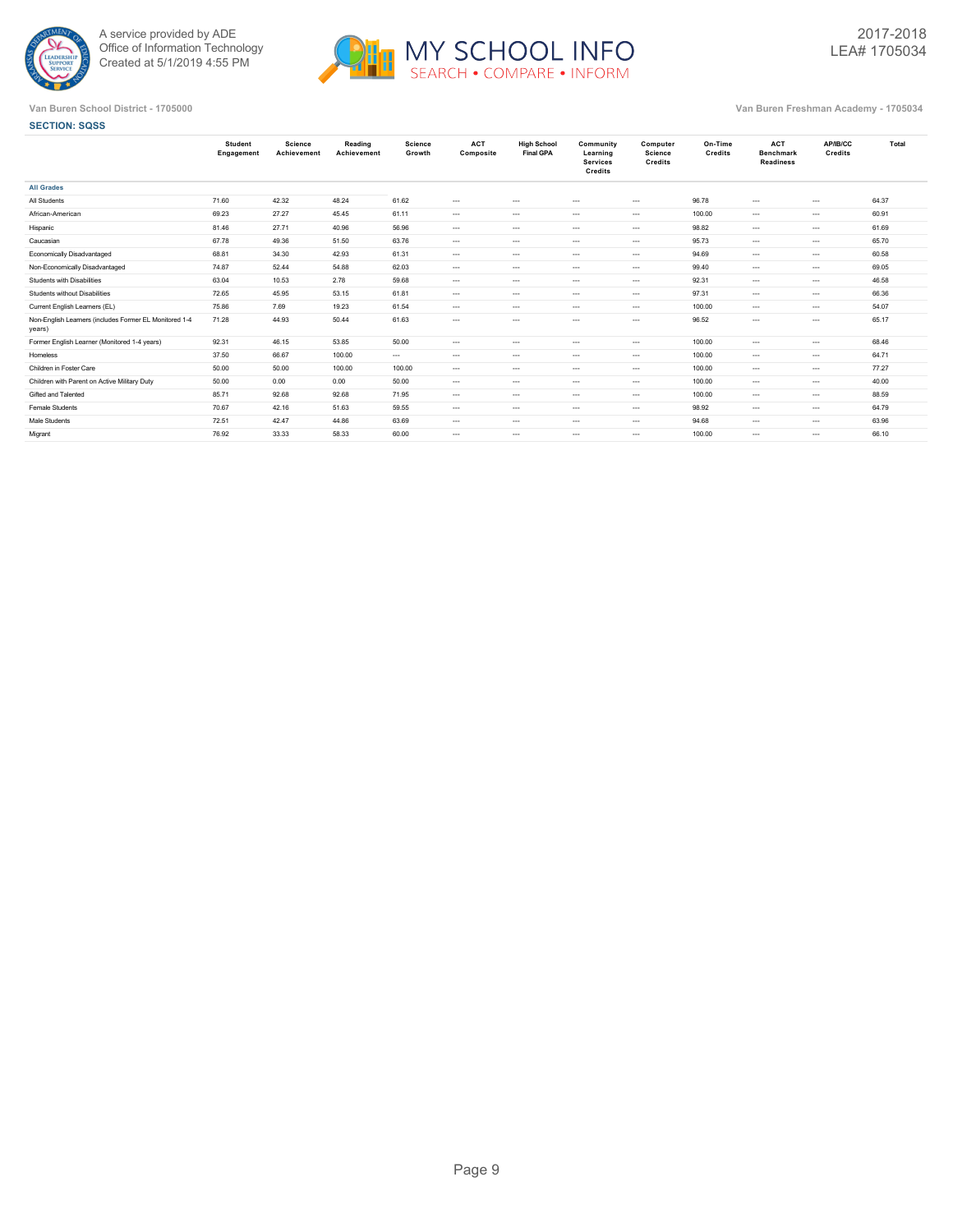



## **SECTION: Graduation Rates**

|                                                                                         | 2017-2018                |                 |              |
|-----------------------------------------------------------------------------------------|--------------------------|-----------------|--------------|
|                                                                                         | School                   | <b>District</b> | <b>State</b> |
| <b>Four-Year Graduation Rate</b>                                                        |                          |                 |              |
| Four-Year Graduation Rate All Students                                                  | $---$                    | 87.3%           | 89.2%        |
| Four-Year Graduation Rate African-American                                              | $---$                    | 100.0%          | 85.6%        |
| Four-Year Graduation Rate Hispanic                                                      | $---$                    | 85.1%           | 85.8%        |
| Four-Year Graduation Rate Caucasian                                                     | $---$                    | 86.4%           | 91.2%        |
| Four-Year Graduation Rate Economically Disadvantaged                                    | $---$                    | 85.0%           | 86.8%        |
| Four-Year Graduation Rate Non-Economically Disadvantaged                                | N/A                      | <b>N/A</b>      | N/A          |
| Four-Year Graduation Rate Students with Disabilities                                    | $\hspace{0.05cm} \ldots$ | 80.4%           | 84.6%        |
| Four-Year Graduation Rate Students without Disabilities                                 | N/A                      | <b>N/A</b>      | N/A          |
| Four-Year Graduation Rate Current English Learners (EL)                                 | $---$                    | 84.6%           | 82.7%        |
| Four-Year Graduation Rate Non-English Learners (includes Former EL Monitored 1-4 years) | N/A                      | <b>N/A</b>      | N/A          |
| Four-Year Graduation Rate Homeless                                                      | $---$                    | 52.6%           | 81.3%        |
| Four-Year Graduation Rate Children in Foster Care                                       | $---$                    | 0.0%            | 73.5 %       |
| Four-Year Graduation Rate Children with Parent on Active Military Duty                  | $---$                    | 100.0%          | 94.3%        |
| Four-Year Graduation Rate Gifted and Talented                                           | $---$                    | 97.4 %          | 97.8%        |
| Four-Year Graduation Rate Female Students                                               | $\cdots$                 | 89.8%           | 92.0%        |
| Four-Year Graduation Rate Male Students                                                 | $---$                    | 84.8%           | 86.6%        |
| Four-Year Graduation Rate Migrant                                                       | $---$                    | 85.7%           | 82.8%        |
|                                                                                         |                          |                 |              |

|                                                                                         | School   | <b>District</b> | <b>State</b> |
|-----------------------------------------------------------------------------------------|----------|-----------------|--------------|
| <b>Five-Year Graduation Rate</b>                                                        |          |                 |              |
| Five-Year Graduation Rate All Students                                                  | $---$    | 92.1%           | 90.7%        |
| Five-Year Graduation Rate African-American                                              | $---$    | 100.0%          | 87.7%        |
| Five-Year Graduation Rate Hispanic                                                      | $---$    | 91.2%           | 89.2%        |
| Five-Year Graduation Rate Caucasian                                                     | $---$    | 91.9%           | 92.1%        |
| Five-Year Graduation Rate Economically Disadvantaged                                    | $---$    | 89.0%           | 88.0%        |
| Five-Year Graduation Rate Non-Economically Disadvantaged                                | N/A      | <b>N/A</b>      | N/A          |
| Five-Year Graduation Rate Students with Disabilities                                    | $---$    | 89.8%           | 87.7%        |
| Five-Year Graduation Rate Students without Disabilities                                 | N/A      | N/A             | N/A          |
| Five-Year Graduation Rate Current English Learners (EL)                                 | $---$    | 95.2%           | 86.3%        |
| Five-Year Graduation Rate Non-English Learners (includes Former EL Monitored 1-4 years) | N/A      | N/A             | N/A          |
| Five-Year Graduation Rate Homeless                                                      | $---$    | 100.0%          | 88.5%        |
| Five-Year Graduation Rate Children in Foster Care                                       | $---$    | 100.0%          | 87.5%        |
| Five-Year Graduation Rate Children with Parent on Active Military Duty                  | $---$    | $---$           | 100.0%       |
| Five-Year Graduation Rate Gifted and Talented                                           | $---$    | $---$           | 100.0%       |
| Five-Year Graduation Rate Female Students                                               | $\cdots$ | 92.0%           | 92.7%        |
| Five-Year Graduation Rate Male Students                                                 | $---$    | 92.3%           | 88.8%        |
| Five-Year Graduation Rate Migrant                                                       | $---$    | 94.1%           | 85.9%        |
|                                                                                         |          |                 |              |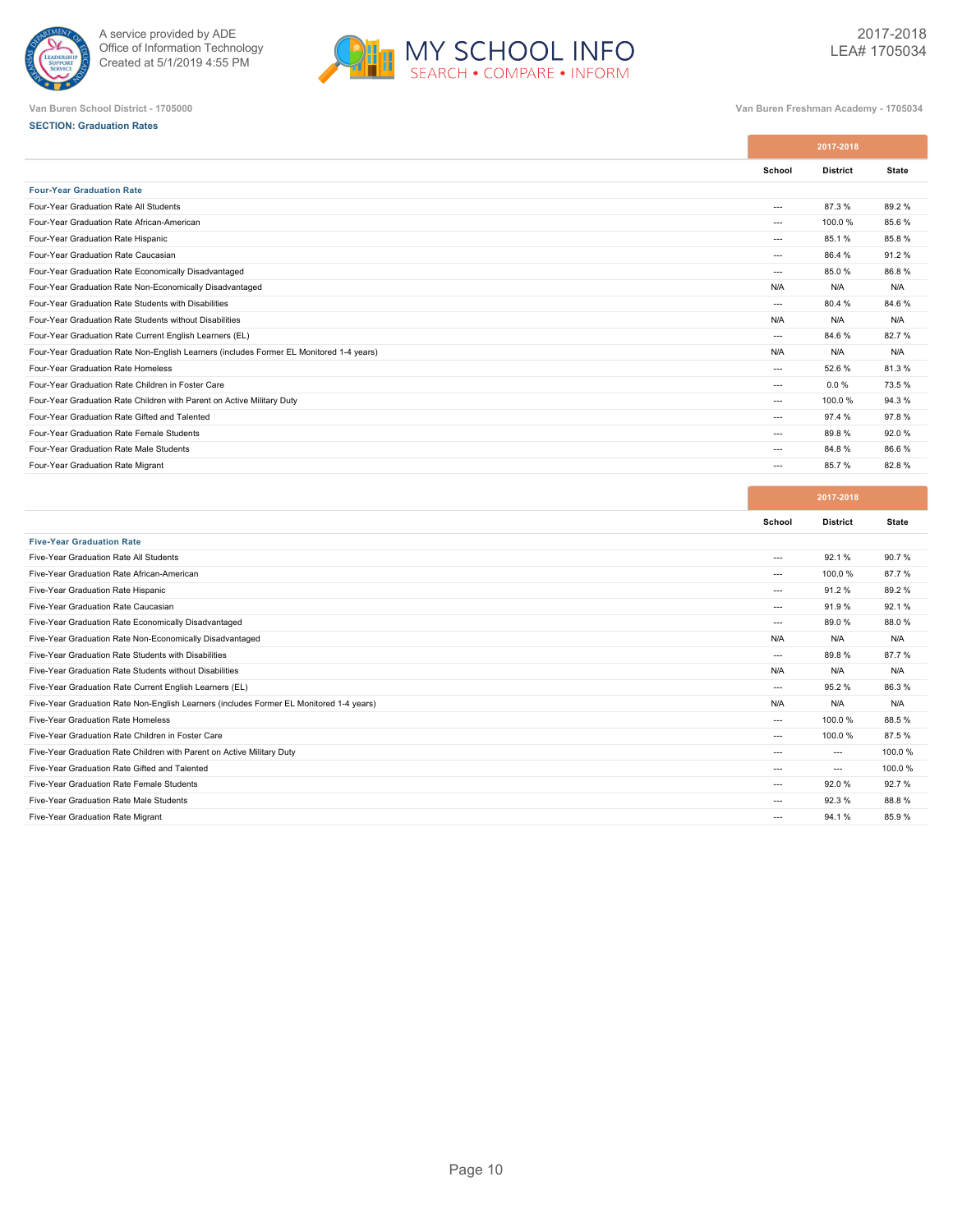



## **SECTION: College Readiness School District State American College Test (ACT)** Participation in Grade 11 Statewide ACT Administration 416 31,425 District Provided Remediation for Students Taking ACT Number of Students Taking ACT in Grades 9-11 662 40,561 and the Students Taking ACT in Grades 9-11 562 40,561 Number of Graduates that have taken ACT in High School 388 29,421 ACT Reading Average 20.54 20.32 ACT English Average 19.28 19.44 ACT Math Average 19.39 19.12 ACT Science Average 19.86 19.95 ACT Composite Average **19.94** 19.86 **SAT® by College Board** Number of Students Taking SAT College Admission Test 2 1,388 SAT Critical Reading Mean 610 589 SAT Math Mean 530 569 SAT Writing Mean **Advanced Placement Courses (AP)** Number of Students Taking Advanced Placement (AP) Courses 361 29,031 Number of AP Exams Taken 538 the state of the state of the state of the state of the state of the state of the state of the state of the state of the state of the state of the state of the state of the state of the state o Number of AP Exams Scored 3, 4, or 5 199 15,869 **International Baccalaureate Courses** Number of Students Taking International Baccalaureate Courses --- 460 **College Going Rates** All Students 0.0 % 48.9 % 49.1 % African-American 0.0 % 35.7 % 45.0 % Hispanic 0.0 % 46.9 % 38.9 %  $\rm Caucasian$   $\rm 0.0\,\%\, \rm 52.4\,\%\,$ Economically Disadvantaged and the state of the state of the state of the state of the state of the state of the state of the state of the state of the state of the state of the state of the state of the state of the state Students with Disabilities  $0.0\%$   $0.0\%$   $0.0\%$   $0.1\%$ Current English Learners (EL) 88 24.0 % 24.0 % 37.5 % 24.0 % 37.5 % 24.0 % 37.5 % 24.0 % 37.5 % 24.0 % 37.5 % 25.5 % 25.0 % 37.5 % 24.0 % 37.5 % 25.0 % 25.5 % 25.0 % 37.5 % 25.0 % 25.0 % 25.0 % 25.0 % 25.0 % 25.0 % 25.0 % Homeless  $0.0\,\% \phantom{0000000000000} \phantom{00000000000000000} \phantom{0000000000000000000} \phantom{000000000000000000} \phantom{000000000000000000} \phantom{000000000000000000} \phantom{00000000000000000} \phantom{00000000000000000} \phantom{000000000000000000} \phantom{0$ Children in Foster Care 0.0 % 0.0 % 40.9 % Children with Parent on Active Military Duty 0.0 % 0.0 % 58.9 % 0.0 % 58.9 % 0.0 % 58.9 % 0.0 % 58.9 % 0.0 % 58.9 % 0.0 % 58.9 % 0.0 % 58.9 % 0.0 % 58.9 % 0.0 % 58.9 % 0.0 % 58.9 % 0.0 % 58.9 % 0.0 % 0.0 % 0.0 % 0.0 % 0.0 Gifted and Talented  $0.0\,\%$  86.1  $\%$  69.8  $\%$ **College Credit Accumulation Rates** All Students --- 64.8 % 54.1 % African-American --- 40.0 % 37.9 % Hispanic --- 61.1 % 49.7 % Caucasian --- 63.6 % 58.9 % Economically Disadvantaged and the state of the state of the state of the state of the state of the state of the state of the state of the state of the state of the state of the state of the state of the state of the state Students with Disabilities **2008** 10.0 % 30.2 % 30.2 % 30.2 % 30.2 % 30.2 % 30.2 % 30.2 % 30.2 % 30.2 % 30.2 % 30.2 % 30.2 % 30.2 % 30.2 % 30.2 % 30.2 % 30.2 % 30.2 % 30.2 % 30.2 % 30.2 % 30.2 % 30.2 % 30.3 % 30.2 % 30.3 % Current English Learners (EL) 32.5 % 32.5 % 32.5 % 32.5 % 32.5 % 32.5 % 32.5 % 32.5 % 32.5 % 32.5 % 32.5 % 32.5 % 32.5 % 32.5 % 32.5 % 32.5 % 32.5 % 32.5 % 32.5 % 32.5 % 32.5 % 32.5 % 32.5 % 32.5 % 32.5 % 32.5 % 32.5 % 32. Homeless --- 23.1 % 35.0 % Children in Foster Care --- 0.0 % 51.6 % Children with Parent on Active Military Duty --- 100.0 % 60.8 % Gifted and Talented --- 72.7 % 76.5 %

\* The College Credit Accumulation Rate definition from the U.S. Department of Education gives high school graduates two years at an institution of higher education to complete at least one year's worth of college credit th a degree. Students graduating in the last school year listed have not yet had two years to complete a year of college credit. Only a basic level of suppression had been applied to CGR and CCAR datasets.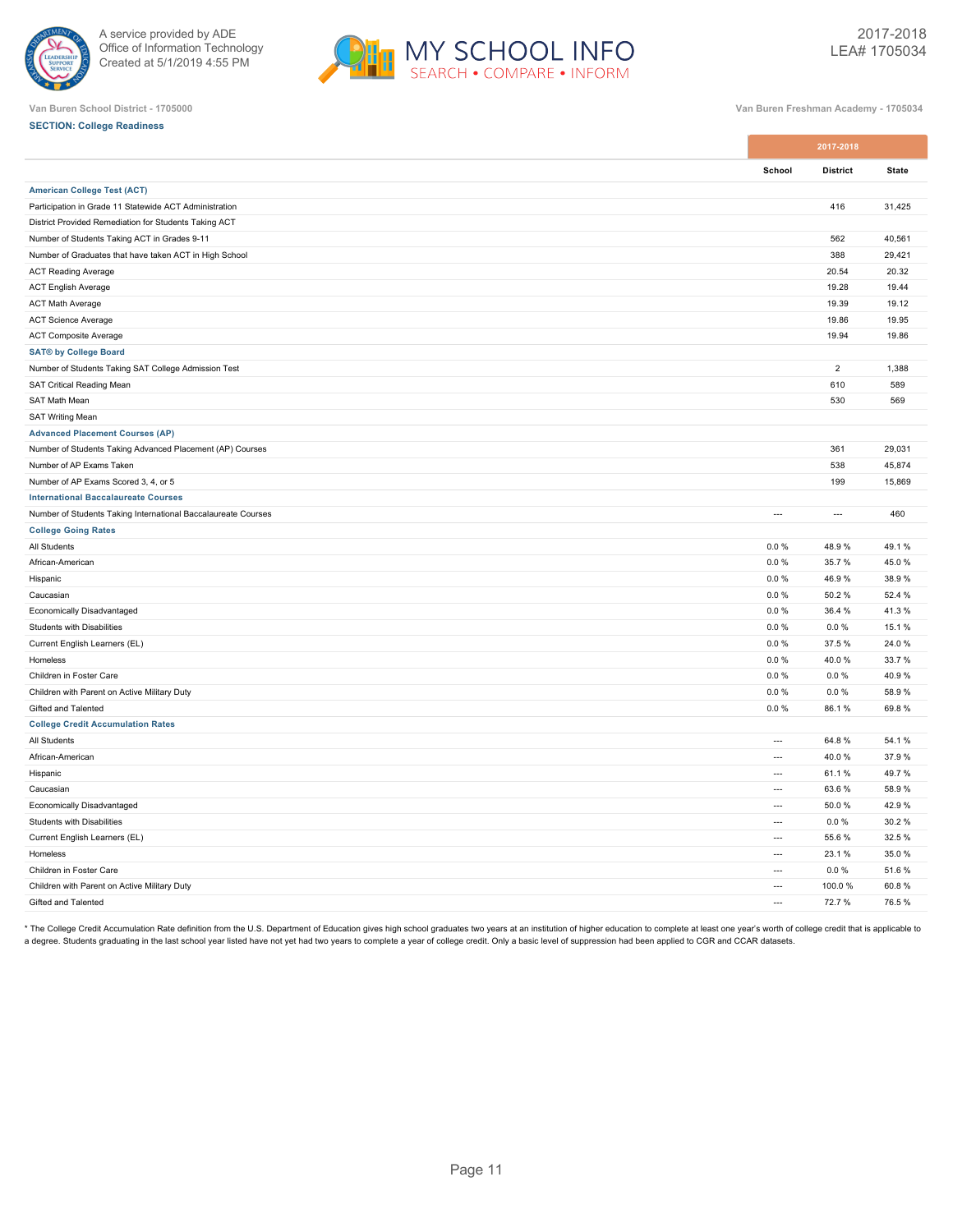



| <b>SECTION: School Performance</b>                              |         |                 |              |
|-----------------------------------------------------------------|---------|-----------------|--------------|
|                                                                 |         | 2017-2018       |              |
|                                                                 | School  | <b>District</b> | <b>State</b> |
| 2018 School Performance Rating                                  | Α       |                 |              |
| Overall Points for School Rating                                | 74.35   |                 |              |
| Count of Schools with Rating = A                                |         | 3               | 152          |
| Count of Schools with Rating = B                                |         | $\overline{2}$  | 313          |
| Count of Schools with Rating = C                                |         | 6               | 380          |
| Count of Schools with Rating = D                                |         | 0               | 145          |
| Count of Schools with Rating = F                                |         | 0               | 44           |
| District Provides Textbooks or Digital Resources for all Pupils |         |                 |              |
| District Provides Textbooks or Digital Resources for all Pupils |         | Υ               | 100 %        |
| <b>Annual Accreditation Status</b>                              |         |                 |              |
| Accredited                                                      | Y       | 12              | 1,046        |
| <b>Accredited Cited</b>                                         | N       | 0               | 5            |
| Accredited Probationary                                         | $\sf N$ | $\mathbf 0$     | $\mathbf{1}$ |
| <b>Attendance Rate</b>                                          |         |                 |              |
| Attendance Rate All Students                                    | 93.83%  | 93.36 %         | 93.92 %      |
| Attendance Rate African American                                | 94.63%  | 93.68 %         | 93.83%       |
| Attendance Rate Hispanic                                        | 95.24 % | 94.48 %         | 93.95 %      |
| Attendance Rate Caucasian                                       | 92.31%  | 92.96 %         | 93.53 %      |
| Attendance Rate Economically Disadvantaged                      | 93.97%  | 92.75 %         | 93.65 %      |
| Attendance Rate Non-Economically Disadvantaged                  | 93.56%  | 93.49 %         | 93.63 %      |
| Attendance Rate Students with Disabilities                      | 93.48%  | 94.14 %         | 93.8%        |
| Attendance Rate Students without Disabilities                   | 93.9%   | 93.29 %         | 93.93 %      |
| Attendance Rate English Learners (EL)                           | 94.59%  | 94.69 %         | 94.79%       |
| Attendance Rate Non-EL (includes Former EL Monitored 1-4 years) | 95.02%  | 94.71 %         | 94.96 %      |
| Attendance Rate Former EL (Monitored 1-4 years)                 | 95.68%  | 95.15 %         | 95.64 %      |
| Attendance Rate Homeless                                        | 92.35 % | 83.36 %         | 90.32 %      |
| Attendance Rate Children in Foster Care                         | 93.96%  | 95.9%           | 92.95 %      |
| Attendance Rate Children with Parent on Active Military Duty    | 91.48%  | 94.76 %         | 94.51%       |
| Attendance Rate Gifted and Talented                             | 95.55 % | 94.81%          | 95.79 %      |
| Attendance Rate Female Students                                 | 93.02%  | 92.84 %         | 93.83 %      |
| Attendance Rate Male Students                                   | 94.66%  | 93.76 %         | 93.96 %      |
| Attendance Rate Migrant                                         | 94.64 % | 93.87 %         | 92.07%       |
| <b>Dropout Rate</b>                                             |         |                 |              |
| Dropout Rate                                                    |         | 2.20%           | 2.36 %       |
| <b>College Remediation Rate</b>                                 |         |                 |              |
| College Remediation Rate                                        |         | 64.4%           | 62.8%        |
| <b>Enrollment</b>                                               |         |                 |              |
| October 1 Enrollment                                            | 422     | 5,798           | 479,258      |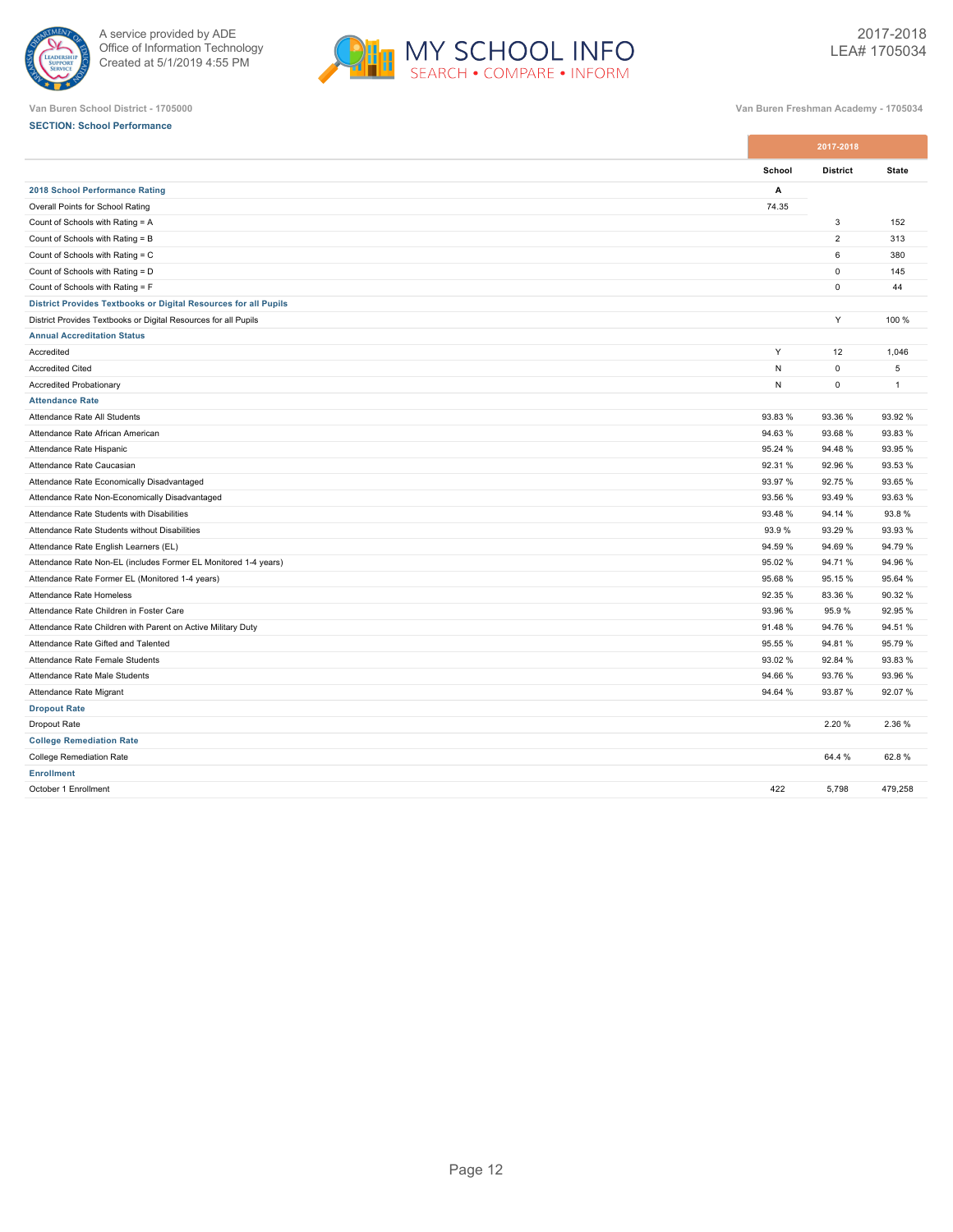



# **SECTION: School Environment**

|                                                      |        | 2017-2018       |              |
|------------------------------------------------------|--------|-----------------|--------------|
|                                                      | School | <b>District</b> | <b>State</b> |
| Discipline Policies Distributed to Parents           | Y      | 100 %           | 100 %        |
| Discipline Training Provided to Staff                | Y      | 100 %           | 100 %        |
| Parental Involvement Plan Adopted                    | Y      | 100 %           | 100 %        |
| District Alternative Learning Environment Compliance |        | Y               | 100 %        |
| Expulsions                                           |        | 6               | 979          |
| Weapons Incidents                                    |        | 13              | 840          |
| <b>Staff Assaults</b>                                |        |                 | 852          |
| <b>Student Assaults</b>                              |        |                 | 3,339        |
| Referrals to Law Enforcement                         |        |                 | 66           |
| School-related Arrests                               |        |                 | 10           |
|                                                      |        |                 |              |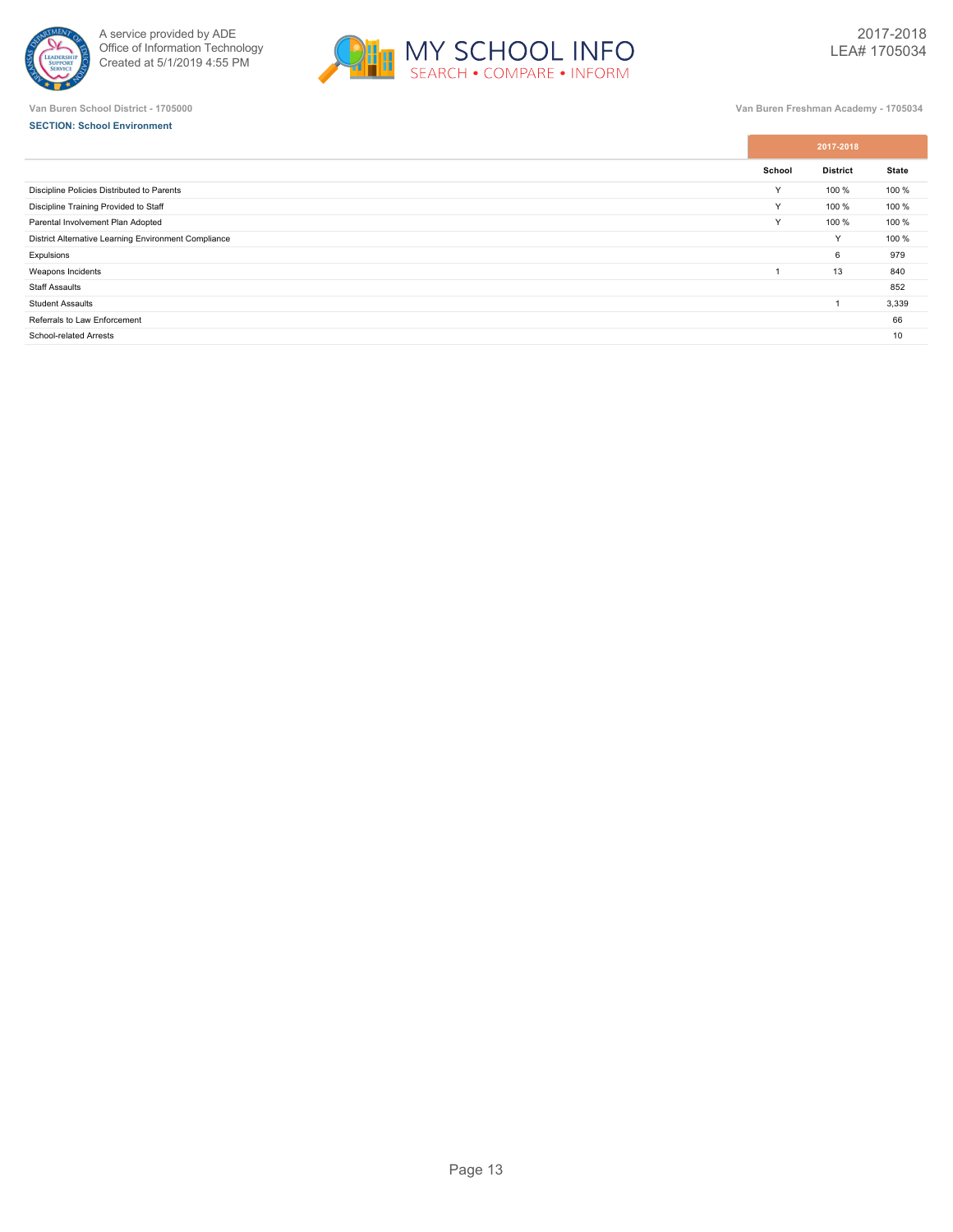



## **SECTION: Retention**

|                                         |        | 2017-2018       |        |
|-----------------------------------------|--------|-----------------|--------|
|                                         | School | <b>District</b> | State  |
| Number of Students Retained at Grade 1  |        | 2               | 1,085  |
| Percent of Students Retained at Grade 1 |        | 0.46%           | 2.95 % |
| Number of Students Retained at Grade 2  |        | 1               | 369    |
| Percent of Students Retained at Grade 2 |        | 0.21%           | 1.00 % |
| Number of Students Retained at Grade 3  |        | 0               | 158    |
| Percent of Students Retained at Grade 3 |        | 0.00%           | 0.42%  |
| Number of Students Retained at Grade 4  |        | 0               | 86     |
| Percent of Students Retained at Grade 4 |        | 0.00%           | 0.22%  |
| Number of Students Retained at Grade 5  |        | 0               | 74     |
| Percent of Students Retained at Grade 5 |        | 0.00%           | 0.19%  |
| Number of Students Retained at Grade 6  |        | -1              | 139    |
| Percent of Students Retained at Grade 6 |        | 0.23%           | 0.38%  |
| Number of Students Retained at Grade 7  |        | 0               | 209    |
| Percent of Students Retained at Grade 7 |        | 0.00%           | 0.57%  |
| Number of Students Retained at Grade 8  |        | 0               | 222    |
| Percent of Students Retained at Grade 8 |        | 0.00%           | 0.61%  |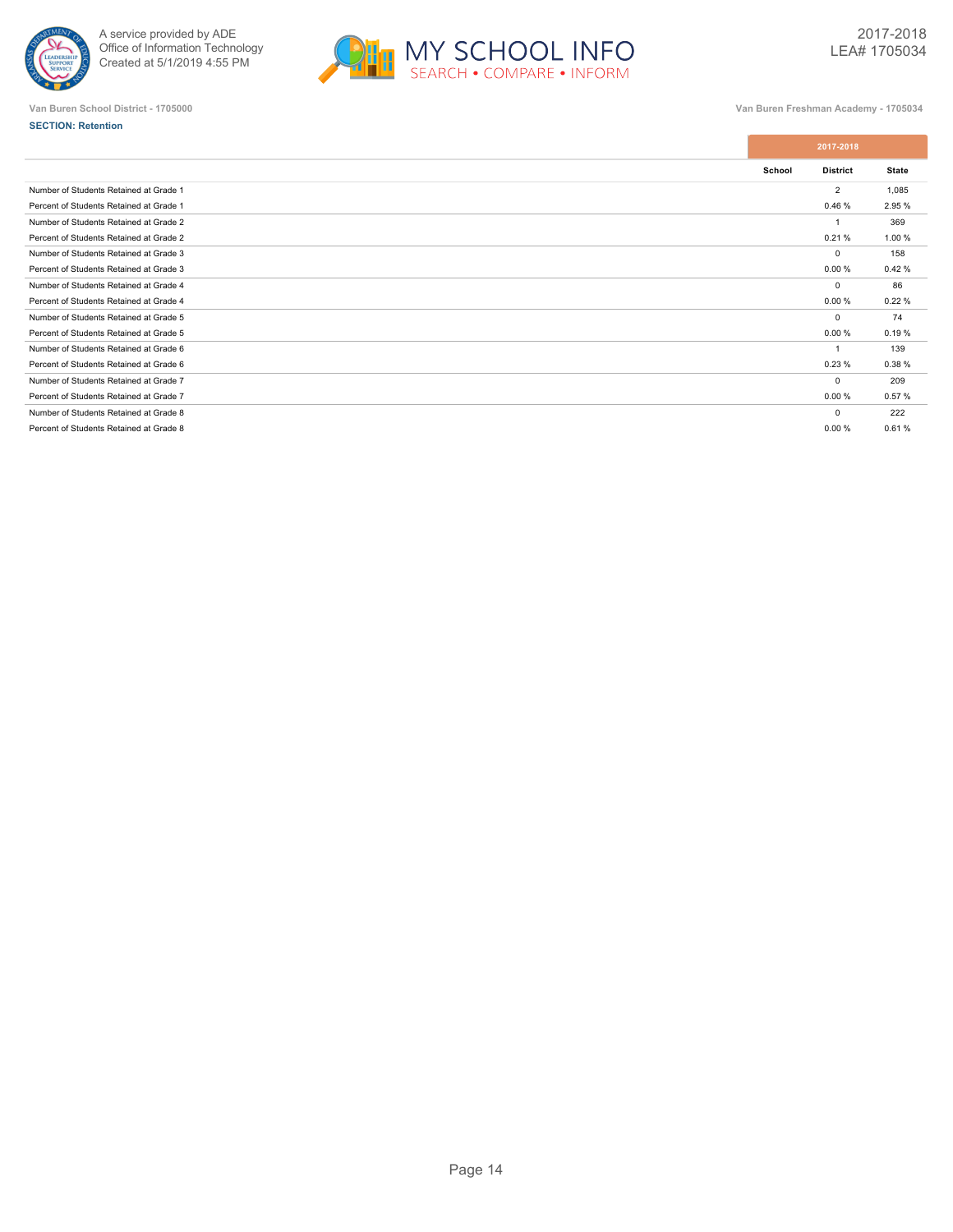



| <b>SECTION: Teacher Quality</b>                                                    |                          |                          |                          |
|------------------------------------------------------------------------------------|--------------------------|--------------------------|--------------------------|
|                                                                                    |                          | 2017-2018                |                          |
|                                                                                    | School                   | <b>District</b>          | <b>State</b>             |
| % Teachers Completely Certified (Licensed)                                         | 100.0%                   | 92.0%                    | 96.8%                    |
| % Teachers with Emergency / Provisional Credentials                                | 0.0%                     | 0.0%                     | 0.0%                     |
| % Teachers with Bachelor's Degree                                                  | 70.0%                    | 74.0%                    | 53.0%                    |
| % Teachers with Master's Degree                                                    | 28.0%                    | 25.0%                    | 42.0%                    |
| % Teachers with Advanced Degree                                                    | 2.0%                     | 1.0%                     | 1.0%                     |
| All Economic Levels (All Quartiles All Schools)                                    |                          |                          |                          |
|                                                                                    | School                   | <b>District</b>          | <b>State</b>             |
| Number of Teachers (Certified Teachers)                                            | 46                       | 469                      | 41,834                   |
| Number of Teachers Evaluated this year under Teacher Excellence and Support System | 3                        | 106                      | 8,035                    |
| Number of Teachers Proficient or Above under Teacher Excellence and Support System | 3                        | 104                      | 7,845                    |
| Number Certified by National Board for Professional Teaching Standards             | $\overline{2}$           | 37                       | 2,287                    |
| Number of Teachers Teaching with Emergency/Provisional Credentials                 | $\mathsf 0$              | 6                        | 765                      |
| Percentage Teaching with Emergency/Provisional Credentials                         | 0.0%                     | 1.3%                     | 1.8%                     |
| Number of Teachers Teaching Out-of-field                                           | $\mathbf{1}$             | 19                       | 1,459                    |
| Percentage of Teachers Teaching Out-of-field                                       | 2.2%                     | 4.1%                     | 3.5%                     |
| Number of Inexperienced Teachers                                                   | 6                        | 57                       | 7,134                    |
| Percentage of Teachers who are Inexperienced                                       | 13.0%                    | 12.2%                    | 17.1 %                   |
| Number of Teachers, Principals, and Assistant Principals                           | 48                       | 493                      | 43,663                   |
| Number of Inexperienced Teachers, Principals, and Assistant Principals             | N/A                      | N/A                      | N/A                      |
| Percentage of Teachers, Principals, and Assitant Principals who are Inexperienced  | N/A                      | N/A                      | N/A                      |
| High Poverty (Highest Quartile of Schools Free and Reduced Lunch Percentage)       |                          |                          |                          |
|                                                                                    | School                   | <b>District</b>          | <b>State</b>             |
| Number of Teachers (Certified Teachers)                                            | $\overline{a}$           | 21                       | 9,078                    |
| Number of Teachers Evaluated this year under Teacher Excellence and Support System | $---$                    | $\overline{a}$           | 1,324                    |
| Number of Teachers Proficient or Above under Teacher Excellence and Support System | $\overline{\phantom{a}}$ | $\overline{\phantom{a}}$ | 1,262                    |
| Number Certified by National Board for Professional Teaching Standards             | $---$                    | $\overline{a}$           | 339                      |
| Number of Teachers Teaching with Emergency/Provisional Credentials                 | ---                      | $\mathsf 0$              | 281                      |
| Percentage Teaching with Emergency/Provisional Credentials                         | $---$                    | 0.0%                     | 3.1%                     |
| Number of Teachers Teaching Out-of-field                                           | $---$                    | $\mathsf 0$              | 380                      |
| Percentage of Teachers Teaching Out-of-field                                       | $---$                    | 0.0%                     | 4.2%                     |
| Number of Inexperienced Teachers                                                   | $---$                    | $\mathbf{1}$             | 1,747                    |
| Percentage of Teachers who are Inexperienced                                       | $\overline{\phantom{a}}$ | 4.8%                     | 19.2 %                   |
| Number of Teachers, Principals, and Assistant Principals                           | ---                      | 23                       | 9,504                    |
| Number of Inexperienced Teachers, Principals, and Assistant Principals             | $\overline{\phantom{a}}$ | N/A                      | N/A                      |
| Percentage of Teachers, Principals, and Assitant Principals who are Inexperienced  | ---                      | N/A                      | N/A                      |
| Low Poverty (Lowest Quartile of Schools Free and Reduced Lunch Percentage)         |                          |                          |                          |
|                                                                                    | School                   | <b>District</b>          | <b>State</b>             |
| Number of Teachers (Certified Teachers)                                            | $---$                    | 64                       | 12,453                   |
| Number of Teachers Evaluated this year under Teacher Excellence and Support System | $\overline{a}$           | $\overline{7}$           | 2,507                    |
| Number of Teachers Proficient or Above under Teacher Excellence and Support System | $---$                    | $\overline{7}$           | 2,464                    |
| Number Certified by National Board for Professional Teaching Standards             | ---                      | 10                       | 877                      |
| Number of Teachers Teaching with Emergency/Provisional Credentials                 | $---$                    | $\mathbf 2$              | 154                      |
| Percentage Teaching with Emergency/Provisional Credentials                         | $---$                    | 3.1%                     | 1.2%                     |
| Number of Teachers Teaching Out-of-field                                           | $---$                    | $\mathbf 2$              | 341                      |
| Percentage of Teachers Teaching Out-of-field                                       | $---$                    | 3.1%                     | 2.7%                     |
| Number of Inexperienced Teachers                                                   | $\overline{\phantom{a}}$ | $\overline{2}$           | 1,926                    |
| Percentage of Teachers who are Inexperienced                                       | ---                      | 3.1%                     | 15.5 %                   |
| Number of Teachers, Principals, and Assistant Principals                           | $\overline{\phantom{a}}$ | 67                       | 12,978                   |
| Number of Inexperienced Teachers, Principals, and Assistant Principals             | ---                      | N/A                      | N/A                      |
| Percentage of Teachers, Principals, and Assitant Principals who are Inexperienced  | $\overline{a}$           | N/A                      | N/A                      |
| <b>School Board Members</b>                                                        |                          |                          | <b>Hours of Training</b> |
| Bob Freeman                                                                        |                          |                          | 0.00                     |
| Candice Settle-Beshears                                                            |                          |                          | 8.00                     |
| Carman Young                                                                       |                          |                          | 21.25                    |
| Christy Mayo                                                                       |                          |                          | 22.00                    |
| Kevin Bell                                                                         |                          |                          | 11.00                    |

Lance Lanier 10.00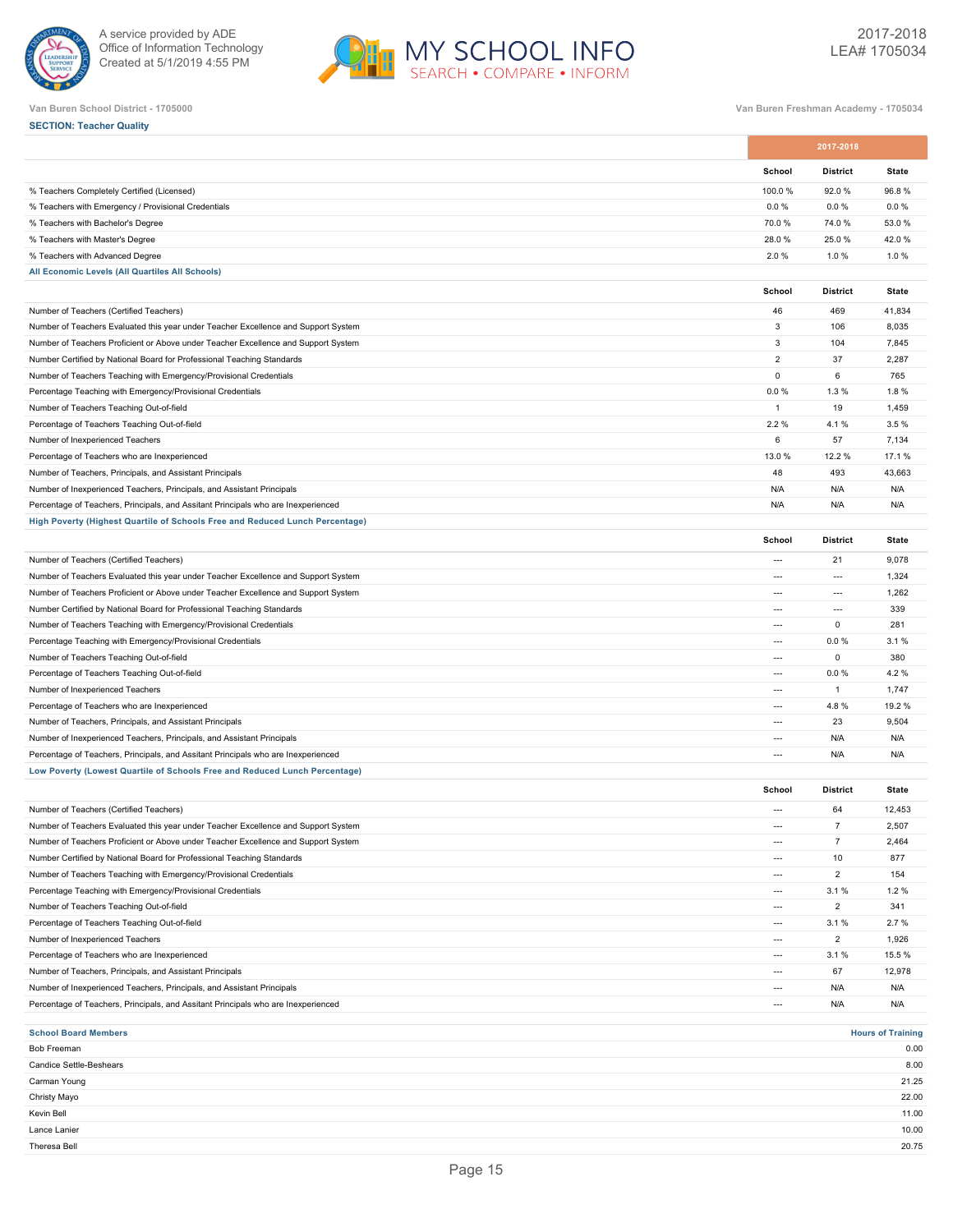

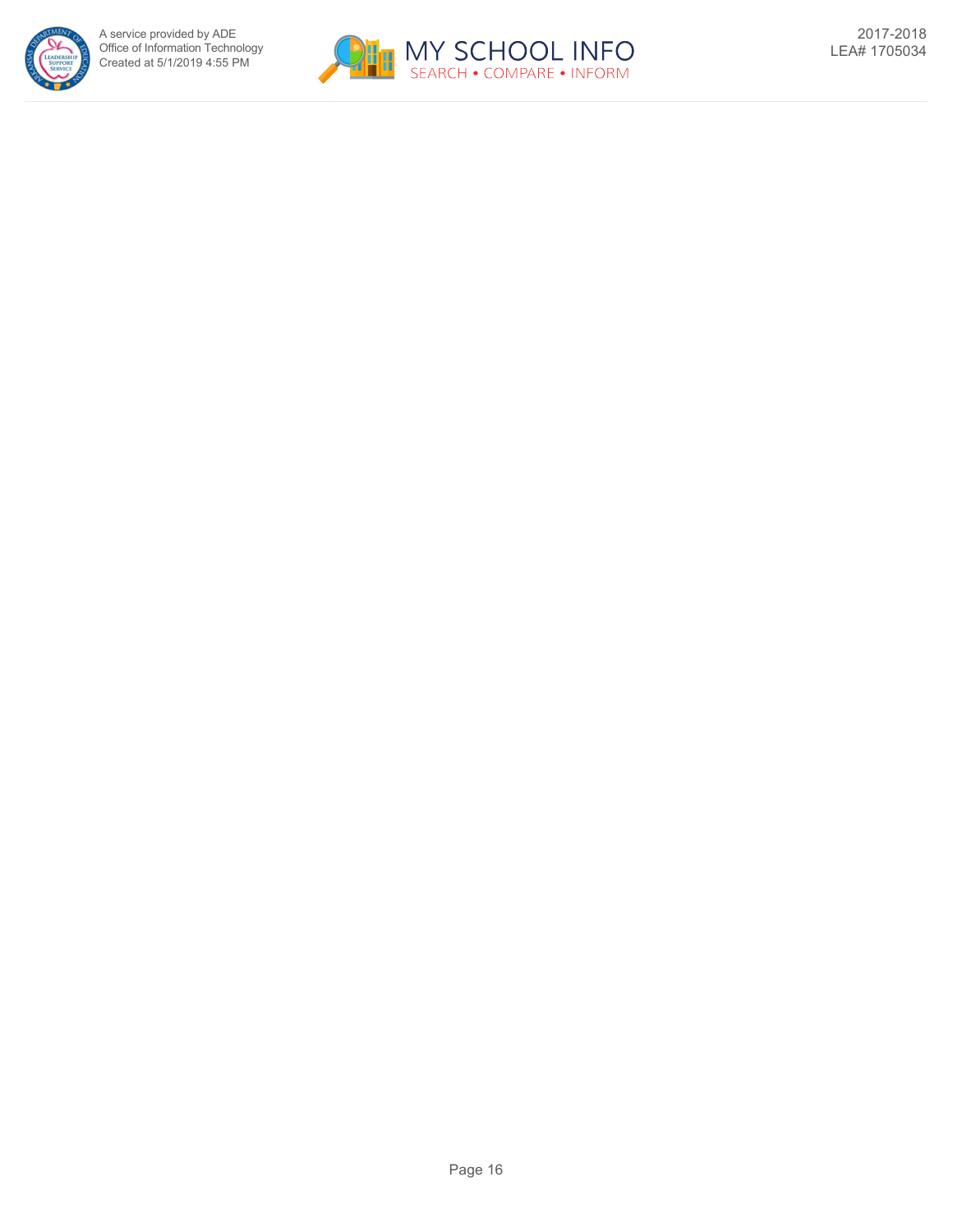



## **SECTION: School Expenditures**

|                                                      |                        |                                |             |                        | 2017-2018                      |              |                        |                                |                 |
|------------------------------------------------------|------------------------|--------------------------------|-------------|------------------------|--------------------------------|--------------|------------------------|--------------------------------|-----------------|
| <b>State and Local Expenditures</b>                  |                        |                                |             |                        |                                |              |                        |                                |                 |
|                                                      |                        | School                         |             |                        | <b>District</b>                |              |                        | <b>State</b>                   |                 |
|                                                      | Personnel <sup>®</sup> | Non-<br>Personnel <sup>'</sup> | Total       | Personnel *            | Non-<br>Personnel *            | Total        | Personnel <sup>'</sup> | Non-<br>Personnel              | Total           |
| Instruction                                          | \$1,739,891            | \$139,087                      | \$1,878,978 | \$22,336,531           | \$2,664,430                    | \$25,000,960 | \$1,846,546,023        | \$285,439,315                  | \$2,131,985,338 |
| Support services, pupils                             | \$200,420              | \$5,861                        | \$206,281   | \$1,848,852            | \$53,074                       | \$1,901,926  | \$160,069,101          | \$8,503,839                    | \$168,572,940   |
| Support services, instructional staff                | \$118,091              | \$89,474                       | \$207,565   | \$1,754,435            | \$1,122,945                    | \$2,877,380  | \$166,475,200          | \$70,344,838                   | \$236,820,038   |
| Support services, general administration             | \$44,626               | \$13,302                       | \$57,928    | \$625,872              | \$186,558                      | \$812,431    | \$74,567,573           | \$26,093,991                   | \$100,661,564   |
| Support services, school administration              | \$298,404              | \$5,549                        | \$303,953   | \$2,922,960            | \$38,258                       | \$2,961,218  | \$238,663,133          | \$8,760,219                    | \$247,423,352   |
| Support services, operation and maintenance of plant | \$195,508              | \$305,355                      | \$500,863   | \$2,289,682            | \$3,012,378                    | \$5,302,060  | \$176,640,009          | \$310,699,332                  | \$487,339,341   |
| Support services, student transportation             | \$91,256               | \$33,039                       | \$124,295   | \$1,279,854            | \$463,376                      | \$1,743,229  | \$111,117,482          | \$63,133,720                   | \$174,251,201   |
| Business/central/other support services              | \$67,102               | \$11,084                       | \$78,187    | \$893,200              | \$185,838                      | \$1,079,038  | \$79,763,690           | \$51,636,647                   | \$131,400,337   |
| Food services                                        | \$113,110              | \$73,035                       | \$186,145   | \$1,502,426            | \$980,015                      | \$2,482,441  | \$98,105,725           | \$160,750,493                  | \$258,856,218   |
| Enterprise operations                                | \$0                    | \$8,682                        | \$8,682     | \$0                    | \$163,392                      | \$163,392    | \$40,418               | \$2,666,844                    | \$2,707,263     |
| Other                                                | \$20,656               | \$7,802                        | \$28,458    | \$289,699              | \$109,428                      | \$399,127    | \$8,920,422            | \$2,213,308                    | \$11,133,730    |
| <b>Grand Total</b>                                   | \$2,889,064            | \$692,271                      | \$3,581,335 | \$35,743,511           | \$8,979,691                    | \$44,723,203 | \$2,960,908,776        | \$990,242,548                  | \$3,951,151,324 |
| State and Local Per-pupil Expenditures               | \$7,031                | \$1,685                        | \$8,715     | \$6,202                | \$1,558                        | \$7,760      | \$6,231                | \$2,084                        | \$8,315         |
| <b>Federal Expenditures</b>                          |                        |                                |             |                        |                                |              |                        |                                |                 |
|                                                      |                        | School                         |             |                        | <b>District</b>                |              |                        | <b>State</b>                   |                 |
|                                                      | Personnel *            | Non-<br>Personnel <sup>'</sup> | Total       | Personnel *            | Non-<br>Personnel <sup>*</sup> | Total        | Personnel *            | Non-<br>Personnel <sup>'</sup> | Total           |
| Instruction                                          | \$312,070              | \$74,420                       | \$386,490   | \$3,987,973            | \$1,099,964                    | \$5,087,937  | \$465,591,792          | \$60,997,050                   | \$526,588,842   |
| Support services, pupils                             | \$0                    | \$3,155                        | \$3,155     | \$96,638               | \$309,970                      | \$406,608    | \$43,263,291           | \$33,247,903                   | \$76,511,193    |
| Support services, instructional staff                | \$24,118               | \$22,167                       | \$46,285    | \$347,239              | \$344,532                      | \$691,770    | \$76,162,766           | \$39,296,794                   | \$115,459,560   |
| Support services, general administration             | \$4,191                | \$3,164                        | \$7,355     | \$58,780               | \$44,368                       | \$103,149    | \$8,536,892            | \$4,085,874                    | \$12,622,766    |
| Support services, school administration              | \$0                    | \$0                            | \$0         | \$0                    | \$0                            | \$0          | \$951,883              | \$58,734                       | \$1,010,618     |
| Support services, operation and maintenance of plant | \$0                    | \$0                            | \$0         | \$0                    | \$14,711                       | \$14,711     | \$203,457              | \$1,551,473                    | \$1,754,930     |
| Support services, student transportation             | \$9,039                | \$35                           | \$9,074     | \$126,777              | \$486                          | \$127,263    | \$7,211,281            | \$1,152,985                    | \$8,364,266     |
| Business/central/other support services              | \$0                    | \$7,386                        | \$7,386     | \$0                    | \$103,589                      | \$103,589    | \$1,182,327            | \$8,688,164                    | \$9,870,491     |
| Food services                                        | \$0                    | \$0                            | \$0         | \$0                    | \$5,000                        | \$5,000      | \$220,700              | \$596,414                      | \$817,115       |
| Enterprise operations                                | \$0                    | \$0                            | \$0         | \$0                    | \$0                            | \$0          | \$0                    | \$6,054                        | \$6,054         |
| Other                                                | $\$0$                  | \$66                           | \$66        | \$434,360              | \$37,880                       | \$472,240    | \$5,189,656            | \$1,639,119                    | \$6,828,775     |
| <b>Grand Total</b>                                   | \$349,418              | \$110,392                      | \$459,811   | \$5,051,767            | \$1,960,500                    | \$7,012,267  | \$608,514,045          | \$151,320,564                  | \$759,834,609   |
| Federal Per-pupil Expenditures                       | \$850                  | \$269                          | \$1,119     | <b>\$877</b>           | \$340                          | \$1,217      | \$1,281                | \$318                          | \$1,599         |
| <b>Total Expenditures</b>                            |                        |                                |             |                        |                                |              |                        |                                |                 |
|                                                      |                        | School                         |             |                        | <b>District</b>                |              |                        | <b>State</b>                   |                 |
|                                                      | Personnel *            | Non-<br>Personnel              | Total       | Personnel <sup>*</sup> | Non-<br>Personnel *            | Total        | Personnel <sup>'</sup> | Non-<br>Personnel <sup>*</sup> | Total           |
| Instruction                                          | \$2,051,961            | \$213,507                      | \$2,265,468 | \$26,324,504           | \$3,764,393                    | \$30,088,897 | \$2,312,137,815        | \$346,436,365                  | \$2,658,574,180 |
| Support services, pupils                             | \$200,420              | \$9,016                        | \$209,436   | \$1,945,490            | \$363,044                      | \$2,308,534  | \$203,332,391          | \$41,751,742                   | \$245,084,133   |
| Support services, instructional staff                | \$142,209              | \$111,641                      | \$253,850   | \$2,101,674            | \$1,467,477                    | \$3,569,151  | \$242,637,966          | \$109,641,632                  | \$352,279,598   |
| Support services, general administration             | \$48,817               | \$16,465                       | \$65,282    | \$684,653              | \$230,927                      | \$915,579    | \$83,104,465           | \$30,179,866                   | \$113,284,330   |
| Support services, school administration              | \$298,404              | \$5,549                        | \$303,953   | \$2,922,960            | \$38,258                       | \$2,961,218  | \$239,615,017          | \$8,818,953                    | \$248,433,970   |

Business/central/other support services \$67,102 \$18,470 \$85,573 \$893,200 \$289,427 \$1,182,627 \$80,946,017 \$60,324,811 \$141,270,828 Food services \$113,110 \$73,035 \$186,145 \$1,502,426 \$985,015 \$2,487,441 \$98,326,426 \$161,346,907 \$259,673,333 Enterprise operations \$8,682 \$8,682 \$163,392 \$163,392 \$40,418 \$2,672,898 \$2,713,317 Other \$20,656 \$7,868 \$28,524 \$724,059 \$147,308 \$871,367 \$14,110,077 \$3,852,428 \$17,962,505 Grand Total \$3,238,482 \$802,663 \$4,041,145 \$40,795,278 \$10,940,192 \$51,735,470 \$3,569,422,821 \$1,141,563,112 \$4,710,985,933

\* Personnel Expenditures Salaries and Employee Benefits (Object Series 100 and 200)

\*\* Non-Personnel Expenditures = Personnel Expenditures subtracted from Total Expenditures.

|                                                         |        | 2017-2018       |               |
|---------------------------------------------------------|--------|-----------------|---------------|
|                                                         | School | <b>District</b> | <b>State</b>  |
| Mills Voted                                             |        | 42.6            | 38.4          |
| Average Teacher Salary                                  |        | \$50,318        | \$49,840      |
| <b>Extracurricular Expenditures</b>                     |        | \$4,585,507     | \$187,202,332 |
| Capital Expenditures                                    |        | \$4,191,955     | \$573,071,733 |
| Debt Service Expenditures                               |        | \$5,089,631     | \$294,033,249 |
| <b>Free and Reduced Meals</b>                           |        |                 |               |
| Percent of Students Eligible for Free and Reduced Meals | 56.6%  | 61.2%           | 60.2%         |
| State Free and Reduced-Price Meal Rate††                |        |                 | 60.6%         |
| National Free and Reduced-Price Meal Rate+              |        |                 | 57.9%         |
|                                                         |        |                 |               |

Support services, operation and maintenance of plant \$195,508 \$305,355 \$500,863 \$2,289,682 \$3,027,089 \$5,316,771 \$176,843,466 \$312,250,805 \$489,094,271 Support services, student transportation \$100,295 \$33,074 \$133,369 \$1,406,630 \$463,861 \$1,870,492 \$118,328,762 \$64,286,705 \$182,615,468

Total Per-pupil Expenditures \$7,881 \$1,953 \$9,834 \$7,078 \$1,898 \$8,977 \$7,511 \$2,402 \$9,914

† Source: FNS National databank.

†† State Free and Reduced Meal Rate includes preschool and adult education students.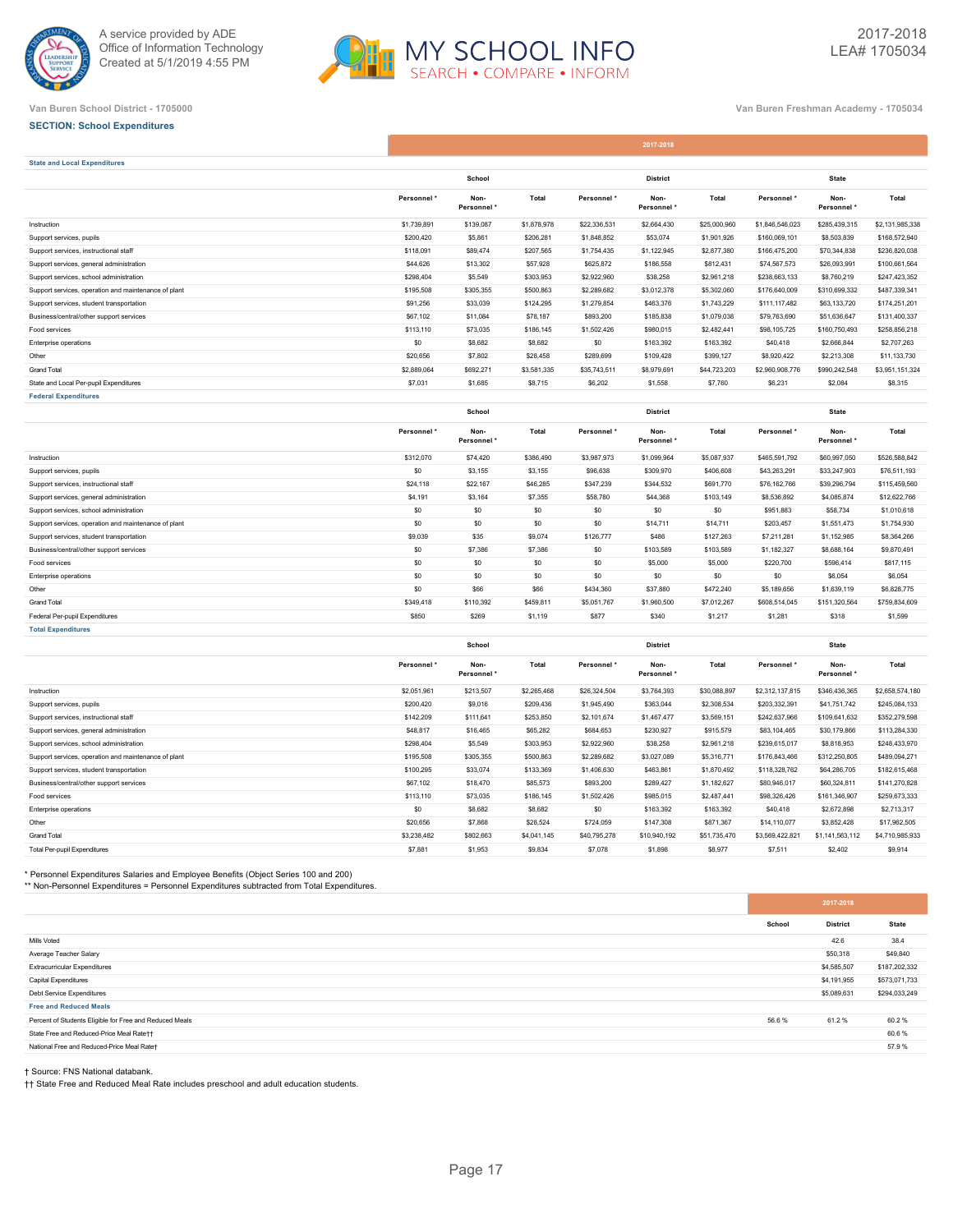





|                    |            | 2017-2018 |         |
|--------------------|------------|-----------|---------|
|                    | <b>ELA</b> | Math      | Science |
|                    | 100.00%    | 100.00%   | $---$   |
| Grade 8<br>Grade 9 | 0.00%      | 0.00%     | 0.00%   |
| Grade 10           | $- - -$    | $\cdots$  | 100.00% |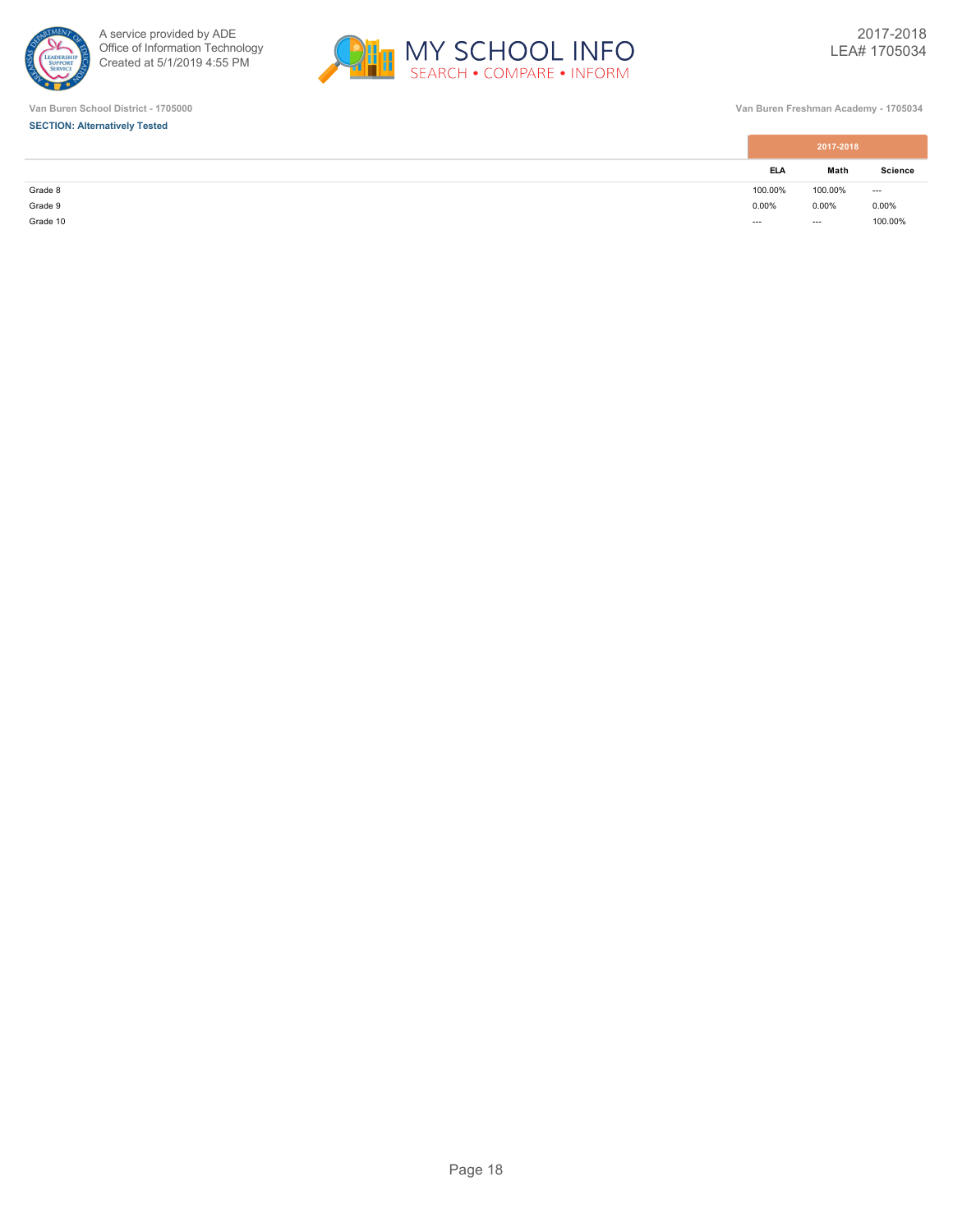



|                                                                                              |                      | 2017-2018                  |                                  |                                  |                            |
|----------------------------------------------------------------------------------------------|----------------------|----------------------------|----------------------------------|----------------------------------|----------------------------|
|                                                                                              | % Tested             | % In Need of Support       | $\%$ Close                       | % Ready                          | % Exceeds                  |
| <b>Grade 8 Mathematics</b>                                                                   |                      |                            |                                  |                                  |                            |
| African-American                                                                             | $\cdots$             | $\cdots$                   | $\cdots$                         | $\cdots$                         | $\cdots$                   |
| African-American Student with Disability                                                     | $\cdots$             | $\sim$                     | $\ddotsc$                        | $\cdots$                         | $\cdots$                   |
| African-American Female                                                                      | $\cdots$             | $\sim$                     | $\ddotsc$                        | $\ddotsc$                        |                            |
| African-American Female without Disability                                                   | $\ldots$             | $\ddotsc$                  | $\ddotsc$                        | $\cdots$                         | $\cdots$                   |
| African-American Female Non-English Learner                                                  | $\cdots$             | $\cdots$                   | $\ddot{\phantom{0}}$             | $\cdots$                         | $\ldots$                   |
| African-American Female Non-English Learner without Disability<br>African-American Male      | $\cdots$<br>$\cdots$ | $\cdots$<br>$\sim$         | $\ddot{\phantom{0}}$<br>$\cdots$ | $\ddot{\phantom{0}}$<br>$\cdots$ | $\cdots$<br>$\ldots$       |
| African-American Male with Disability                                                        | $\cdots$             | $\cdots$                   | $\cdots$                         | $\cdots$                         | $\cdots$                   |
| African-American Male without Disability                                                     | $\sim$               | $\sim$                     | $\ddotsc$                        |                                  | $\cdots$                   |
| African-American Male Non-English Learner                                                    | $\cdots$             | $\cdots$                   | $\cdots$                         | $\cdots$                         | $\ldots$                   |
| African-American Male Non-English Learner with Disability                                    | $\cdots$             | $\ddotsc$                  | $\cdots$                         | $\cdots$                         | $\cdots$                   |
| African-American Male Non-English Learner without Disability                                 | $\sim$               | $\sim$                     | $\sim$                           |                                  | $\cdots$                   |
| African-American Student without Disability                                                  | $\cdots$             | $\cdots$                   | $\cdots$                         | $\cdots$                         | $\cdots$                   |
| African-American Non-English Learner<br>African-American Non-English Learner with Disability | $\cdots$<br>$\cdots$ | $\ddotsc$<br>$\cdots$      | $\cdots$<br>$\ddotsc$            | $\cdots$<br>$\cdots$             | $\ldots$<br>$\cdots$       |
| African-American Non-English Learner without Disability                                      | $\cdots$             | $\cdots$                   | $\cdots$                         | $\cdots$                         | $\cdots$                   |
| All                                                                                          | 100                  | $\,0\,$                    | $\,$ 0 $\,$                      | 100                              | $\mathbb O$                |
| Caucasian                                                                                    | $\cdots$             | $\cdots$                   | $\ddotsc$                        | $\cdots$                         | $\cdots$                   |
| Caucasian Student with Disability                                                            | $\cdots$             | $\ddot{\phantom{a}}$       | $\ddot{\phantom{0}}$             | $\ddot{\phantom{0}}$             |                            |
| Caucasian English Learner                                                                    | $\cdots$             | $\cdots$                   | $\cdots$                         | $\cdots$                         | $\cdots$                   |
| Caucasian English Learner without Disability                                                 | $\cdots$             | $\cdots$                   | $\ddotsc$                        | $\cdots$                         | $\cdots$                   |
| Caucasian Female                                                                             | $\cdots$             | $\sim$                     | $\ddotsc$                        | $\ddotsc$                        |                            |
| Caucasian Female with Disability<br>Caucasian Female without Disability                      | $\cdots$<br>$\cdots$ | $\sim$<br>$\cdots$         | $\ddotsc$<br>$\cdots$            | $\cdots$<br>$\cdots$             | $\cdots$<br>$\cdots$       |
| Caucasian Female Non-English Learner                                                         | $\sim$               | $\sim$                     | $\sim$                           |                                  |                            |
| Caucasian Female Non-English Learner with Disability                                         | $\cdots$             | $\cdots$                   | $\cdots$                         | $\cdots$                         | $\ldots$                   |
| Caucasian Female Non-English Learner without Disability                                      | $\cdots$             | $\cdots$                   | $\cdots$                         | $\cdots$                         | $\cdots$                   |
| Caucasian Male                                                                               | $\sim$               | $\ddotsc$                  | $\ddotsc$                        |                                  | $\cdots$                   |
| Caucasian Male with Disability                                                               | $\cdots$             | $\cdots$                   | $\cdots$                         | $\cdots$                         | $\cdots$                   |
| Caucasian Male English Learner                                                               | $\cdots$             | $\ddotsc$                  | $\cdots$                         | $\cdots$                         | $\cdots$                   |
| Caucasian Male English Learner without Disability<br>Caucasian Male without Disability       | $\cdots$             | $\cdots$                   | $\ddotsc$                        | $\cdots$                         | $\cdots$                   |
| Caucasian Male Non-English Learner                                                           | $\cdots$<br>$\cdots$ | $\cdots$<br>$\ddotsc$      | $\cdots$<br>$\cdots$             | $\cdots$<br>$\cdots$             | $\cdots$<br>$\cdots$       |
| Caucasian Male Non-English Learner with Disability                                           | $\cdots$             | $\cdots$                   | $\ddotsc$                        | $\cdots$                         | $\cdots$                   |
| Caucasian Male Non-English Learner without Disability                                        | $\ddot{\phantom{0}}$ | $\sim$                     | $\ddotsc$                        | $\ddotsc$                        |                            |
| Caucasian Student without Disability                                                         | $\ldots$             | $\ddotsc$                  | $\cdots$                         | $\cdots$                         | $\cdots$                   |
| Caucasian Non-English Learner                                                                | $\cdots$             | $\cdots$                   | $\cdots$                         | $\cdots$                         | $\ldots$                   |
| Caucasian Non-English Learner with Disability                                                | $\cdots$             | $\ddot{\phantom{a}}$       | $\ddot{\phantom{0}}$             | $\ddot{\phantom{0}}$             |                            |
| Caucasian Non-English Learner without Disability                                             | $\cdots$             | $\sim$                     | $\cdots$                         | $\cdots$                         | $\ldots$                   |
| Student with Disability<br>English Learner                                                   | 100<br>              | $\,$ 0 $\,$<br>$\sim$      | $\,$ 0 $\,$<br>$\sim$            | 100<br>                          | $\mathsf{o}$<br>$\cdots$   |
| English Learner Student with Disability                                                      | $\cdots$             | $\cdots$                   | $\cdots$                         | $\cdots$                         | $\ldots$                   |
| English Learner Student without Disability                                                   | $\cdots$             | $\ddotsc$                  | $\cdots$                         | $\ddotsc$                        | $\cdots$                   |
| Female                                                                                       | $\sim$               | $\sim$                     | $\sim$                           | $\sim$                           | $\cdots$                   |
| Female Student with Disability                                                               | $\cdots$             | $\cdots$                   | $\cdots$                         | $\cdots$                         | $\cdots$                   |
| Female English Learner                                                                       | $\cdots$             | $\cdots$                   | $\cdots$                         | $\cdots$                         | $\cdots$                   |
| Female English Learner with Disability                                                       | $\cdots$             | $\cdots$                   | $\ddotsc$                        | $\cdots$                         | $\cdots$                   |
| Female English Learner without Disability                                                    | $\cdots$<br>$\cdots$ | $\cdots$<br>$\ddotsc$      | $\cdots$<br>$\ddot{\phantom{0}}$ | $\cdots$<br>$\cdots$             | $\cdots$<br>$\cdots$       |
| Female Student without Disability<br>Female Non-English Learner                              | $\cdots$             | $\cdots$                   | $\cdots$                         | $\cdots$                         | $\cdots$                   |
| Female Non-English Learner with Disability                                                   | $\cdots$             | $\ddot{\phantom{a}}$       | $\ddot{\phantom{0}}$             | $\ddot{\phantom{0}}$             |                            |
| Female Non-English Learner without Disability                                                | $\cdots$             | $\ddotsc$                  | $\cdots$                         | $\cdots$                         | $\cdots$                   |
| Hispanic                                                                                     | 100                  | $\,$ 0 $\,$                | $\,$ 0 $\,$                      | 100                              | $\mathsf{o}$               |
| Hispanic Student with Disability                                                             | $100\,$              | $\,0\,$                    | $\,$ 0 $\,$                      | $100\,$                          | $\mathbb O$                |
| Hispanic English Learner                                                                     | $\cdots$             | $\sim$                     | $\cdots$                         | $\cdots$                         | $\cdots$                   |
| Hispanic English Learner with Disability<br>Hispanic English Learner without Disability      | $\cdots$<br>$\sim$   | $\cdots$<br>$\sim$         | $\cdots$<br>$\sim$               | $\cdots$<br>                     | $\cdots$<br>               |
| Hispanic Female                                                                              | $\cdots$             | $\sim$                     | $\cdots$                         | $\cdots$                         | $\ldots$                   |
| Hispanic Female with Disability                                                              |                      | $\ddot{\phantom{a}}$       | $\ddot{\phantom{0}}$             |                                  |                            |
| Hispanic Female English Learner                                                              | $\ddotsc$            | $\sim$                     | $\ddotsc$                        | $\cdots$                         | $\cdots$                   |
| Hispanic Female English Learner with Disability                                              |                      | $\cdots$                   | $\cdots$                         | $\cdots$                         |                            |
| Hispanic Female English Learner without Disability                                           | $\cdots$             | $\cdots$                   | $\cdots$                         | $\cdots$                         | $\cdots$                   |
| Hispanic Female without Disability                                                           | $\cdots$             | $\sim$                     | $\sim$                           | $\cdots$                         | $\cdots$                   |
| Hispanic Female Non-English Learner<br>Hispanic Female Non-English Learner with Disability   | $\cdots$<br>$\ldots$ | $\cdots$<br>$\cdots$       | $\cdots$<br>$\cdots$             | $\cdots$<br>$\cdots$             | $\cdots$<br>$\cdots$       |
| Hispanic Female Non-English Learner without Disability                                       | $\cdots$             | $\sim$                     | $\sim$                           | $\cdots$                         | $\cdots$                   |
| Hispanic Male                                                                                | $100\,$              | $\,$ 0                     | $\,$ 0 $\,$                      | $100\,$                          | $\mathbb O$                |
| Hispanic Male with Disability                                                                | 100                  | $\,$ 0 $\,$                | $\,$ 0 $\,$                      | 100                              | $\,$ 0 $\,$                |
| Hispanic Male English Learner                                                                | $\cdots$             | $\cdots$                   | $\cdots$                         | $\cdots$                         | $\cdots$                   |
| Hispanic Male English Learner without Disability                                             | $\ddot{\phantom{0}}$ | $\ddot{\phantom{a}}$       | $\cdots$                         |                                  | $\cdots$                   |
| Hispanic Male without Disability                                                             | $\cdots$             | $\cdots$                   | $\cdots$                         | $\cdots$                         | $\ldots$                   |
| Hispanic Male Non-English Learner<br>Hispanic Male Non-English Learner with Disability       | 100<br>100           | $\,$ 0 $\,$<br>$\,$ 0 $\,$ | $\,$ 0 $\,$<br>$\,$ 0 $\,$       | 100<br>100                       | $\,$ 0 $\,$<br>$\mathbb O$ |
| Hispanic Male Non-English Learner without Disability                                         | $\cdots$             | $\cdots$                   | $\cdots$                         | $\cdots$                         | $\ldots$                   |
| Hispanic Student without Disability                                                          |                      | $\ddotsc$                  | $\ddot{\phantom{0}}$             | $\cdots$                         | $\cdots$                   |
| Hispanic Non-English Learner                                                                 | 100                  | $\circ$                    | $\mathbf 0$                      | 100                              | $\mathbb O$                |
| Hispanic Non-English Learner with Disability                                                 | 100                  | $\,$ 0 $\,$                | $\,$ 0 $\,$                      | 100                              | $\,$ 0 $\,$                |
| Hispanic Non-English Learner without Disability                                              | $\cdots$             | $\overline{\phantom{a}}$   | $\ldots$                         | $\cdots$                         | $\ldots$                   |
| Male                                                                                         | 100                  | $^{\circ}$                 | $\circ$                          | 100                              | $\circ$                    |
| Male Student with Disability                                                                 | 100<br>$\cdots$      | $\circ$<br>$\cdots$        | $\,$ 0 $\,$<br>$\cdots$          | 100<br>$\cdots$                  | $\,$ 0 $\,$<br>$\cdots$    |
| Male English Learner<br>Male English Learner without Disability                              | $\cdots$             | $\cdots$                   | $\sim$                           | $\cdots$                         | $\cdots$                   |
| Male Student without Disability                                                              | $\ddot{\phantom{0}}$ | $\sim$                     | $\cdots$                         |                                  |                            |
| Male Non-English Learner                                                                     | 100                  | $\,$ 0 $\,$                | $\,$ 0 $\,$                      | 100                              | $\mathbb O$                |
| Male Non-English Learner with Disability                                                     | 100                  | $\,$ 0 $\,$                | $\,$ 0 $\,$                      | 100                              | $\mathsf{o}$               |
| Male Non-English Learner without Disability                                                  | $\ddot{\phantom{0}}$ | $\ddot{\phantom{a}}$       | $\cdots$                         |                                  |                            |
| Student without Disability                                                                   | $\cdots$             | $\cdots$                   | $\cdots$                         | $\cdots$                         | $\cdots$                   |
| Non-English Learner<br>Non-English Learner Student with Disability                           | 100<br>100           | $\,$ 0 $\,$<br>$\,$ 0 $\,$ | $\,$ 0 $\,$<br>$\,$ 0 $\,$       | 100<br>100                       | $\,$ 0 $\,$<br>$\mathbb O$ |
| Non-English Learner Student without Disability                                               | $\cdots$             | $\sim$                     | $\cdots$                         | $\cdots$                         | $\ldots$                   |
|                                                                                              |                      |                            |                                  |                                  |                            |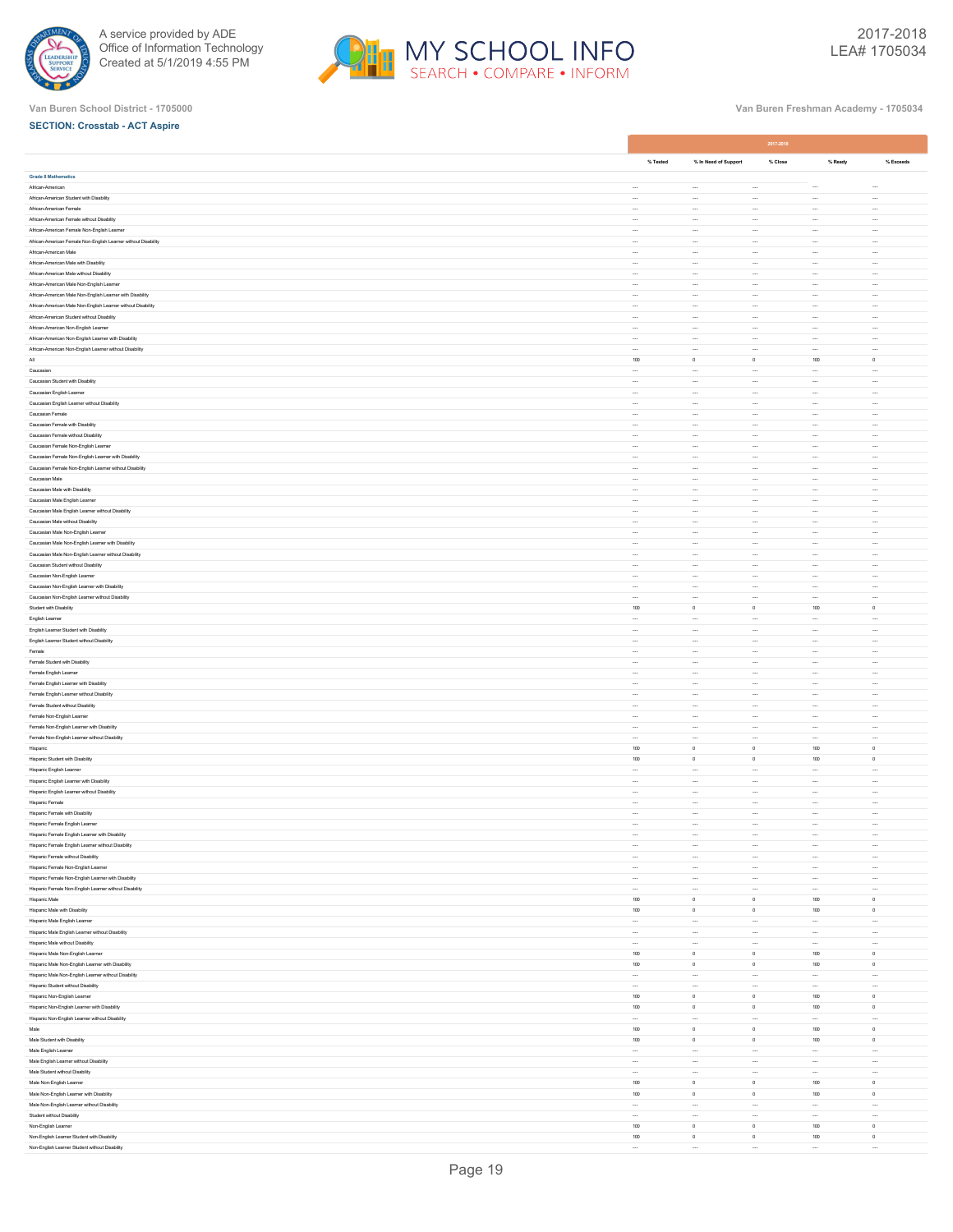

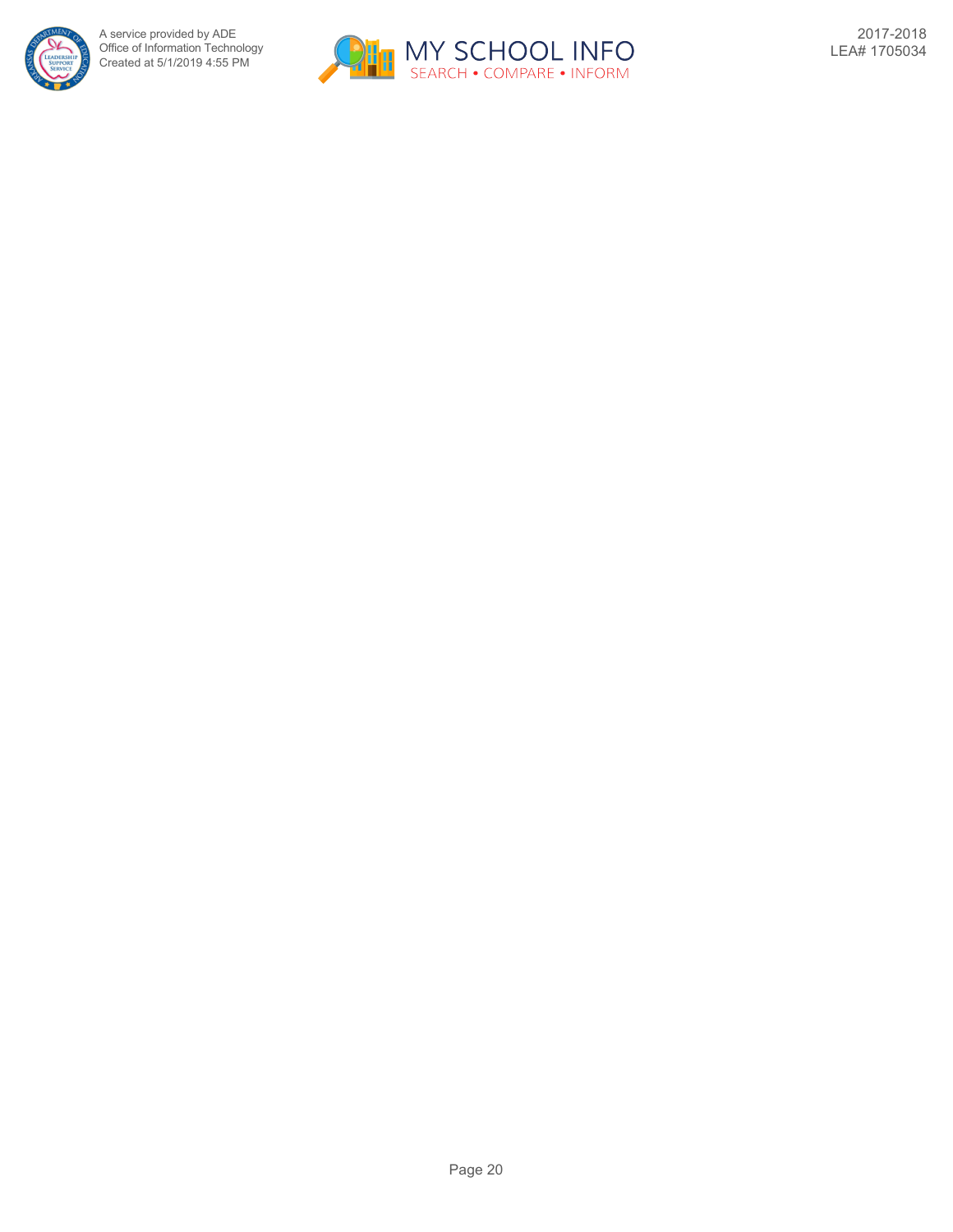



|                                                                                                        | 2017-2018  |                        |                        |                            |                            |
|--------------------------------------------------------------------------------------------------------|------------|------------------------|------------------------|----------------------------|----------------------------|
|                                                                                                        | % Tested   | % In Need of Support   | % Close                | % Ready                    | % Exceeds                  |
| <b>Grade 9 Mathematics</b>                                                                             |            |                        |                        |                            |                            |
| African-American                                                                                       | $100\,$    | 33.33                  | $_{50}$                | 16.67                      | $\,$ 0 $\,$                |
| African-American Student with Disability                                                               | 100        | 50                     | $_{50}$                | $\mathbb O$                | $\mathbb O$                |
| African-American Female<br>African-American Female without Disability                                  | 100        | $\,$ 0 $\,$            | $60$                   | $40\,$                     | $\,$ 0 $\,$                |
| African-American Female Non-English Learner                                                            | 100<br>100 | $\,$ 0 $\,$<br>$\circ$ | $_{60}$<br>60          | $40\,$<br>40               | $\,$ 0 $\,$<br>$^{\circ}$  |
| African-American Female Non-English Learner without Disability                                         | 100        | $\,$ 0 $\,$            | $60\,$                 | $40\,$                     | $\,$ 0 $\,$                |
| African-American Male                                                                                  | 100        | 57.14                  | 42.86                  | $\mathbb O$                | $\mathbb O$                |
| African-American Male with Disability                                                                  | 100        | 60                     | $_{50}$                | $\circ$                    | $\circ$                    |
| African-American Male without Disability                                                               | 100        | $_{60}$                | $40\,$                 | $\mathbb O$                | $\,$ 0 $\,$                |
| African-American Male Non-English Learner<br>African-American Male Non-English Learner with Disability | 100<br>100 | 57.14<br>60            | 42.86<br>$_{50}$       | $\,$ 0 $\,$<br>$\,$ 0 $\,$ | $\,$ 0 $\,$<br>$\,$ 0 $\,$ |
| African-American Male Non-English Learner without Disability                                           | 100        | $_{60}$                | $40\,$                 | $\,$ 0 $\,$                | $\,$ 0 $\,$                |
| African-American Student without Disability                                                            | 100        | 30                     | $_{50}$                | $\rm{20}$                  | $\circ$                    |
| African-American Non-English Learner                                                                   | 100        | 33.33                  | $_{\rm 50}$            | 16.67                      | $\mathbb O$                |
| African-American Non-English Learner with Disability                                                   | 100        | $_{50}$                | $_{50}$                | $\mathbb O$                | $\mathbb O$                |
| African-American Non-English Learner without Disability<br>$AII$                                       | 100<br>100 | 30<br>29.67            | 50<br>25.58            | 20<br>22.76                | $\circ$<br>21.99           |
| Caucasian                                                                                              | 100        | 24.7                   | 26.32                  | 21.86                      | 27.13                      |
| Caucasian Student with Disability                                                                      | 100        | 66.67                  | 12.5                   | 20.83                      | $\mathbb O$                |
| Caucasian English Learner                                                                              | 100        | $\,$ 0                 | $\,$ 0 $\,$            | $100\,$                    | $\,$ 0 $\,$                |
| Caucasian English Learner without Disability                                                           | 100        | $\circ$                | $\circ$                | 100                        | $\circ$                    |
| Caucasian Female                                                                                       | 100        | 23.81                  | 27.78                  | 24.6                       | 23.81                      |
| Caucasian Female with Disability<br>Caucasian Female without Disability                                | 100<br>100 | 66.67<br>20.51         | 11.11<br>29.06         | 22.22<br>24.79             | $\mathbb O$<br>25.64       |
| Caucasian Female Non-English Learner                                                                   | 100        | 23.81                  | 27.78                  | $24.6\,$                   | 23.81                      |
| Caucasian Female Non-English Learner with Disability                                                   | 100        | 66.67                  | 11.11                  | 22.22                      | $\mathbb O$                |
| Caucasian Female Non-English Learner without Disability                                                | 100        | 20.51                  | 29.06                  | 24.79                      | 25.64                      |
| Caucasian Male                                                                                         | 100        | 25.62                  | 24.79                  | 19.01                      | 30.58                      |
| Caucasian Male with Disability                                                                         | 100        | 66.67                  | 13.33                  | 20                         | $\circ$                    |
| Caucasian Male English Learner                                                                         | 100<br>100 | $\,$ 0 $\,$<br>$\circ$ | $\,$ 0 $\,$<br>$\circ$ | 100<br>100                 | $\,$ 0 $\,$<br>$^{\circ}$  |
| Caucasian Male English Learner without Disability<br>Caucasian Male without Disability                 | 100        | 19.81                  | 26.42                  | 18.87                      | 34.91                      |
| Caucasian Male Non-English Learner                                                                     | 100        | 25.83                  | $\rm{2S}$              | 18.33                      | 30.83                      |
| Caucasian Male Non-English Learner with Disability                                                     | 100        | 66.67                  | 13.33                  | $\rm{20}$                  | $\mathbb O$                |
| Caucasian Male Non-English Learner without Disability                                                  | 100        | $20\,$                 | 26.67                  | 18.1                       | 35.24                      |
| Caucasian Student without Disability                                                                   | 100        | 20.18                  | 27.8                   | 21.97                      | 30.04                      |
| Caucasian Non-English Learner<br>Caucasian Non-English Learner with Disability                         | 100<br>100 | 24.8<br>66.67          | 26.42<br>12.5          | 21.54<br>20.83             | 27.24<br>$\mathbb O$       |
| Caucasian Non-English Learner without Disability                                                       | 100        | 20.27                  | 27.93                  | 21.62                      | 30.18                      |
| Student with Disability                                                                                | 100        | 74.36                  | 10.26                  | 15.38                      | $\circ$                    |
| English Learner                                                                                        | 100        | 48.78                  | 17.07                  | 26.83                      | $7.32\,$                   |
| English Learner Student with Disability                                                                | 100        | 100                    | $\,$ 0 $\,$            | $\mathbb O$                | $\mathbb O$                |
| English Learner Student without Disability                                                             | 100        | 47.5                   | 17.5                   | 27.5                       | 7.5                        |
| Female<br>Female Student with Disability                                                               | 100<br>100 | 27.18<br>71.43         | 26.15<br>7.14          | 26.67<br>21.43             | $\rm{20}$<br>$\circ$       |
| Female English Learner                                                                                 | 100        | 60                     | $\rm{20}$              | $\rm 25$                   | $\mathsf{s}$               |
| Female English Learner with Disability                                                                 | 100        | 100                    | $\circ$                | $^{\circ}$                 | $\mathbb O$                |
| Female English Learner without Disability                                                              | 100        | 47.37                  | 21.05                  | 26.32                      | 5.26                       |
| Female Student without Disability                                                                      | 100        | 23.76                  | 27.62                  | 27.07                      | 21.55                      |
| Female Non-English Learner<br>Female Non-English Learner with Disability                               | 100<br>100 | 24.57<br>69.23         | 26.86<br>7.69          | 26.86<br>23.08             | 21.71<br>$\mathbb O$       |
| Female Non-English Learner without Disability                                                          | 100        | 20.99                  | 28.4                   | 27.16                      | 23.46                      |
| Hispanic                                                                                               | 100        | 45.45                  | 15.91                  | $\rm 25$                   | 13.64                      |
| Hispanic Student with Disability                                                                       | 100        | 90                     | $\circ$                | $10\,$                     | $\mathbb O$                |
| Hispanic English Learner                                                                               | 100        | 52.78                  | 16.67                  | $\rm 25$                   | 5.56                       |
| Hispanic English Learner with Disability<br>Hispanic English Learner without Disability                | 100<br>100 | 100<br>51.43           | $\circ$<br>17.14       | $^{\circ}$<br>25.71        | $^{\circ}$<br>5.71         |
| Hispanic Female                                                                                        | 100        | 41.86                  | 18.6                   | 30.23                      | $9.3\,$                    |
| Hispanic Female with Disability                                                                        | 100        | 75                     | $\,$ 0 $\,$            | $\rm 25$                   | $\,$ 0 $\,$                |
| Hispanic Female English Learner                                                                        | 100        | 52.63                  | 21.05                  | 26.32                      | $\,$ 0                     |
| Hispanic Female English Learner with Disability                                                        | 100        | 100                    | $\circ$                | $^{\circ}$                 | $\circ$                    |
| Hispanic Female English Learner without Disability<br>Hispanic Female without Disability               | 100<br>100 | $_{50}$<br>38.46       | 22.22<br>20.51         | 27.78<br>30.77             | $\,$ 0 $\,$<br>10.26       |
| Hispanic Female Non-English Learner                                                                    | 100        | 33.33                  | 16.67                  | 33.33                      | 16.67                      |
| Hispanic Female Non-English Learner with Disability                                                    | 100        | 66.67                  | $\,$ 0 $\,$            | 33.33                      | $\mathbb O$                |
| Hispanic Female Non-English Learner without Disability                                                 | 100        | 28.57                  | 19.05                  | 33.33                      | 19.05                      |
| Hispanic Male                                                                                          | 100        | 48.89                  | 13.33                  | $20\,$                     | 17.78                      |
| Hispanic Male with Disability                                                                          | 100        | 100<br>52.94           | $\,$ 0 $\,$            | $\mathbb O$<br>23.53       | $\mathbb O$<br>11.76       |
| Hispanic Male English Learner<br>Hispanic Male English Learner without Disability                      | 100<br>100 | 52.94                  | 11.76<br>11.76         | 23.53                      | 11.76                      |
| Hispanic Male without Disability                                                                       | 100        | 41.03                  | 15.38                  | 23.08                      | 20.51                      |
| Hispanic Male Non-English Learner                                                                      | 100        | 46.43                  | 14.29                  | 17.86                      | 21.43                      |
| Hispanic Male Non-English Learner with Disability                                                      | 100        | 100                    | $\,0\,$                | $\,$ 0 $\,$                | $\,$ 0 $\,$                |
| Hispanic Male Non-English Learner without Disability                                                   | 100        | 31.82                  | 18.18                  | 22.73                      | 27.27                      |
| Hispanic Student without Disability                                                                    | 100        | 39.74                  | 17.95                  | 26.92                      | 15.38                      |
| Hispanic Non-English Learner<br>Hispanic Non-English Learner with Disability                           | 100<br>100 | 40.38<br>88.89         | 15.38<br>$\,$ 0 $\,$   | $\rm 25$<br>11.11          | 19.23<br>$\circ$           |
| Hispanic Non-English Learner without Disability                                                        | 100        | 30.23                  | 18.6                   | 27.91                      | 23.26                      |
| Male                                                                                                   | 100        | 32.14                  | $\rm{2S}$              | 18.88                      | 23.98                      |
| Male Student with Disability                                                                           | 100        | 76                     | 12                     | 12                         | $\circ$                    |
| Male English Learner                                                                                   | 100        | 47.62                  | 14.29                  | 28.57                      | $9.52\,$                   |
| Male English Learner without Disability<br>Male Student without Disability                             | 100<br>100 | 47.62<br>25.73         | 14.29<br>26.9          | 28.57<br>19.88             | 9.52<br>27.49              |
| Male Non-English Learner                                                                               | 100        | 30.29                  | 26.29                  | 17.71                      | 25.71                      |
| Male Non-English Learner with Disability                                                               | 100        | 76                     | 12                     | $\mathbf{12}$              | $^{\circ}$                 |
| Male Non-English Learner without Disability                                                            | 100        | 22.67                  | 28.67                  | 18.67                      | $30\,$                     |
| Student without Disability                                                                             | 100        | 24.72                  | 27.27                  | 23.58                      | 24.43                      |
| Non-English Learner                                                                                    | 100        | 27.43                  | 26.57                  | 22.29                      | 23.71                      |
| Non-English Learner Student with Disability<br>Non-English Learner Student without Disability          | 100<br>100 | 73.68<br>21.79         | 10.53<br>28.53         | 15.79<br>23.08             | $\mathbb O$<br>26.6        |
|                                                                                                        |            |                        |                        |                            |                            |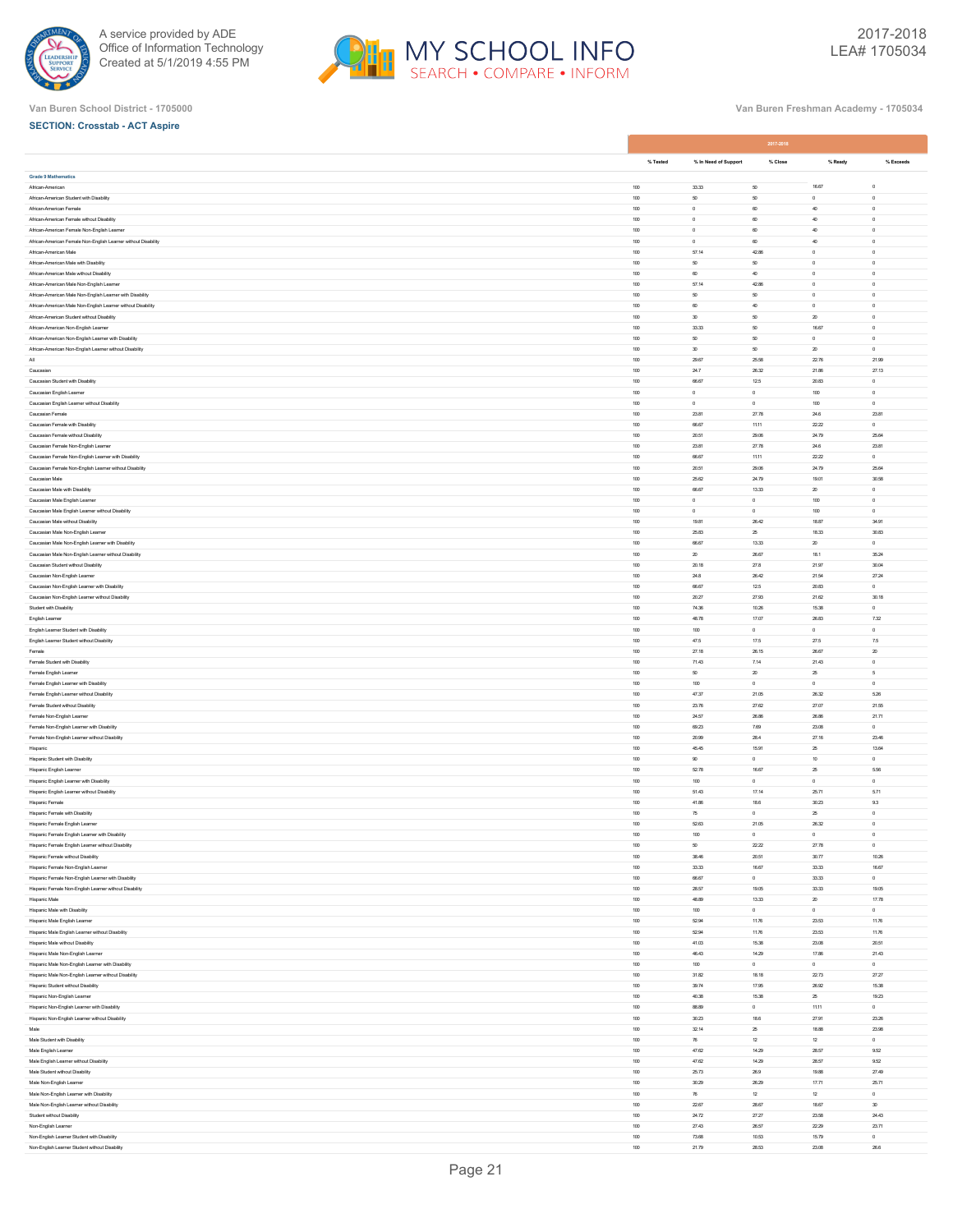

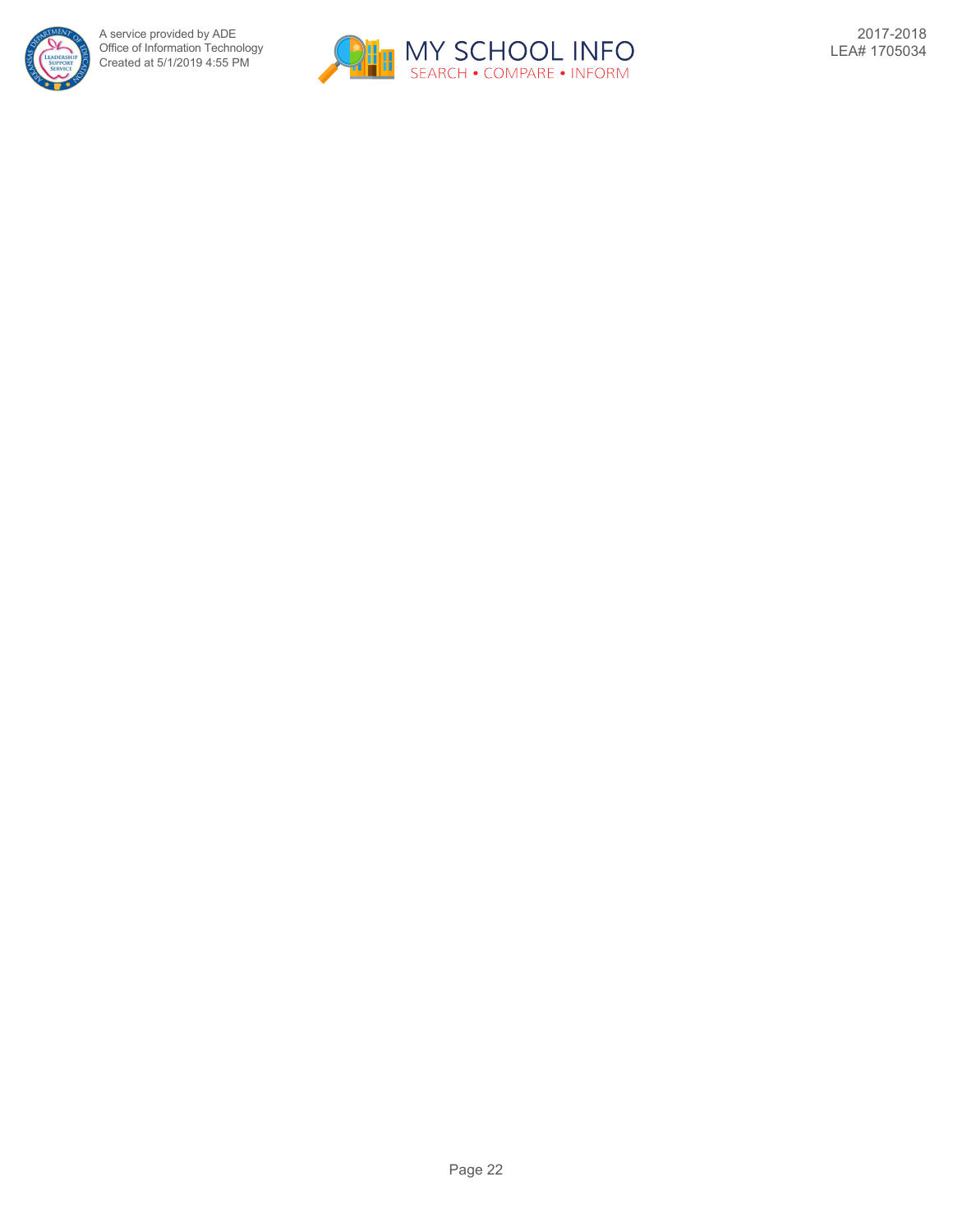



|                                                                                        |                                  |                                    | 2017-2018                      |                        |                                      |
|----------------------------------------------------------------------------------------|----------------------------------|------------------------------------|--------------------------------|------------------------|--------------------------------------|
|                                                                                        | % Tested                         | % In Need of Support               | % Close                        | % Ready                | % Exceeds                            |
|                                                                                        |                                  |                                    |                                |                        |                                      |
| <b>Grade 10 Mathematics</b><br>African-American                                        |                                  |                                    |                                | $\cdots$               | $\cdots$                             |
| African-American Student with Disability                                               | $\sim$ $\sim$<br>$\cdots$        | $\sim$<br>$\cdots$                 | $\cdots$<br>$\cdots$           | $\cdots$               | $\cdots$                             |
| African-American Female                                                                | $\cdots$                         | $\sim$                             | $\overline{\phantom{a}}$       | $\cdots$               | $\cdots$                             |
| African-American Female without Disability                                             | $\cdots$                         | $\cdots$                           | $\cdots$                       | $\cdots$               | $\cdots$                             |
| African-American Female Non-English Learner                                            | $\cdots$                         | $\sim$                             | $\ddot{\phantom{0}}$           | $\cdots$               | $\cdots$                             |
| African-American Female Non-English Learner without Disability                         | $\cdots$                         | $\cdots$                           | $\cdots$                       | $\cdots$               | $\cdots$                             |
| African-American Male                                                                  | $\cdots$                         | $\sim$                             | $\ddot{\phantom{0}}$           | $\ddotsc$              | $\cdots$                             |
| African-American Male with Disability                                                  | $\cdots$                         | $\cdots$                           | $\cdots$                       | $\cdots$               | $\cdots$                             |
| African-American Male without Disability                                               | $\cdots$                         | $\cdots$                           | $\cdots$                       | $\cdots$               | $\cdots$                             |
| African-American Male Non-English Learner                                              | $\ddotsc$                        | $\sim$                             | $\cdots$                       | $\ddotsc$              | $\cdots$                             |
| African-American Male Non-English Learner with Disability                              | $\cdots$                         | $\cdots$                           | $\cdots$                       | $\cdots$               | $\cdots$                             |
| African-American Male Non-English Learner without Disability                           | $\cdots$                         | $\cdots$                           | $\cdots$                       | $\cdots$               | $\cdots$                             |
| African-American Student without Disability                                            | $\ddot{\phantom{a}}$             | $\sim$                             | $\sim$                         | $\ddotsc$              | $\ddotsc$                            |
| African-American Non-English Learner                                                   | $\cdots$                         | $\cdots$<br>$\sim$                 | $\cdots$                       | $\cdots$<br>           | $\cdots$                             |
| African-American Non-English Learner with Disability                                   | $\cdots$<br>$\ddot{\phantom{a}}$ | $\sim$                             | $\ddotsc$<br>$\sim$            | $\ddotsc$              | $\cdots$<br>$\overline{\phantom{a}}$ |
| African-American Non-English Learner without Disability<br>All                         | $\cdots$                         | $\cdots$                           | $\cdots$                       | $\cdots$               | $\cdots$                             |
| Caucasian                                                                              | $\cdots$                         | $\sim$                             | $\ddot{\phantom{0}}$           | $\ddotsc$              |                                      |
| Caucasian Student with Disability                                                      | $\cdots$                         | $\sim$                             | $\ddotsc$                      | $\cdots$               | $\cdots$                             |
| Caucasian English Learner                                                              | $\cdots$                         | $\cdots$                           | $\cdots$                       | $\cdots$               | $\cdots$                             |
| Caucasian English Learner without Disability                                           | $\ldots$                         | $\sim$                             | $\cdots$                       | $\cdots$               | $\cdots$                             |
| Caucasian Female                                                                       | $\cdots$                         | $\cdots$                           | $\cdots$                       | $\cdots$               | $\cdots$                             |
| Caucasian Female with Disability                                                       | $\sim$                           | $\cdots$                           | $\cdots$                       | $\ddotsc$              | $\cdots$                             |
| Caucasian Female without Disability                                                    | $\cdots$                         | $\sim$                             | $\ddot{\phantom{0}}$           | $\cdots$               | $\cdots$                             |
| Caucasian Female Non-English Learner                                                   | $\cdots$                         | $\sim$                             | $\cdots$                       | $\cdots$               | $\cdots$                             |
| Caucasian Female Non-English Learner with Disability                                   | $\cdots$                         | $\overline{\phantom{a}}$           | $\ddot{\phantom{0}}$           | $\ddotsc$              | $\ddotsc$                            |
| Caucasian Female Non-English Learner without Disability                                | $\cdots$                         | $\cdots$                           | $\cdots$                       | $\cdots$               | $\cdots$                             |
| Caucasian Male                                                                         | $\cdots$                         | $\cdots$                           | $\cdots$                       | $\cdots$               | $\cdots$                             |
| Caucasian Male with Disability                                                         |                                  | $\sim$                             | $\ddot{\phantom{a}}$           | $\ddotsc$              | $\cdots$                             |
| Caucasian Male English Learner                                                         | $\cdots$                         | $\cdots$                           | $\cdots$                       | $\cdots$               | $\cdots$                             |
| Caucasian Male English Learner without Disability<br>Caucasian Male without Disability | $\cdots$<br>$\sim$               | $\overline{\phantom{a}}$<br>$\sim$ | $\ddot{\phantom{0}}$<br>$\sim$ | $\ddotsc$<br>$\ddotsc$ | <br>$\cdots$                         |
| Caucasian Male Non-English Learner                                                     | $\cdots$                         | $\cdots$                           | $\cdots$                       | $\cdots$               | $\cdots$                             |
| Caucasian Male Non-English Learner with Disability                                     | $\cdots$                         | $\cdots$                           | $\cdots$                       | $\cdots$               | $\cdots$                             |
| Caucasian Male Non-English Learner without Disability                                  | $\cdots$                         | $\sim$                             | $\ddotsc$                      | $\cdots$               | $\cdots$                             |
| Caucasian Student without Disability                                                   | $\cdots$                         | $\cdots$                           | $\cdots$                       | $\cdots$               | $\cdots$                             |
| Caucasian Non-English Learner                                                          | $\cdots$                         | $\sim$                             | $\ddot{\phantom{0}}$           | $\ddotsc$              | $\cdots$                             |
| Caucasian Non-English Learner with Disability                                          | $\cdots$                         | $\cdots$                           | $\cdots$                       | $\cdots$               | $\cdots$                             |
| Caucasian Non-English Learner without Disability                                       | $\cdots$                         | $\sim$                             | $\cdots$                       | $\ddotsc$              | $\cdots$                             |
| Student with Disability                                                                | $\ldots$                         | $\sim$                             | $\cdots$                       | $\cdots$               | $\cdots$                             |
| English Learner                                                                        | $\cdots$                         | $\cdots$                           | $\cdots$                       | $\cdots$               | $\cdots$                             |
| English Learner Student with Disability                                                | $\ddotsc$                        | $\sim$                             | $\cdots$                       | $\ddotsc$              | $\cdots$                             |
| English Learner Student without Disability                                             | $\cdots$                         | $\cdots$                           | $\cdots$                       | $\cdots$               | $\cdots$                             |
| Female                                                                                 | $\cdots$<br>$\sim$               | $\cdots$<br>$\sim$                 | $\cdots$<br>$\sim$             | $\cdots$<br>$\ddotsc$  | $\cdots$<br>$\ddotsc$                |
| Female Student with Disability                                                         | $\cdots$                         | $\cdots$                           | $\cdots$                       | $\cdots$               | $\cdots$                             |
| Female English Learner<br>Female English Learner with Disability                       | $\cdots$                         | $\sim$                             | $\cdots$                       |                        | $\cdots$                             |
| Female English Learner without Disability                                              | $\sim$                           | $\sim$                             | $\ddotsc$                      | $\ddotsc$              | $\ddotsc$                            |
| Female Student without Disability                                                      | $\cdots$                         | $\cdots$                           | $\cdots$                       | $\cdots$               | $\cdots$                             |
| Female Non-English Learner                                                             | $\ldots$                         | $\sim$                             | $\ddot{\phantom{0}}$           |                        |                                      |
| Female Non-English Learner with Disability                                             | $\cdots$                         | $\cdots$                           | $\overline{\phantom{a}}$       | $\cdots$               | $\cdots$                             |
| Female Non-English Learner without Disability                                          | $\cdots$                         | $\cdots$                           | $\cdots$                       | $\cdots$               | $\cdots$                             |
| Hispanic                                                                               | $\ldots$                         | $\sim$                             | $\cdots$                       | $\cdots$               | $\cdots$                             |
| Hispanic Student with Disability                                                       | $\cdots$                         | $\sim$                             | $\ddotsc$                      | $\cdots$               | $\cdots$                             |
| Hispanic English Learner                                                               | $\sim$                           | $\sim$                             | $\cdots$                       | $\cdots$               | $\cdots$                             |
| Hispanic English Learner with Disability                                               | $\ldots$                         | $\sim$                             | $\ddot{\phantom{0}}$           | $\cdots$               | $\cdots$                             |
| Hispanic English Learner without Disability                                            | $\cdots$                         | $\cdots$                           | $\cdots$                       | $\cdots$               | $\cdots$                             |
| Hispanic Female                                                                        | $\cdots$                         | $\sim$                             | $\ddot{\phantom{0}}$           | $\ddotsc$              | $\cdots$                             |
| Hispanic Female with Disability                                                        | $\cdots$                         | $\cdots$                           | $\cdots$                       | $\cdots$               | $\cdots$                             |
| Hispanic Female English Learner<br>Hispanic Female English Learner with Disability     | $\cdots$<br>                     | $\cdots$<br>i.                     | $\cdots$<br>$\sim$             | $\cdots$               | $\cdots$                             |
| Hispanic Female English Learner without Disability                                     | $\cdots$                         | $\sim$                             | $\cdots$                       | $\cdots$               | $\cdots$                             |
| Hispanic Female without Disability                                                     | $\ldots$                         | $\cdots$                           | $\ldots$                       | $\cdots$               |                                      |
| Hispanic Female Non-English Learner                                                    | $\sim$                           | $\sim$                             | $\cdots$                       | $\cdots$               | $\overline{\phantom{a}}$             |
| Hispanic Female Non-English Learner with Disability                                    | $\sim$ $\sim$                    | $\cdots$                           | $\cdots$                       | $\cdots$               | $\cdots$                             |
| Hispanic Female Non-English Learner without Disability                                 | $\cdots$                         | $\cdots$                           | $\cdots$                       | $\cdots$               | $\ldots$                             |
| Hispanic Male                                                                          | $\cdots$                         | $\sim$                             | $\cdots$                       | $\cdots$               | $\cdots$                             |
| Hispanic Male with Disability                                                          | $\cdots$                         | $\cdots$                           | $\cdots$                       | $\cdots$               | $\cdots$                             |
| Hispanic Male English Learner                                                          | $\ldots$                         | $\cdots$                           | $\cdots$                       | $\cdots$               | $\ldots$                             |
| Hispanic Male English Learner without Disability                                       | $\cdots$                         | $\sim$                             | $\sim$                         | $\cdots$               | $\cdots$                             |
| Hispanic Male without Disability<br>Hispanic Male Non-English Learner                  | $\cdots$<br>$\ldots$             | $\cdots$<br>$\cdots$               | $\cdots$<br>$\cdots$           | $\cdots$<br>$\cdots$   | $\cdots$<br>$\cdots$                 |
| Hispanic Male Non-English Learner with Disability                                      | $\cdots$                         | $\cdots$                           | $\ldots$                       | $\cdots$               | $\cdots$                             |
| Hispanic Male Non-English Learner without Disability                                   | $\cdots$                         | $\overline{\phantom{a}}$           | $\cdots$                       | $\ddotsc$              | $\cdots$                             |
| Hispanic Student without Disability                                                    | $\cdots$                         | $\sim$                             | $\cdots$                       | $\cdots$               | $\cdots$                             |
| Hispanic Non-English Learner                                                           | $\cdots$                         | $\ldots$                           | $\ldots$                       | $\cdots$               | $\ldots$                             |
| Hispanic Non-English Learner with Disability                                           | $\cdots$                         | $\sim$                             | $\sim$                         | $\ddotsc$              | $\overline{\phantom{a}}$             |
| Hispanic Non-English Learner without Disability                                        | $\cdots$                         | $\cdots$                           | $\cdots$                       | $\cdots$               | $\cdots$                             |
| Male                                                                                   | $\ldots$                         | $\cdots$                           | $\cdots$                       | $\cdots$               | $\cdots$                             |
| Male Student with Disability                                                           | $\ddotsc$                        | $\sim$                             | $\sim$                         | $\ddotsc$              | $\overline{\phantom{a}}$             |
| Male English Learner                                                                   | $\cdots$                         | $\cdots$                           | $\cdots$                       | $\cdots$               | $\cdots$                             |
| Male English Learner without Disability                                                | $\ldots$                         | $\cdots$                           | $\cdots$                       | $\cdots$               | $\cdots$                             |
| Male Student without Disability                                                        | $\cdots$                         | $\sim$                             | $\cdots$                       | $\cdots$               | $\overline{\phantom{a}}$             |
| Male Non-English Learner                                                               | $\cdots$                         | $\cdots$                           | $\cdots$                       | $\cdots$               | $\cdots$                             |
| Male Non-English Learner with Disability                                               | $\ldots$                         | $\cdots$                           | $\cdots$                       | $\cdots$               | $\cdots$                             |
| Male Non-English Learner without Disability<br>Student without Disability              | $\cdots$<br>$\cdots$             | $\sim$<br>$\sim$                   | $\cdots$<br>$\cdots$           | $\cdots$<br>$\cdots$   | $\cdots$<br>$\cdots$                 |
| Non-English Learner                                                                    | $\ldots$                         | $\cdots$                           | $\cdots$                       | $\cdots$               | $\ldots$                             |
| Non-English Learner Student with Disability                                            | $\cdots$                         | $\cdots$                           | $\ldots$                       | $\cdots$               | $\ldots$                             |
| Non-English Learner Student without Disability                                         | $\cdots$                         | $\cdots$                           | $\cdots$                       | $\cdots$               | $\cdots$                             |
|                                                                                        |                                  |                                    |                                |                        |                                      |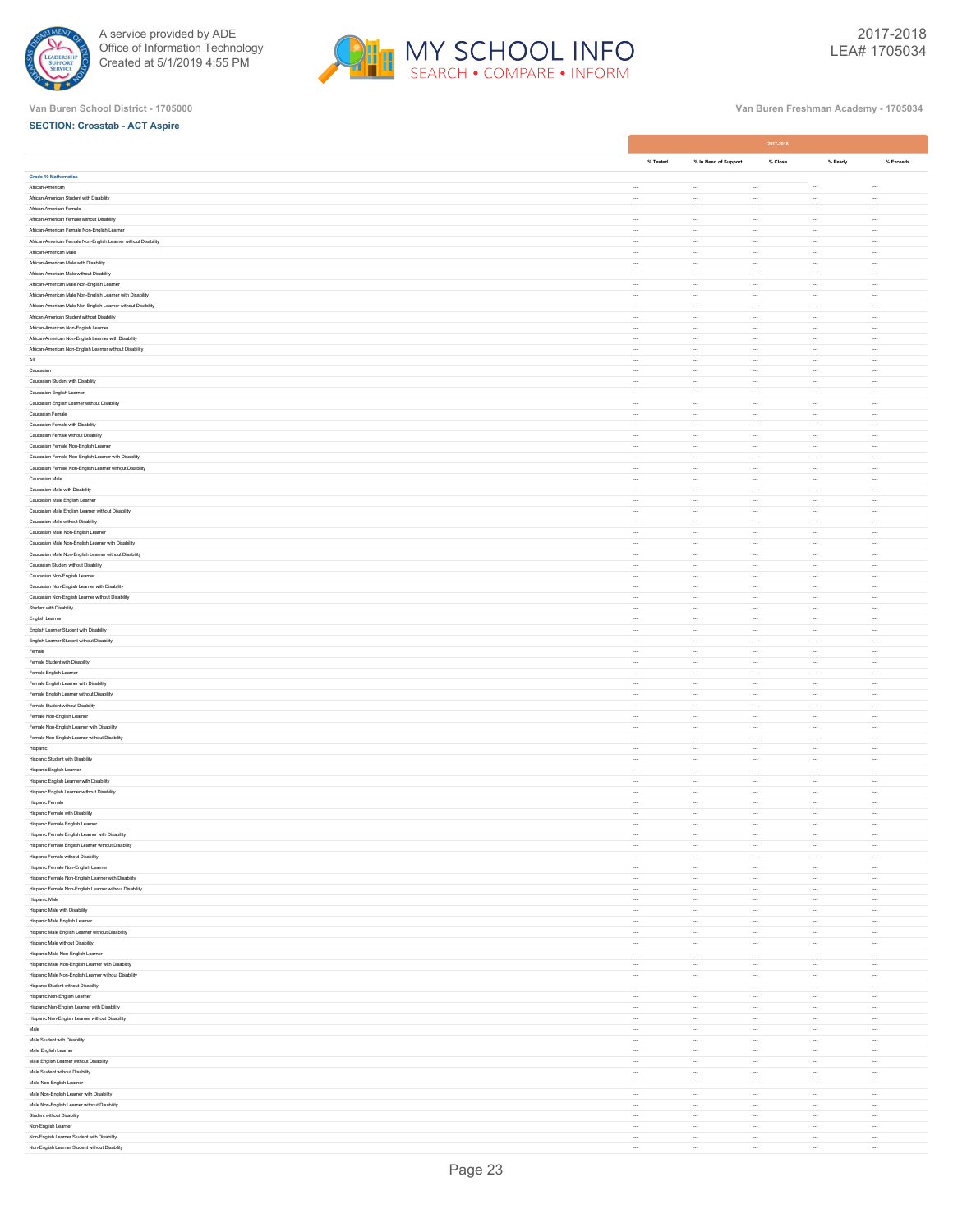

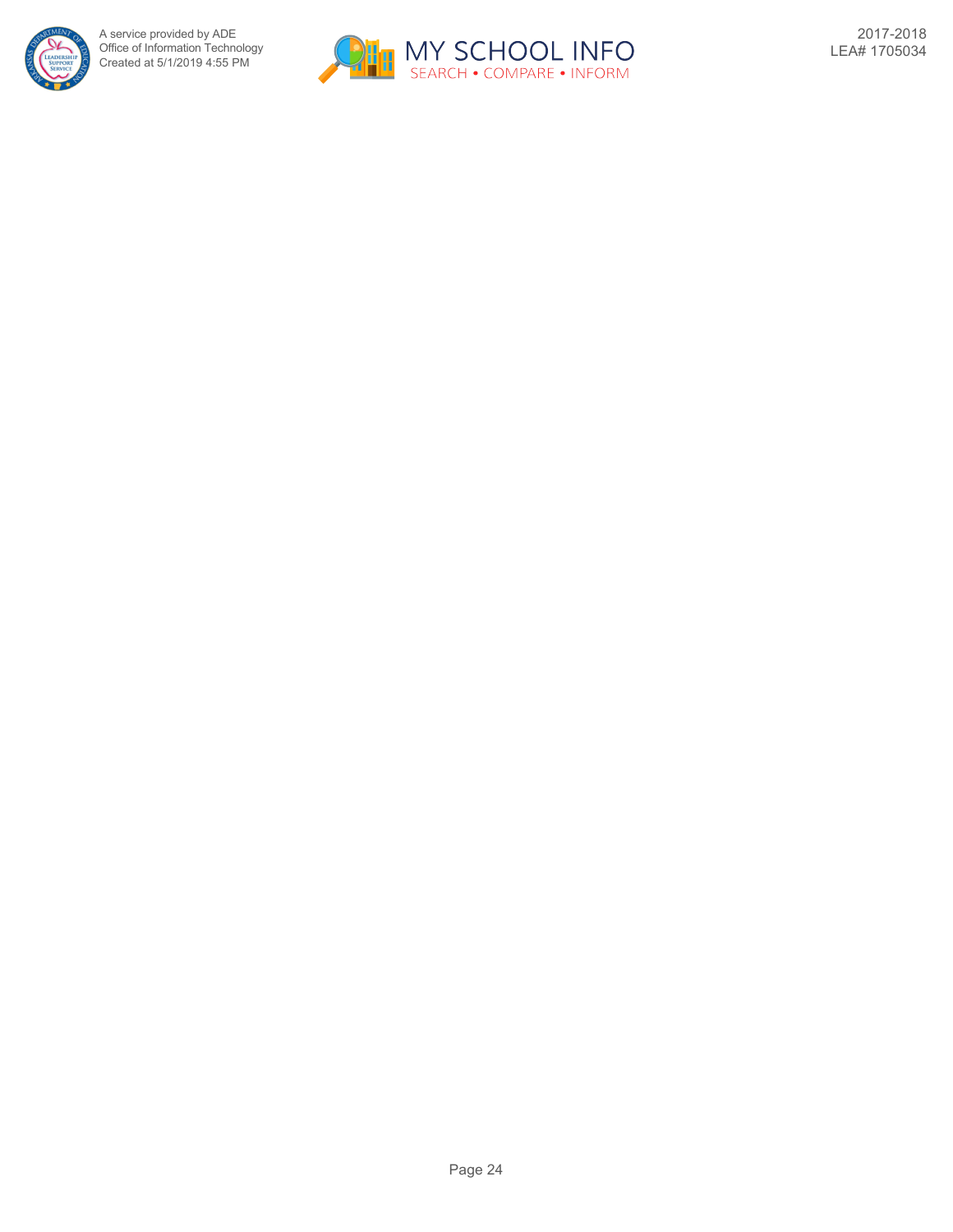



|                                                                                                                 |                |                      | 2017-2018            |                            |                            |
|-----------------------------------------------------------------------------------------------------------------|----------------|----------------------|----------------------|----------------------------|----------------------------|
|                                                                                                                 | % Tested       | % In Need of Support | % Close              | % Ready                    | % Exceeds                  |
| <b>All Grades Mathematics</b>                                                                                   |                |                      |                      |                            |                            |
| African-American                                                                                                | 100            | 33.33                | 50                   | 16.67                      | $\,$ 0 $\,$                |
| African-American Student with Disability                                                                        | 100            | $_{50}$              | $_{50}$              | $\mathbb O$                | $\mathbb O$                |
| African-American Female                                                                                         | 100            | $\,0\,$              | $60\,$               | $40\,$                     | $\,$ 0 $\,$                |
| African-American Female without Disability                                                                      | 100            | $\circ$              | $60\,$               | 40                         | $\ddot{\phantom{0}}$       |
| African-American Female Non-English Learner                                                                     | $100\,$        | $\circ$              | $60\,$               | $40\,$                     | $\,$ 0                     |
| African-American Female Non-English Learner without Disability                                                  | 100            | $\,0\,$              | $60\,$               | $40\,$                     | $\,$ 0 $\,$                |
| African-American Male                                                                                           | 100            | 57.14                | 42.86                | $\,$ 0 $\,$                | $\,$ 0 $\,$                |
| African-American Male with Disability                                                                           | $100\,$        | $_{50}$              | $_{50}$              | $\mathbb O$                | $\mathbb O$                |
| African-American Male without Disability                                                                        | 100            | $_{60}$              | $40\,$               | $\mathbb O$                | $\mathbb O$                |
| African-American Male Non-English Learner                                                                       | 100            | 57.14                | 42.86                | $\,$ 0 $\,$                | $\,$ 0 $\,$                |
| African-American Male Non-English Learner with Disability                                                       | 100<br>100     | 50<br>$_{60}$        | $_{50}$<br>40        | $\mathbb O$<br>$\mathbb O$ | $\mathbb O$<br>$\mathbb O$ |
| African-American Male Non-English Learner without Disability<br>African-American Student without Disability     | $100\,$        | $_{30}$              | $_{50}$              | $\rm{20}$                  | $\mathbb O$                |
| African-American Non-English Learner                                                                            | 100            | 33.33                | $_{50}$              | 16.67                      | $\,$ 0 $\,$                |
| African-American Non-English Learner with Disability                                                            | 100            | 60                   | $_{50}$              | $\mathbb O$                | $\,$ 0 $\,$                |
| African-American Non-English Learner without Disability                                                         | $100\,$        | $_{30}$              | $_{50}$              | $\rm{20}$                  | $\mathbb O$                |
| All                                                                                                             | 100            | 29.59                | 25.51                | 22.96                      | 21.94                      |
| Caucasian                                                                                                       | 100            | 24.7                 | 26.32                | 21.86                      | 27.13                      |
| Caucasian Student with Disability                                                                               | 100            | 66.67                | 12.5                 | 20.83                      | $\,$ 0 $\,$                |
| Caucasian English Learner                                                                                       | 100            | $\circ$              | $\circ$              | 100                        | $^{\circ}$                 |
| Caucasian English Learner without Disability                                                                    | $100\,$        | $\,$ 0               | $\,$ 0               | 100                        | $\,$ 0                     |
| Caucasian Female                                                                                                | 100            | 23.81                | 27.78                | 24.6                       | 23.81                      |
| Caucasian Female with Disability                                                                                | 100            | 66.67                | 11.11                | 22.22                      | $\mathbb O$                |
| Caucasian Female without Disability                                                                             | $100\,$        | 20.51                | 29.06                | 24.79                      | 25.64                      |
| Caucasian Female Non-English Learner                                                                            | 100            | 23.81                | 27.78                | 24.6                       | 23.81                      |
| Caucasian Female Non-English Learner with Disability<br>Caucasian Female Non-English Learner without Disability | 100<br>100     | 66.67<br>20.51       | 11.11<br>29.06       | 22.22<br>24.79             | $\,$ 0 $\,$<br>25.64       |
| Caucasian Male                                                                                                  | 100            | 25.62                | 24.79                | 19.01                      | 30.58                      |
| Caucasian Male with Disability                                                                                  | $100\,$        | 66.67                | 13.33                | $\rm{20}$                  | $\mathbb O$                |
| Caucasian Male English Learner                                                                                  | 100            | $\circ$              | $\circ$              | 100                        | $\mathbb O$                |
| Caucasian Male English Learner without Disability                                                               | 100            | $\circ$              | $\circ$              | 100                        | $\,$ 0 $\,$                |
| Caucasian Male without Disability                                                                               | $100\,$        | 19.81                | 26.42                | 18.87                      | 34.91                      |
| Caucasian Male Non-English Learner                                                                              | 100            | 25.83                | 25                   | 18.33                      | 30.83                      |
| Caucasian Male Non-English Learner with Disability                                                              | 100            | 66.67                | 13.33                | $\rm{20}$                  | $\mathbb O$                |
| Caucasian Male Non-English Learner without Disability                                                           | 100            | $\mathbf{20}$        | 26.67                | 18.1                       | 35.24                      |
| Caucasian Student without Disability                                                                            | 100            | 20.18                | 27.8                 | 21.97                      | 30.04                      |
| Caucasian Non-English Learner                                                                                   | $100\,$        | $24.8\,$             | 26.42                | 21.54                      | 27.24                      |
| Caucasian Non-English Learner with Disability                                                                   | 100            | 66.67                | 12.5                 | 20.83                      | $\,$ 0 $\,$                |
| Caucasian Non-English Learner without Disability                                                                | 100            | 20.27                | 27.93                | 21.62                      | 30.18                      |
| Student with Disability                                                                                         | $100\,$        | 72.5<br>48.78        | 10<br>17.07          | 17.5                       | $\,$ 0<br>7.32             |
| English Learner<br>English Learner Student with Disability                                                      | 100<br>100     | 100                  | $\,$ 0 $\,$          | 26.83<br>$\mathbb O$       | $\,$ 0 $\,$                |
| English Learner Student without Disability                                                                      | 100            | 47.5                 | 17.5                 | 27.5                       | $7.5\,$                    |
| Female                                                                                                          | 100            | 27.18                | 26.15                | 26.67                      | 20                         |
| Female Student with Disability                                                                                  | $100\,$        | 71.43                | 7.14                 | 21.43                      | $\,$ 0 $\,$                |
| Female English Learner                                                                                          | 100            | $_{50}$              | $20\,$               | $\rm 25$                   | $\mathsf{s}$               |
| Female English Learner with Disability                                                                          | 100            | 100                  | $\circ$              | $\,$ 0 $\,$                | $\,$ 0 $\,$                |
| Female English Learner without Disability                                                                       | $100\,$        | 47.37                | 21.05                | 26.32                      | $_{\rm 5.26}$              |
| Female Student without Disability                                                                               | 100            | 23.76                | 27.62                | 27.07                      | 21.55                      |
| Female Non-English Learner                                                                                      | 100            | 24.57                | 26.86                | 26.86                      | 21.71                      |
| Female Non-English Learner with Disability                                                                      | 100            | 69.23                | 7.69                 | 23.08                      | $\mathbb O$                |
| Female Non-English Learner without Disability                                                                   | 100            | 20.99                | 28.4                 | 27.16                      | 23.46                      |
| Hispanic                                                                                                        | $100\,$<br>100 | 44.94<br>81.82       | 15.73                | 25.84<br>18.18             | 13.48                      |
| Hispanic Student with Disability<br>Hispanic English Learner                                                    | 100            | 62.78                | $\,$ 0 $\,$<br>16.67 | $\rm 25$                   | $\,$ 0 $\,$<br>5.56        |
| Hispanic English Learner with Disability                                                                        | 100            | 100                  | $\,$ 0               | $\circ$                    | $\,$ 0                     |
| Hispanic English Learner without Disability                                                                     | 100            | 51.43                | 17.14                | 25.71                      | 5.71                       |
| Hispanic Female                                                                                                 | 100            | 41.86                | 18.6                 | 30.23                      | 9.3                        |
| Hispanic Female with Disability                                                                                 | 100            | $75\,$               | $\circ$              | $\rm 25$                   | $\mathbb O$                |
| Hispanic Female English Learner                                                                                 | 100            | 62.63                | 21.05                | 26.32                      | $\,$ 0 $\,$                |
| Hispanic Female English Learner with Disability                                                                 | 100            | 100                  | $\,$ 0               | $\,$ 0 $\,$                | $\,$ 0 $\,$                |
| Hispanic Female English Learner without Disability                                                              | 100            | 60                   | 22.22                | 27.78                      | $\mathbb O$                |
| Hispanic Female without Disability                                                                              | 100            | 38.46                | 20.51                | 30.77                      | 10.26                      |
| Hispanic Female Non-English Learner                                                                             | $100\,$        | 33.33                | 16.67                | 33.33                      | 16.67                      |
| Hispanic Female Non-English Learner with Disability<br>Hispanic Female Non-English Learner without Disability   | 100<br>100     | 66.67<br>28.57       | $\circ$<br>19.05     | 33.33<br>33.33             | $\circ$<br>19.05           |
| Hispanic Male                                                                                                   | 100            | 47.83                | 13.04                | 21.74                      | 17.39                      |
| Hispanic Male with Disability                                                                                   | 100            | 85.71                | $\circ$              | 14.29                      | $\circ$                    |
| Hispanic Male English Learner                                                                                   | $100\,$        | 52.94                | 11.76                | 23.53                      | 11.76                      |
| Hispanic Male English Learner without Disability                                                                | 100            | 52.94                | 11.76                | 23.53                      | 11.76                      |
| Hispanic Male without Disability                                                                                | 100            | 41.03                | 15.38                | 23.08                      | 20.51                      |
| Hispanic Male Non-English Learner                                                                               | $100\,$        | 44.83                | 13.79                | 20.69                      | 20.69                      |
| Hispanic Male Non-English Learner with Disability                                                               | 100            | 85.71                | $\circ$              | 14.29                      | $\circ$                    |
| Hispanic Male Non-English Learner without Disability                                                            | 100            | 31.82                | 18.18                | 22.73                      | 27.27                      |
| Hispanic Student without Disability                                                                             | 100            | 39.74                | 17.95                | 26.92                      | 15.38                      |
| Hispanic Non-English Learner                                                                                    | 100            | 39.62                | 15.09                | 26.42                      | 18.87                      |
| Hispanic Non-English Learner with Disability                                                                    | 100            | $_{80}$              | $\,$ 0 $\,$          | $\rm{20}$                  | $\mathbb O$                |
| Hispanic Non-English Learner without Disability                                                                 | 100<br>100     | 30.23                | 18.6                 | 27.91                      | 23.26                      |
| Male<br>Male Student with Disability                                                                            | $100\,$        | 31.98<br>73.08       | 24.87<br>11.54       | 19.29<br>15.38             | 23.86<br>$\mathbb O$       |
| Male English Learner                                                                                            | 100            | 47.62                | 14.29                | 28.57                      | 9.52                       |
| Male English Learner without Disability                                                                         | 100            | 47.62                | 14.29                | 28.57                      | 9.52                       |
| Male Student without Disability                                                                                 | 100            | 25.73                | 26.9                 | 19.88                      | 27.49                      |
| Male Non-English Learner                                                                                        | 100            | 30.11                | 26.14                | 18.18                      | 25.57                      |
| Male Non-English Learner with Disability                                                                        |                |                      |                      | 15.38                      | $\mathbb O$                |
| Male Non-English Learner without Disability                                                                     | $100\,$        | 73.08                | 11.54                |                            |                            |
|                                                                                                                 | 100            | 22.67                | 28.67                | 18.67                      | $30\,$                     |
| Student without Disability                                                                                      | 100            | 24.72                | 27.27                | 23.58                      | 24.43                      |
| Non-English Learner                                                                                             | 100            | 27.35                | 26.5                 | 22.51                      | 23.65                      |
| Non-English Learner Student with Disability<br>Non-English Learner Student without Disability                   | 100<br>100     | 71.79<br>21.79       | 10.26<br>28.53       | 17.95<br>23.08             | $\circ$<br>26.6            |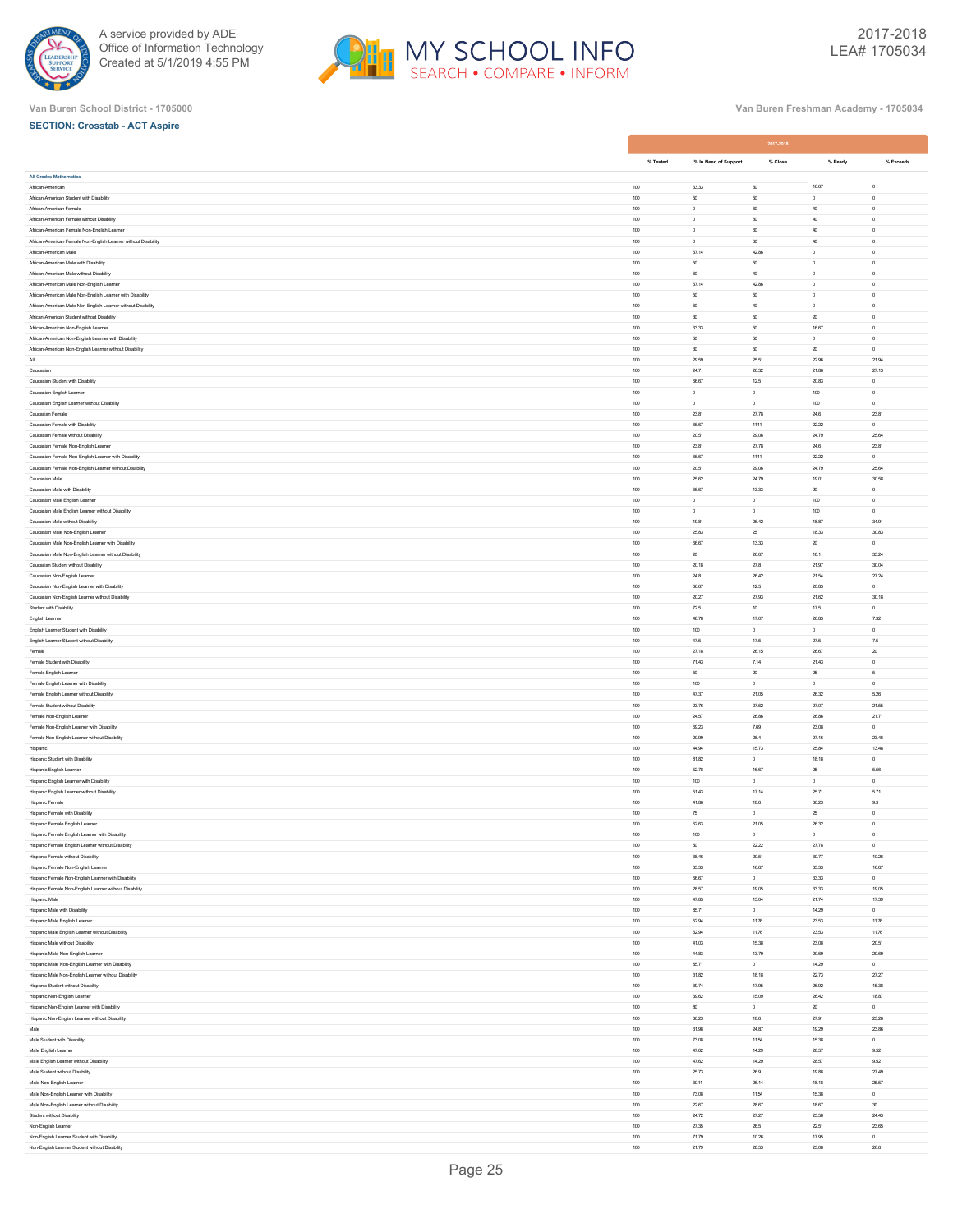

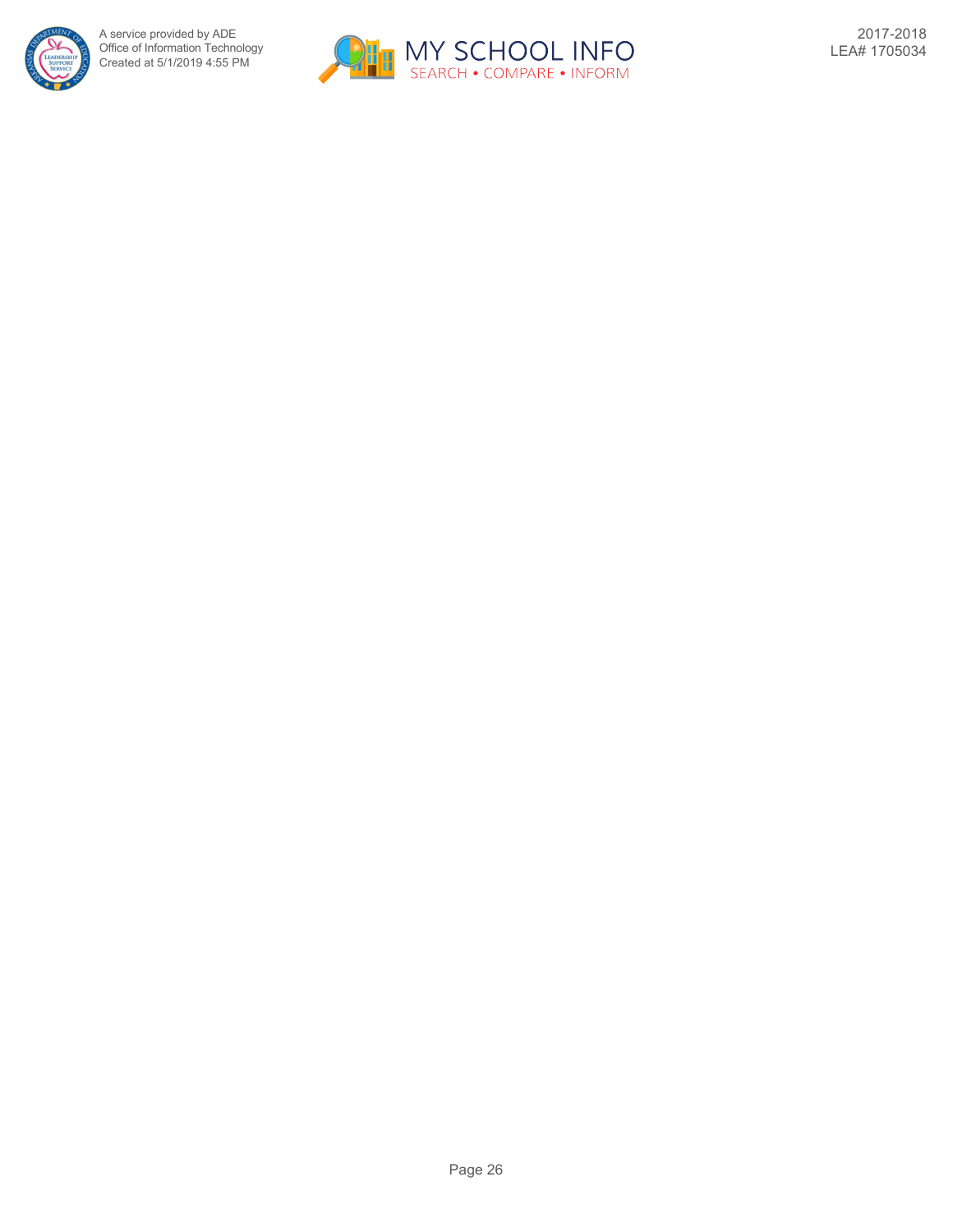



|                                                                                                               | 2017-2018                        |                                  |                                  |                       |                         |
|---------------------------------------------------------------------------------------------------------------|----------------------------------|----------------------------------|----------------------------------|-----------------------|-------------------------|
|                                                                                                               | % Tested                         | % In Need of Support             | $\%$ Close                       | % Ready               | % Exceeds               |
| Grade 8 Literacy                                                                                              |                                  |                                  |                                  |                       |                         |
| African-American                                                                                              | $\cdots$                         | $\cdots$                         | $\cdots$                         | $\ldots$              | $\cdots$                |
| African-American Student with Disability                                                                      | $\cdots$                         | $\cdots$                         | $\cdots$                         | $\cdots$              |                         |
| African-American Female                                                                                       | $\sim$                           |                                  | $\ddot{\phantom{a}}$             |                       |                         |
| African-American Female without Disability                                                                    | $\cdots$                         | $\cdots$                         | $\cdots$                         | $\cdots$              | $\cdots$                |
| African-American Female Non-English Learner<br>African-American Female Non-English Learner without Disability | <br>                             | $\ddot{\phantom{a}}$<br>$\sim$   | $\cdots$<br>$\sim$               | $\cdots$<br>          | <br>$\cdots$            |
| African-American Male                                                                                         | $\cdots$                         | $\cdots$                         | $\cdots$                         | $\cdots$              |                         |
| African-American Male with Disability                                                                         | $\cdots$                         | $\cdots$                         | $\cdots$                         | $\cdots$              |                         |
| African-American Male without Disability                                                                      | $\cdots$                         | $\cdots$                         | $\cdots$                         | $\ddotsc$             |                         |
| African-American Male Non-English Learner                                                                     | $\cdots$                         | $\cdots$                         | $\cdots$                         | $\cdots$              |                         |
| African-American Male Non-English Learner with Disability                                                     | $\cdots$                         | $\cdots$                         | $\cdots$                         | $\cdots$              |                         |
| African-American Male Non-English Learner without Disability                                                  | $\cdots$                         | $\cdots$                         | $\cdots$                         | $\cdots$              | $\cdots$                |
| African-American Student without Disability<br>African-American Non-English Learner                           | $\ddot{\phantom{0}}$<br>$\cdots$ | $\ddot{\phantom{0}}$<br>$\cdots$ | $\cdots$<br>$\cdots$             | $\cdots$<br>$\cdots$  | $\cdots$<br>            |
| African-American Non-English Learner with Disability                                                          | $\cdots$                         | $\cdots$                         | $\cdots$                         | $\ldots$              |                         |
| African-American Non-English Learner without Disability                                                       | $\ddot{\phantom{0}}$             | $\ddot{\phantom{a}}$             | $\ddot{\phantom{0}}$             |                       |                         |
| All                                                                                                           | 100                              | $^{\circ}$                       | $\circ$                          | 100                   | $\circ$                 |
| Caucasian                                                                                                     | $\ddot{\phantom{0}}$             | $\cdots$                         | $\cdots$                         |                       |                         |
| Caucasian Student with Disability                                                                             | ä,                               | $\ddot{\phantom{0}}$             | $\cdots$                         |                       |                         |
| Caucasian English Learner                                                                                     | $\cdots$                         | $\cdots$                         | $\cdots$                         | $\cdots$              | $\cdots$                |
| Caucasian English Learner without Disability<br>Caucasian Female                                              | <br>                             | $\ddot{\phantom{a}}$<br>$\sim$   | $\cdots$<br>$\sim$               | $\cdots$<br>$\ddotsc$ | $\cdots$<br>$\cdots$    |
| Caucasian Female with Disability                                                                              | $\cdots$                         | $\cdots$                         | $\cdots$                         | $\cdots$              |                         |
| Caucasian Female without Disability                                                                           |                                  | $\cdots$                         | $\cdots$                         | $\cdots$              |                         |
| Caucasian Female Non-English Learner                                                                          | $\cdots$                         | $\cdots$                         | $\cdots$                         | $\ddotsc$             | $\cdots$                |
| Caucasian Female Non-English Learner with Disability                                                          | $\cdots$                         | $\cdots$                         | $\cdots$                         | $\cdots$              |                         |
| Caucasian Female Non-English Learner without Disability                                                       | $\cdots$                         | $\cdots$                         | $\cdots$                         | $\cdots$              |                         |
| Caucasian Male<br>Caucasian Male with Disability                                                              | $\cdots$                         | $\cdots$<br>$\cdots$             | $\cdots$                         | $\cdots$              |                         |
| Caucasian Male English Learner                                                                                | $\cdots$<br>$\cdots$             | $\cdots$                         | $\cdots$<br>$\cdots$             | <br>$\cdots$          | <br>$\cdots$            |
| Caucasian Male English Learner without Disability                                                             | $\cdots$                         | $\cdots$                         | $\cdots$                         | $\cdots$              |                         |
| Caucasian Male without Disability                                                                             | $\cdots$                         | $\overline{\phantom{a}}$         | $\cdots$                         | $\cdots$              |                         |
| Caucasian Male Non-English Learner                                                                            | $\cdots$                         | $\cdots$                         | $\cdots$                         | $\cdots$              | $\cdots$                |
| Caucasian Male Non-English Learner with Disability                                                            | $\cdots$                         | $\cdots$                         | $\cdots$                         | $\ldots$              | $\cdots$                |
| Caucasian Male Non-English Learner without Disability                                                         |                                  | $\ddot{\phantom{0}}$             | $\ddot{\phantom{a}}$             |                       | $\ddot{\phantom{0}}$    |
| Caucasian Student without Disability<br>Caucasian Non-English Learner                                         | $\cdots$<br>$\cdots$             | $\cdots$<br>$\ddot{\phantom{a}}$ | $\cdots$<br>$\cdots$             | $\cdots$<br>          | $\cdots$<br>            |
| Caucasian Non-English Learner with Disability                                                                 |                                  | $\sim$                           | $\sim$                           |                       | $\cdots$                |
| Caucasian Non-English Learner without Disability                                                              | $\cdots$                         | $\cdots$                         | $\cdots$                         | $\cdots$              |                         |
| Student with Disability                                                                                       | $100\,$                          | $\,$ 0 $\,$                      | $\,$ 0 $\,$                      | 100                   | $\circ$                 |
| English Learner                                                                                               | $\cdots$                         | $\cdots$                         | $\cdots$                         | $\cdots$              |                         |
| English Learner Student with Disability                                                                       | $\cdots$                         | $\cdots$                         | $\cdots$                         | $\cdots$              |                         |
| English Learner Student without Disability                                                                    | $\cdots$                         | $\cdots$                         | $\cdots$                         | $\cdots$              |                         |
| Female<br>Female Student with Disability                                                                      | $\cdots$<br>$\ddot{\phantom{0}}$ | $\cdots$<br>$\cdots$             | $\cdots$<br>$\ddot{\phantom{0}}$ | $\cdots$<br>          | $\cdots$<br>            |
| Female English Learner                                                                                        | $\cdots$                         | $\cdots$                         | $\cdots$                         | $\cdots$              |                         |
| Female English Learner with Disability                                                                        | $\ddot{\phantom{0}}$             | $\cdots$                         | $\cdots$                         | $\ldots$              |                         |
| Female English Learner without Disability                                                                     | $\ddot{\phantom{0}}$             | $\cdots$                         | $\cdots$                         | $\cdots$              |                         |
| Female Student without Disability                                                                             | $\cdots$                         | $\cdots$                         | $\cdots$                         | $\cdots$              | $\cdots$                |
| Female Non-English Learner                                                                                    | $\cdots$                         | $\cdots$                         | $\cdots$                         | $\ldots$              | $\ldots$                |
| Female Non-English Learner with Disability                                                                    | <br>$\cdots$                     | <br>$\cdots$                     | <br>$\cdots$                     | <br>$\cdots$          | <br>                    |
| Female Non-English Learner without Disability<br>Hispanic                                                     | $100\,$                          | $\,$ 0 $\,$                      | $\mathbf 0$                      | $100\,$               | $\circ$                 |
| Hispanic Student with Disability                                                                              | 100                              | $\,$ 0 $\,$                      | $\,$ 0                           | 100                   | $\mathbb O$             |
| Hispanic English Learner                                                                                      | $\cdots$                         | $\cdots$                         | $\cdots$                         | $\cdots$              |                         |
| Hispanic English Learner with Disability                                                                      |                                  | $\ddot{\phantom{0}}$             | $\cdots$                         |                       |                         |
| Hispanic English Learner without Disability                                                                   | $\cdots$                         | $\cdots$                         | $\cdots$                         | $\cdots$              | $\cdots$                |
| Hispanic Female                                                                                               | $\cdots$                         | $\cdots$                         | $\cdots$                         | $\cdots$              |                         |
| Hispanic Female with Disability<br>Hispanic Female English Learner                                            | $\cdots$<br>$\cdots$             | $\cdots$<br>$\cdots$             | $\cdots$<br>$\cdots$             | <br>$\cdots$          | <br>                    |
| Hispanic Female English Learner with Disability                                                               |                                  |                                  |                                  |                       |                         |
| Hispanic Female English Learner without Disability                                                            | $\ldots$                         | $\cdots$                         | $\cdots$                         | $\cdots$              | $\cdots$                |
| Hispanic Female without Disability                                                                            | $\ldots$                         | $\cdots$                         | $\ldots$                         | $\ldots$              |                         |
| Hispanic Female Non-English Learner                                                                           | $\ddot{\phantom{0}}$             | $\cdots$                         | $\cdots$                         | $\cdots$              |                         |
| Hispanic Female Non-English Learner with Disability<br>Hispanic Female Non-English Learner without Disability | $\cdots$<br>$\ldots$             | $\cdots$<br>$\cdots$             | $\cdots$<br>$\cdots$             | $\cdots$<br>$\cdots$  | $\ldots$<br>$\ldots$    |
| Hispanic Male                                                                                                 | 100                              | $\,0\,$                          | $\mathbf 0$                      | 100                   | $\,$ 0                  |
| Hispanic Male with Disability                                                                                 | 100                              | $\mathbf 0$                      | $\circ$                          | 100                   | $\circ$                 |
| Hispanic Male English Learner                                                                                 |                                  | $\cdots$                         | $\cdots$                         | $\cdots$              |                         |
| Hispanic Male English Learner without Disability                                                              |                                  | $\sim$                           | $\sim$                           | $\ddotsc$             | $\cdots$                |
| Hispanic Male without Disability                                                                              | $\cdots$                         | $\cdots$                         | $\cdots$                         | $\cdots$              |                         |
| Hispanic Male Non-English Learner                                                                             | $100\,$                          | $\,$ 0 $\,$                      | $\mathbf 0$                      | $100\,$               | $\circ$                 |
| Hispanic Male Non-English Learner with Disability<br>Hispanic Male Non-English Learner without Disability     | 100<br>$\cdots$                  | $\circ$<br>$\cdots$              | $\mathbf{0}$<br>$\cdots$         | 100<br>$\cdots$       | $\circ$<br>$\cdots$     |
| Hispanic Student without Disability                                                                           |                                  | $\cdots$                         | $\cdots$                         |                       |                         |
| Hispanic Non-English Learner                                                                                  | 100                              | $\circ$                          | $\circ$                          | 100                   | $\circ$                 |
| Hispanic Non-English Learner with Disability                                                                  | $100\,$                          | $\,$ 0 $\,$                      | $\,$ 0 $\,$                      | $100\,$               | $\circ$                 |
| Hispanic Non-English Learner without Disability                                                               | $\cdots$                         | $\cdots$                         | $\cdots$                         | $\ldots$              |                         |
| Male                                                                                                          | 100                              | $\,$ 0 $\,$                      | $\,$ 0 $\,$                      | 100                   | $\,$ 0 $\,$             |
| Male Student with Disability                                                                                  | $100\,$<br>$\cdots$              | $\,$ 0 $\,$<br>$\cdots$          | $\,$ 0 $\,$<br>$\cdots$          | $100\,$<br>$\cdots$   | $\mathbb O$<br>$\cdots$ |
| Male English Learner<br>Male English Learner without Disability                                               | $\ldots$                         | $\cdots$                         | $\ldots$                         | $\ldots$              | $\ldots$                |
| Male Student without Disability                                                                               | $\ddotsc$                        | $\sim$                           | $\ddot{\phantom{a}}$             | $\ddotsc$             | $\ddot{\phantom{a}}$    |
| Male Non-English Learner                                                                                      | 100                              | $\mathbf 0$                      | $\mathbf 0$                      | 100                   | $\circ$                 |
| Male Non-English Learner with Disability                                                                      | $100\,$                          | $\,$ 0 $\,$                      | $\,$ 0 $\,$                      | $100\,$               | $\circ$                 |
| Male Non-English Learner without Disability                                                                   | $\ddotsc$                        | $\sim$                           | $\overline{\phantom{a}}$         | $\ddotsc$             | $\cdots$                |
| Student without Disability                                                                                    | $\cdots$                         | $\cdots$                         | $\cdots$                         | $\cdots$              |                         |
| Non-English Learner<br>Non-English Learner Student with Disability                                            | $100\,$<br>100                   | $\,$ 0 $\,$<br>$\,$ 0 $\,$       | $\,$ 0 $\,$<br>$\mathbf{0}$      | $100\,$<br>100        | $\circ$<br>$\circ$      |
| Non-English Learner Student without Disability                                                                | $\cdots$                         | $\cdots$                         | $\cdots$                         | $\cdots$              | $\cdots$                |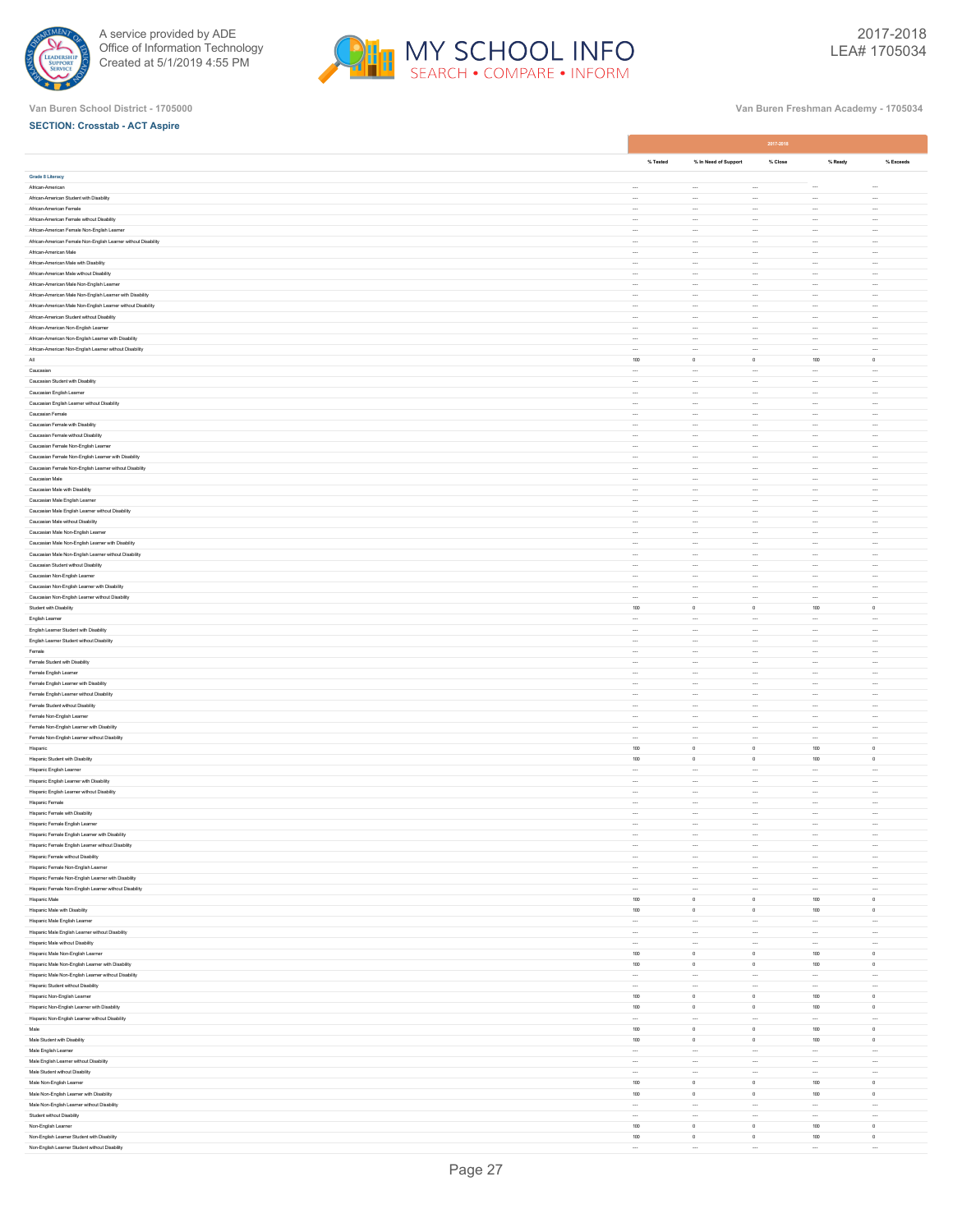

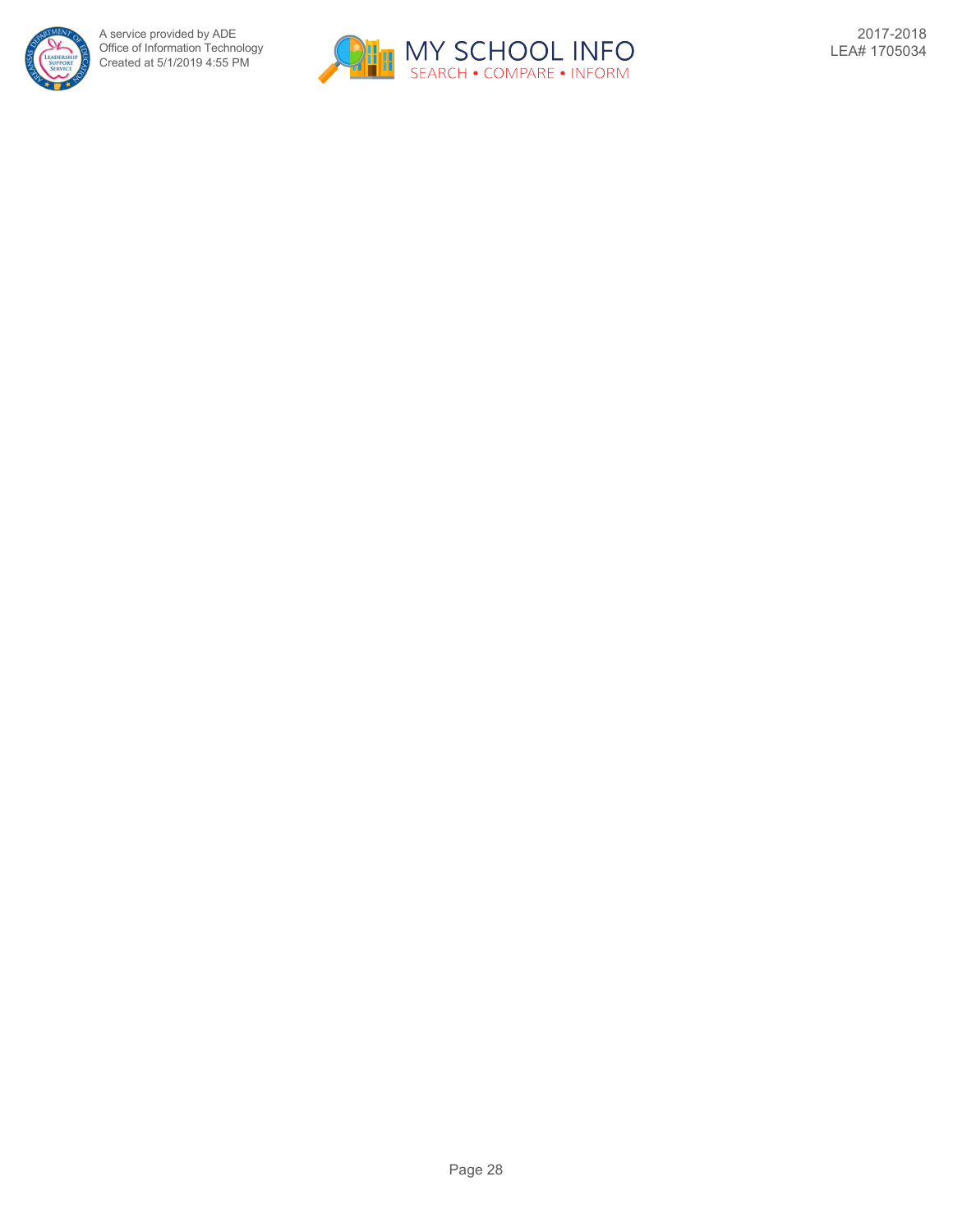



|                                                                                                             | 2017-2018      |                            |                        |                        |                            |
|-------------------------------------------------------------------------------------------------------------|----------------|----------------------------|------------------------|------------------------|----------------------------|
|                                                                                                             | % Tested       | % In Need of Support       | % Close                | % Ready                | % Exceeds                  |
| <b>Grade 9 Literacy</b>                                                                                     |                |                            |                        |                        |                            |
| African-American                                                                                            | $100\,$        | 33.33                      | 16.67                  | $\rm 25$               | $\rm 25$                   |
| African-American Student with Disability                                                                    | 100            | 50                         | $\circ$                | $_{\rm 50}$            | $\mathbb O$                |
| African-American Female                                                                                     | 100            | $\,$ 0 $\,$<br>$\,$ 0 $\,$ | $\rm{20}$              | $\mathbf{20}$          | $60\,$                     |
| African-American Female without Disability<br>African-American Female Non-English Learner                   | $100\,$<br>100 | $\circ$                    | $\rm{20}$<br>$\rm{20}$ | $\rm{20}$<br>$\rm{20}$ | $_{60}$<br>60              |
| African-American Female Non-English Learner without Disability                                              | 100            | $\circ$                    | $\rm{20}$              | $\rm{20}$              | $60\,$                     |
| African-American Male                                                                                       | 100            | 57.14                      | 14.29                  | 28.57                  | $\mathbb O$                |
| African-American Male with Disability                                                                       | 100            | 60                         | $\circ$                | 60                     | $\ddot{\phantom{0}}$       |
| African-American Male without Disability                                                                    | $100\,$        | $_{60}$<br>57.14           | $\rm{20}$              | $\rm{20}$              | $\,$ 0                     |
| African-American Male Non-English Learner<br>African-American Male Non-English Learner with Disability      | 100<br>100     | $_{50}$                    | 14.29<br>$\,$ 0 $\,$   | 28.57<br>$_{50}$       | $\,$ 0 $\,$<br>$\,$ 0 $\,$ |
| African-American Male Non-English Learner without Disability                                                | 100            | $_{60}$                    | $\rm{20}$              | $\rm{20}$              | $\,$ 0 $\,$                |
| African-American Student without Disability                                                                 | 100            | $30\,$                     | $\rm{20}$              | $\rm{20}$              | $30\,$                     |
| African-American Non-English Learner                                                                        | 100            | 33.33                      | 16.67                  | $\rm{25}$              | $\rm 25$                   |
| African-American Non-English Learner with Disability                                                        | 100<br>100     | 50<br>30                   | $\circ$<br>20          | 50<br>$\rm{20}$        | $\mathbb O$<br>30          |
| African-American Non-English Learner without Disability<br>$\mathsf{All}$                                   | $100\,$        | 25.06                      | 19.18                  | 24.3                   | 31.46                      |
| Caucasian                                                                                                   | 100            | 21.86                      | 17.41                  | 24.29                  | 36.44                      |
| Caucasian Student with Disability                                                                           | 100            | 87.5                       | 8.33                   | 4.17                   | $\circ$                    |
| Caucasian English Learner                                                                                   | $100\,$        | $100\,$                    | $\,$ 0 $\,$            | $\,$ 0 $\,$            | $\,$ 0 $\,$                |
| Caucasian English Learner without Disability                                                                | 100            | 100                        | $\circ$                | $^{\circ}$             | $\mathbf{0}$               |
| Caucasian Female<br>Caucasian Female with Disability                                                        | 100<br>100     | 14.29<br>77.78             | 18.25<br>11.11         | 26.19<br>11.11         | 41.27<br>$\mathbb O$       |
| Caucasian Female without Disability                                                                         | 100            | 9.4                        | 18.8                   | 27.35                  | 44.44                      |
| Caucasian Female Non-English Learner                                                                        | $100\,$        | 14.29                      | 18.25                  | 26.19                  | 41.27                      |
| Caucasian Female Non-English Learner with Disability                                                        | 100            | 77.78                      | 11.11                  | 11.11                  | $\mathbb O$                |
| Caucasian Female Non-English Learner without Disability                                                     | 100            | 9.4                        | 18.8                   | 27.35                  | 44.44                      |
| Caucasian Male<br>Caucasian Male with Disability                                                            | $100\,$<br>100 | 29.75<br>93.33             | 16.53<br>6.67          | 22.31<br>$\circ$       | $31.4\,$<br>$^{\circ}$     |
| Caucasian Male English Learner                                                                              | 100            | 100                        | $\circ$                | $\,$ 0 $\,$            | $\,$ 0 $\,$                |
| Caucasian Male English Learner without Disability                                                           | 100            | 100                        | $\,$ 0                 | $\mathbb O$            | $\mathbb O$                |
| Caucasian Male without Disability                                                                           | 100            | 20.75                      | 17.92                  | 25.47                  | 35.85                      |
| Caucasian Male Non-English Learner                                                                          | $100\,$        | 29.17                      | 16.67                  | $22.5\,$               | 31.67                      |
| Caucasian Male Non-English Learner with Disability<br>Caucasian Male Non-English Learner without Disability | 100<br>100     | 93.33<br>$20\,$            | 6.67<br>18.1           | $\circ$<br>25.71       | $\mathbb O$<br>36.19       |
| Caucasian Student without Disability                                                                        | $100\,$        | $14.8\,$                   | 18.39                  | 26.46                  | 40.36                      |
| Caucasian Non-English Learner                                                                               | 100            | 21.54                      | 17.48                  | 24.39                  | 36.59                      |
| Caucasian Non-English Learner with Disability                                                               | 100            | 87.5                       | 8.33                   | 4.17                   | $\mathbb O$                |
| Caucasian Non-English Learner without Disability                                                            | 100<br>100     | 14.41<br>89.74             | 18.47<br>5.13          | 26.58<br>5.13          | 40.54<br>$\circ$           |
| Student with Disability<br>English Learner                                                                  | $100\,$        | 41.46                      | 19.51                  | 31.71                  | $7.32\,$                   |
| English Learner Student with Disability                                                                     | 100            | 100                        | $\,$ 0 $\,$            | $\mathbb O$            | $\,$ 0 $\,$                |
| English Learner Student without Disability                                                                  | 100            | $40\,$                     | $\rm{20}$              | 32.5                   | 7.5                        |
| Female                                                                                                      | $100\,$        | 16.92                      | 20.51                  | 25.64                  | 36.92                      |
| Female Student with Disability<br>Female English Learner                                                    | 100<br>100     | 85.71<br>$36\,$            | 7.14<br>$15\,$         | 7.14<br>$35\,$         | $\circ$<br>$15\,$          |
| Female English Learner with Disability                                                                      | 100            | 100                        | $\circ$                | $^{\circ}$             | $\mathbb O$                |
| Female English Learner without Disability                                                                   | 100            | 31.58                      | 15.79                  | 36.84                  | 15.79                      |
| Female Student without Disability                                                                           | $100\,$        | 11.6                       | 21.55                  | 27.07                  | 39.78                      |
| Female Non-English Learner                                                                                  | 100            | 14.86                      | 21.14                  | 24.57                  | 39.43                      |
| Female Non-English Learner with Disability<br>Female Non-English Learner without Disability                 | 100<br>$100\,$ | 84.62<br>$9.26\,$          | 7.69<br>22.22          | 7.69<br>25.93          | $\mathbb O$<br>42.59       |
| Hispanic                                                                                                    | 100            | 30.68                      | 22.73                  | 29.55                  | 17.05                      |
| Hispanic Student with Disability                                                                            | 100            | 100                        | $\circ$                | $\circ$                | $\circ$                    |
| Hispanic English Learner                                                                                    | 100            | 36.11                      | 22.22                  | 36.11                  | 5.56                       |
| Hispanic English Learner with Disability                                                                    | 100            | 100                        | $\circ$                | $^{\circ}$             | $^{\circ}$                 |
| Hispanic English Learner without Disability                                                                 | $100\,$        | 34.29                      | 22.86                  | 37.14                  | 5.71                       |
| Hispanic Female<br>Hispanic Female with Disability                                                          | 100<br>100     | 27.91<br>100               | 23.26<br>$\,$ 0 $\,$   | 32.56<br>$\,$ 0 $\,$   | 16.28<br>$\,$ 0 $\,$       |
| Hispanic Female English Learner                                                                             | 100            | 36.84                      | 15.79                  | 36.84                  | 10.53                      |
| Hispanic Female English Learner with Disability                                                             | 100            | 100                        | $\circ$                | $\circ$                | $^{\circ}$                 |
| Hispanic Female English Learner without Disability                                                          | 100            | 33.33                      | 16.67                  | 38.89                  | 11.11                      |
| Hispanic Female without Disability<br>Hispanic Female Non-English Learner                                   | 100<br>100     | 20.51<br>20.83             | 25.64<br>29.17         | 35.9<br>29.17          | 17.95<br>20.83             |
| Hispanic Female Non-English Learner with Disability                                                         | 100            | 100                        | $\,$ 0 $\,$            | $\mathbb O$            | $\mathbb O$                |
| Hispanic Female Non-English Learner without Disability                                                      | 100            | 9.52                       | 33.33                  | 33.33                  | 23.81                      |
| Hispanic Male                                                                                               | 100            | 33.33                      | 22.22                  | 26.67                  | 17.78                      |
| Hispanic Male with Disability                                                                               | 100            | 100                        | $\,$ 0 $\,$            | $\mathbb O$            | $\mathbb O$                |
| Hispanic Male English Learner<br>Hispanic Male English Learner without Disability                           | 100<br>100     | 35.29<br>35.29             | 29.41<br>29.41         | 35.29<br>35.29         | $^{\circ}$<br>$\,$ 0 $\,$  |
| Hispanic Male without Disability                                                                            | 100            | 23.08                      | 25.64                  | 30.77                  | 20.51                      |
| Hispanic Male Non-English Learner                                                                           | 100            | 32.14                      | 17.86                  | 21.43                  | 28.57                      |
| Hispanic Male Non-English Learner with Disability                                                           | 100            | 100                        | $\,$ 0                 | $\mathbb O$            | $\,$ 0 $\,$                |
| Hispanic Male Non-English Learner without Disability                                                        | 100            | 13.64                      | 22.73                  | 27.27                  | 36.36                      |
| Hispanic Student without Disability<br>Hispanic Non-English Learner                                         | 100<br>$100\,$ | 21.79<br>26.92             | 25.64<br>23.08         | 33.33<br>$\rm 25$      | 19.23<br>$\rm 25$          |
| Hispanic Non-English Learner with Disability                                                                | 100            | 100                        | $\circ$                | $\circ$                | $\circ$                    |
| Hispanic Non-English Learner without Disability                                                             | 100            | 11.63                      | 27.91                  | 30.23                  | 30.23                      |
| Male                                                                                                        | 100            | 33.16                      | 17.86                  | 22.96                  | 26.02                      |
| Male Student with Disability                                                                                | 100            | 92                         | $\sim$                 | $\overline{4}$         | $\circ$                    |
| Male English Learner                                                                                        | 100            | 47.62<br>47.62             | 23.81                  | 28.57<br>28.57         | $\mathbb O$<br>$^{\circ}$  |
| Male English Learner without Disability<br>Male Student without Disability                                  | 100<br>100     | 24.56                      | 23.81<br>19.88         | 25.73                  | 29.82                      |
| Male Non-English Learner                                                                                    | $100\,$        | 31.43                      | 17.14                  | 22.29                  | 29.14                      |
| Male Non-English Learner with Disability                                                                    | 100            | 92                         | $\sim$                 | $\overline{4}$         | $^{\circ}$                 |
| Male Non-English Learner without Disability                                                                 | 100            | 21.33                      | 19.33                  | 25.33                  | 34                         |
| Student without Disability                                                                                  | 100<br>100     | 17.9<br>23.14              | 20.74<br>19.14         | 26.42<br>23.43         | 34.94<br>34.29             |
| Non-English Learner<br>Non-English Learner Student with Disability                                          | $100\,$        | 89.47                      | 5.26                   | 5.26                   | $\mathbb O$                |
| Non-English Learner Student without Disability                                                              | 100            | 15.06                      | 20.83                  | 25.64                  | 38.46                      |
|                                                                                                             |                |                            |                        |                        |                            |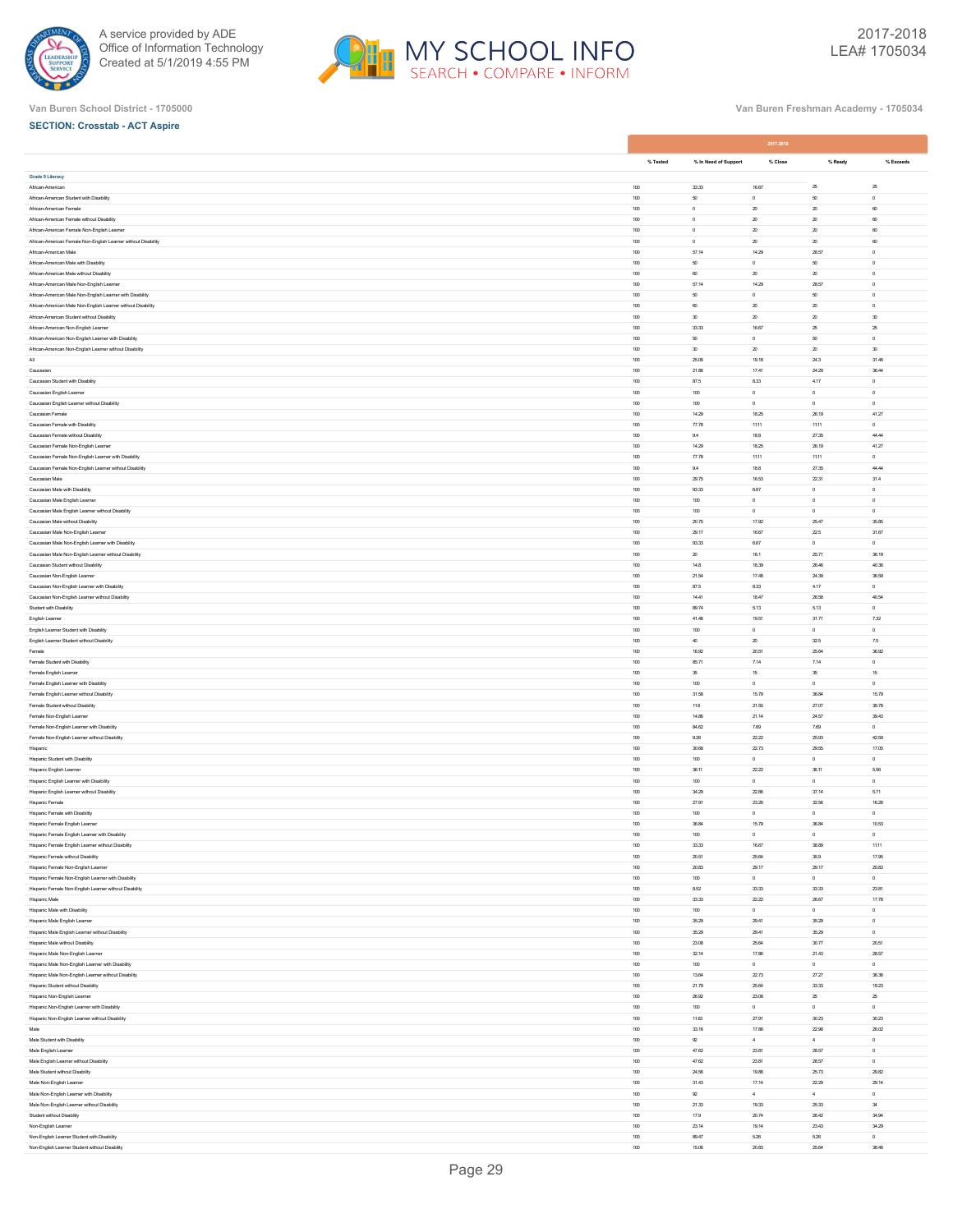

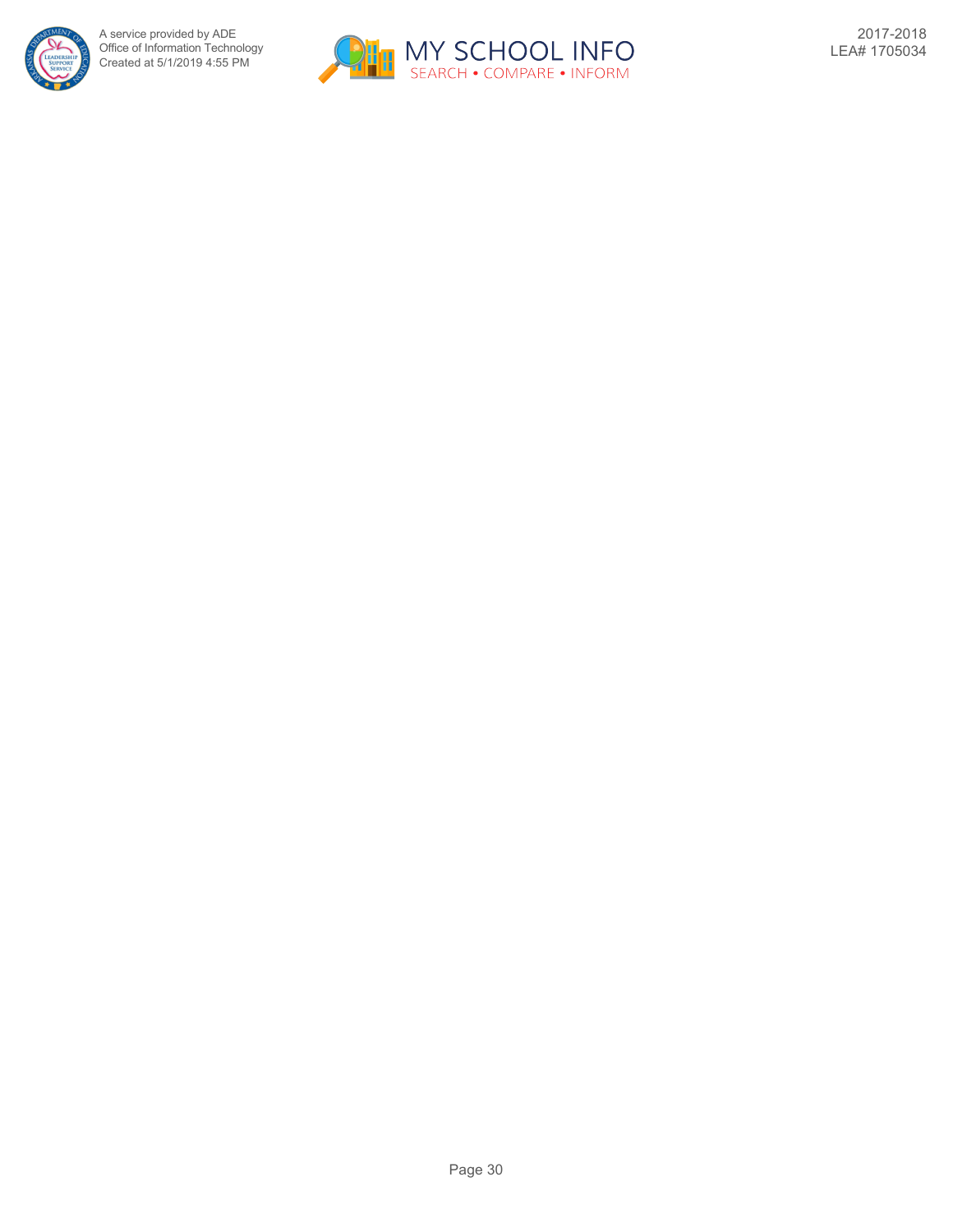



|                                                                                                                 |                       |                       | 2017-2018            |                                  |                                      |
|-----------------------------------------------------------------------------------------------------------------|-----------------------|-----------------------|----------------------|----------------------------------|--------------------------------------|
|                                                                                                                 | % Tested              | % In Need of Support  | % Close              | % Ready                          | % Exceeds                            |
|                                                                                                                 |                       |                       |                      |                                  |                                      |
| <b>Grade 10 Literacy</b><br>African-American                                                                    | $\cdots$              | $\cdots$              | $\cdots$             | $\cdots$                         | $\cdots$                             |
| African-American Student with Disability                                                                        | $\ldots$              | $\cdots$              | $\cdots$             | $\cdots$                         | $\cdots$                             |
| African-American Female                                                                                         | $\cdots$              | $\cdots$              | $\cdots$             | $\cdots$                         | $\cdots$                             |
| African-American Female without Disability                                                                      |                       | $\sim$                | $\cdots$             | $\cdots$                         | $\cdots$                             |
| African-American Female Non-English Learner                                                                     | $\cdots$              | $\cdots$              | $\cdots$             | $\cdots$                         | $\cdots$                             |
| African-American Female Non-English Learner without Disability                                                  | $\cdots$              | $\cdots$              | $\cdots$             | $\cdots$                         | $\cdots$                             |
| African-American Male                                                                                           |                       | $\sim$                |                      | $\ddot{\phantom{a}}$             |                                      |
| African-American Male with Disability                                                                           | $\cdots$              | $\cdots$              | $\cdots$             | $\cdots$                         | $\cdots$                             |
| African-American Male without Disability                                                                        | $\cdots$              | $\cdots$              | $\cdots$             | $\cdots$                         | $\cdots$                             |
| African-American Male Non-English Learner                                                                       | à.                    | $\sim$                |                      | $\ddotsc$                        | $\ddotsc$                            |
| African-American Male Non-English Learner with Disability                                                       | $\cdots$              | $\cdots$              | $\cdots$             | $\cdots$                         | $\cdots$                             |
| African-American Male Non-English Learner without Disability<br>African-American Student without Disability     | $\cdots$<br>$\cdots$  | $\ddotsc$<br>$\cdots$ | $\cdots$<br>$\cdots$ | <br>$\cdots$                     | <br>$\cdots$                         |
| African-American Non-English Learner                                                                            | $\cdots$              | $\cdots$              | $\cdots$             | $\cdots$                         | $\cdots$                             |
| African-American Non-English Learner with Disability                                                            | $\cdots$              | $\cdots$              | $\cdots$             | $\cdots$                         | $\cdots$                             |
| African-American Non-English Learner without Disability                                                         | $\cdots$              | $\cdots$              | $\cdots$             | $\cdots$                         | $\cdots$                             |
| All                                                                                                             |                       | $\ddot{\phantom{0}}$  | $\cdots$             | $\cdots$                         | $\cdots$                             |
| Caucasian                                                                                                       | $\ldots$              | $\cdots$              | $\cdots$             | $\cdots$                         | $\cdots$                             |
| Caucasian Student with Disability                                                                               | $\cdots$              | $\cdots$              | $\cdots$             | $\cdots$                         | $\cdots$                             |
| Caucasian English Learner                                                                                       | $\cdots$              | $\sim$                | $\ddotsc$            | $\cdots$                         | $\cdots$                             |
| Caucasian English Learner without Disability                                                                    | $\cdots$              | $\cdots$              | $\cdots$             | $\cdots$                         | $\cdots$                             |
| Caucasian Female                                                                                                | $\cdots$              | $\cdots$              | $\cdots$             | $\cdots$                         | $\cdots$                             |
| Caucasian Female with Disability                                                                                | à.                    | ä,                    | $\ddot{\phantom{a}}$ | $\ddotsc$                        | $\ddotsc$                            |
| Caucasian Female without Disability                                                                             | $\cdots$              | $\cdots$              | $\cdots$             | $\cdots$                         | $\cdots$                             |
| Caucasian Female Non-English Learner                                                                            | $\cdots$<br>$\ddotsc$ | $\sim$<br>$\sim$      | $\cdots$<br>$\sim$   | <br>$\ddotsc$                    | <br>$\overline{\phantom{a}}$         |
| Caucasian Female Non-English Learner with Disability<br>Caucasian Female Non-English Learner without Disability | $\cdots$              | $\cdots$              | $\cdots$             | $\cdots$                         | $\cdots$                             |
| Caucasian Male                                                                                                  | $\cdots$              | $\cdots$              | $\cdots$             | $\cdots$                         | $\cdots$                             |
| Caucasian Male with Disability                                                                                  | $\cdots$              | $\cdots$              | $\cdots$             | $\cdots$                         | $\cdots$                             |
| Caucasian Male English Learner                                                                                  | $\cdots$              | $\cdots$              | $\cdots$             | $\cdots$                         | $\cdots$                             |
| Caucasian Male English Learner without Disability                                                               | $\cdots$              | $\sim$                | $\cdots$             |                                  | $\cdots$                             |
| Caucasian Male without Disability                                                                               | $\cdots$              | $\cdots$              | $\cdots$             | $\cdots$                         | $\cdots$                             |
| Caucasian Male Non-English Learner                                                                              | $\cdots$              | $\sim$                | $\ddot{\phantom{0}}$ | $\cdots$                         | $\cdots$                             |
| Caucasian Male Non-English Learner with Disability                                                              | $\ldots$              | $\cdots$              | $\cdots$             | $\cdots$                         | $\cdots$                             |
| Caucasian Male Non-English Learner without Disability                                                           | $\ldots$              | $\cdots$              | $\cdots$             | $\cdots$                         | $\cdots$                             |
| Caucasian Student without Disability                                                                            |                       | $\cdots$              | $\cdots$             | $\cdots$                         | $\cdots$                             |
| Caucasian Non-English Learner                                                                                   | $\cdots$              | $\cdots$              | $\cdots$             | $\cdots$                         | $\cdots$                             |
| Caucasian Non-English Learner with Disability                                                                   | $\cdots$<br>          | $\cdots$<br>$\sim$    | $\cdots$<br>$\sim$   | $\cdots$<br>$\ddot{\phantom{a}}$ | $\cdots$<br>$\overline{\phantom{a}}$ |
| Caucasian Non-English Learner without Disability<br>Student with Disability                                     | $\cdots$              | $\cdots$              | $\cdots$             | $\cdots$                         | $\cdots$                             |
| English Learner                                                                                                 | $\cdots$              | $\cdots$              | $\cdots$             | $\cdots$                         | $\cdots$                             |
| English Learner Student with Disability                                                                         | à.                    | $\sim$                | $\ddot{\phantom{a}}$ | $\ddot{\phantom{a}}$             | $\ddotsc$                            |
| English Learner Student without Disability                                                                      | $\cdots$              | $\cdots$              | $\cdots$             | $\cdots$                         | $\cdots$                             |
| Female                                                                                                          | $\ldots$              | $\cdots$              | $\cdots$             | $\cdots$                         | $\cdots$                             |
| Female Student with Disability                                                                                  | $\cdots$              | $\cdots$              | $\cdots$             | $\cdots$                         | $\cdots$                             |
| Female English Learner                                                                                          | $\cdots$              | $\cdots$              | $\cdots$             | $\cdots$                         | $\cdots$                             |
| Female English Learner with Disability                                                                          | $\cdots$              | $\cdots$              | $\cdots$             | $\cdots$                         | $\cdots$                             |
| Female English Learner without Disability                                                                       | $\cdots$              | $\cdots$              | $\cdots$             | $\cdots$                         | $\cdots$                             |
| Female Student without Disability                                                                               | $\cdots$              | $\sim$                | $\cdots$             | $\cdots$                         | $\cdots$                             |
| Female Non-English Learner<br>Female Non-English Learner with Disability                                        | $\ldots$<br>$\cdots$  | $\cdots$<br>$\cdots$  | $\cdots$<br>$\cdots$ | $\cdots$<br>$\cdots$             | $\cdots$<br>$\cdots$                 |
| Female Non-English Learner without Disability                                                                   | $\cdots$              | $\sim$                | $\ddot{\phantom{a}}$ | $\cdots$                         | $\cdots$                             |
| Hispanic                                                                                                        | $\cdots$              | $\cdots$              | $\cdots$             | $\cdots$                         | $\cdots$                             |
| Hispanic Student with Disability                                                                                | $\cdots$              | $\cdots$              | $\cdots$             | $\cdots$                         | $\cdots$                             |
| Hispanic English Learner                                                                                        | à.                    | $\ddot{\phantom{a}}$  | $\ddot{\phantom{a}}$ | $\ddot{\phantom{a}}$             | $\cdots$                             |
| Hispanic English Learner with Disability                                                                        | $\cdots$              | $\cdots$              | $\cdots$             | $\cdots$                         | $\cdots$                             |
| Hispanic English Learner without Disability                                                                     | $\cdots$              | $\sim$                | $\cdots$             | $\ddot{\phantom{0}}$             |                                      |
| Hispanic Female                                                                                                 | $\cdots$              | $\sim$                | $\ddotsc$            | $\ddotsc$                        | $\cdots$                             |
| Hispanic Female with Disability                                                                                 | $\cdots$              | $\cdots$              | $\cdots$             | $\cdots$                         | $\cdots$                             |
| Hispanic Female English Learner                                                                                 | $\cdots$              | $\cdots$              | $\cdots$             | $\cdots$                         | $\cdots$                             |
| Hispanic Female English Learner with Disability                                                                 | $\cdots$              | $\sim$                | $\sim$               | $\cdots$                         | $\cdots$                             |
| Hispanic Female English Learner without Disability<br>Hispanic Female without Disability                        | $\cdots$<br>$\ldots$  | $\cdots$<br>$\sim$    | $\cdots$<br>$\cdots$ | $\cdots$<br>$\cdots$             | $\cdots$<br>$\cdots$                 |
| Hispanic Female Non-English Learner                                                                             | $\cdots$              | $\sim$                | $\sim$               | $\sim$                           | $\cdots$                             |
| Hispanic Female Non-English Learner with Disability                                                             | $\cdots$              | $\cdots$              | $\cdots$             | $\cdots$                         | $\cdots$                             |
| Hispanic Female Non-English Learner without Disability                                                          | $\ldots$              | $\cdots$              | $\cdots$             | $\cdots$                         | $\cdots$                             |
| Hispanic Male                                                                                                   | $\cdots$              | $\ldots$              | $\cdots$             | $\ldots$                         | $\ldots$                             |
| Hispanic Male with Disability                                                                                   |                       | $\cdots$              | $\cdots$             | $\cdots$                         | $\cdots$                             |
| Hispanic Male English Learner                                                                                   | $\cdots$              | $\sim$                | $\cdots$             | $\cdots$                         | $\cdots$                             |
| Hispanic Male English Learner without Disability                                                                | $\cdots$              | $\ldots$              | $\cdots$             | $\ldots$                         | $\ldots$                             |
| Hispanic Male without Disability                                                                                | $\cdots$              | $\sim$                | $\sim$               | $\ddotsc$                        | $\cdots$                             |
| Hispanic Male Non-English Learner                                                                               | $\cdots$              | $\cdots$              | $\cdots$             | $\cdots$                         | $\cdots$                             |
| Hispanic Male Non-English Learner with Disability<br>Hispanic Male Non-English Learner without Disability       | $\cdots$<br>$\cdots$  | $\cdots$<br>$\sim$    | $\ldots$<br>$\sim$   | $\cdots$<br>$\ddotsc$            | $\cdots$<br>$\cdots$                 |
| Hispanic Student without Disability                                                                             | $\cdots$              | $\cdots$              | $\cdots$             | $\cdots$                         | $\cdots$                             |
| Hispanic Non-English Learner                                                                                    | $\cdots$              | $\cdots$              | $\cdots$             | $\cdots$                         | $\cdots$                             |
| Hispanic Non-English Learner with Disability                                                                    | $\cdots$              | $\cdots$              | $\cdots$             | $\cdots$                         | $\cdots$                             |
| Hispanic Non-English Learner without Disability                                                                 | $\cdots$              | $\cdots$              | $\cdots$             | $\cdots$                         | $\cdots$                             |
| Male                                                                                                            | $\ldots$              | $\cdots$              | $\cdots$             | $\cdots$                         | $\cdots$                             |
| Male Student with Disability                                                                                    | $\cdots$              | $\sim$                | $\cdots$             | $\cdots$                         | $\cdots$                             |
| Male English Learner                                                                                            | $\cdots$              | $\cdots$              | $\cdots$             | $\cdots$                         | $\cdots$                             |
| Male English Learner without Disability                                                                         | $\ldots$              | $\cdots$              | $\cdots$             | $\cdots$                         | $\ldots$                             |
| Male Student without Disability                                                                                 | $\cdots$              | $\cdots$              | $\cdots$             |                                  | $\cdots$                             |
| Male Non-English Learner                                                                                        | $\ldots$              | $\ddotsc$             | $\cdots$             |                                  |                                      |
| Male Non-English Learner with Disability                                                                        | $\cdots$              | $\sim$                | $\cdots$             | $\cdots$                         | $\cdots$                             |
| Male Non-English Learner without Disability                                                                     | $\cdots$<br>à.        | $\cdots$<br>$\sim$    | $\cdots$<br>         | $\cdots$<br>$\ddotsc$            | $\ldots$<br>$\cdots$                 |
| Student without Disability<br>Non-English Learner                                                               | $\cdots$              | $\sim$                | $\cdots$             | $\cdots$                         | $\cdots$                             |
| Non-English Learner Student with Disability                                                                     |                       | $\ddotsc$             | $\cdots$             | $\cdots$                         |                                      |
| Non-English Learner Student without Disability                                                                  | $\ldots$              | $\sim$                | $\cdots$             |                                  | $\cdots$                             |
|                                                                                                                 |                       |                       |                      |                                  |                                      |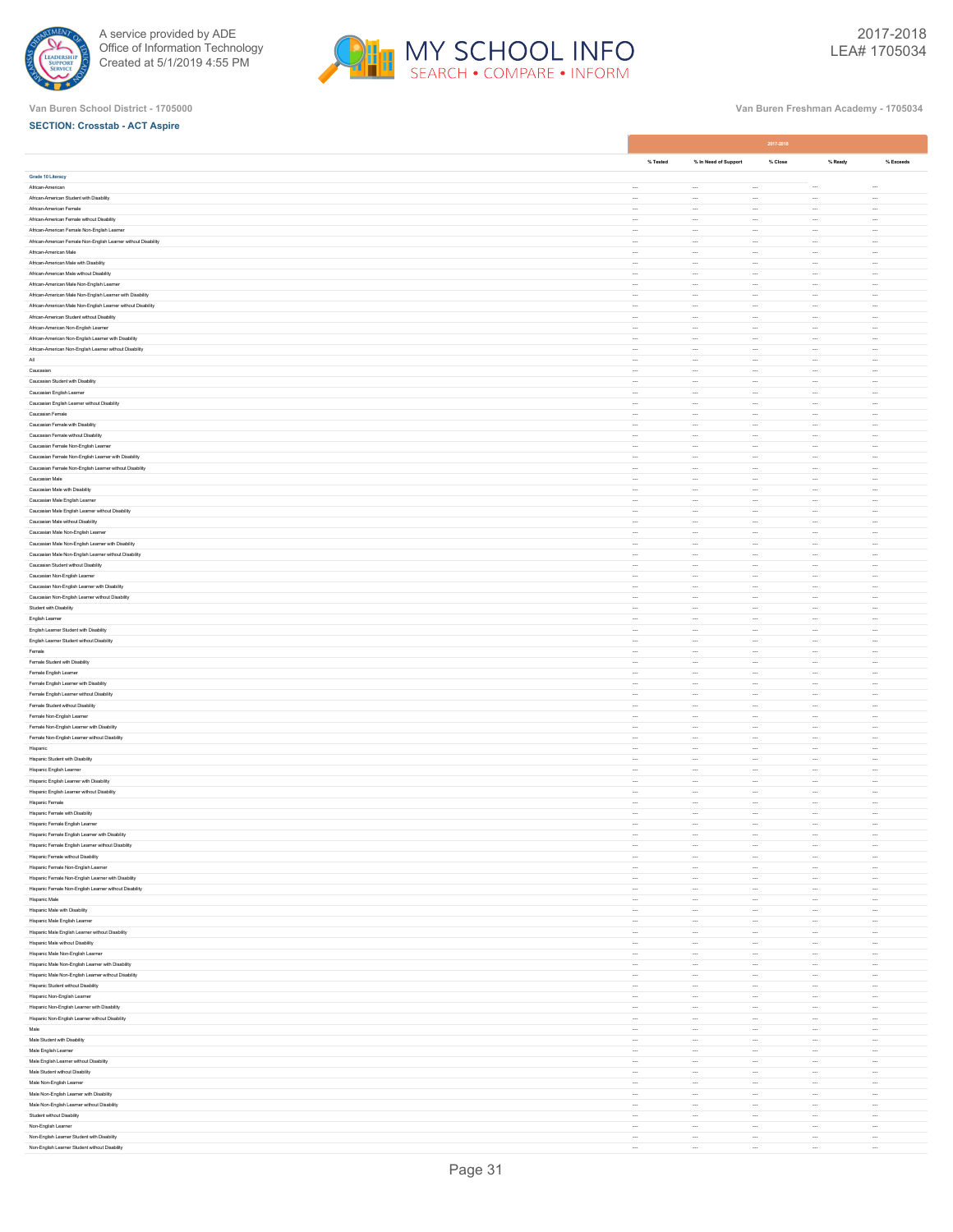

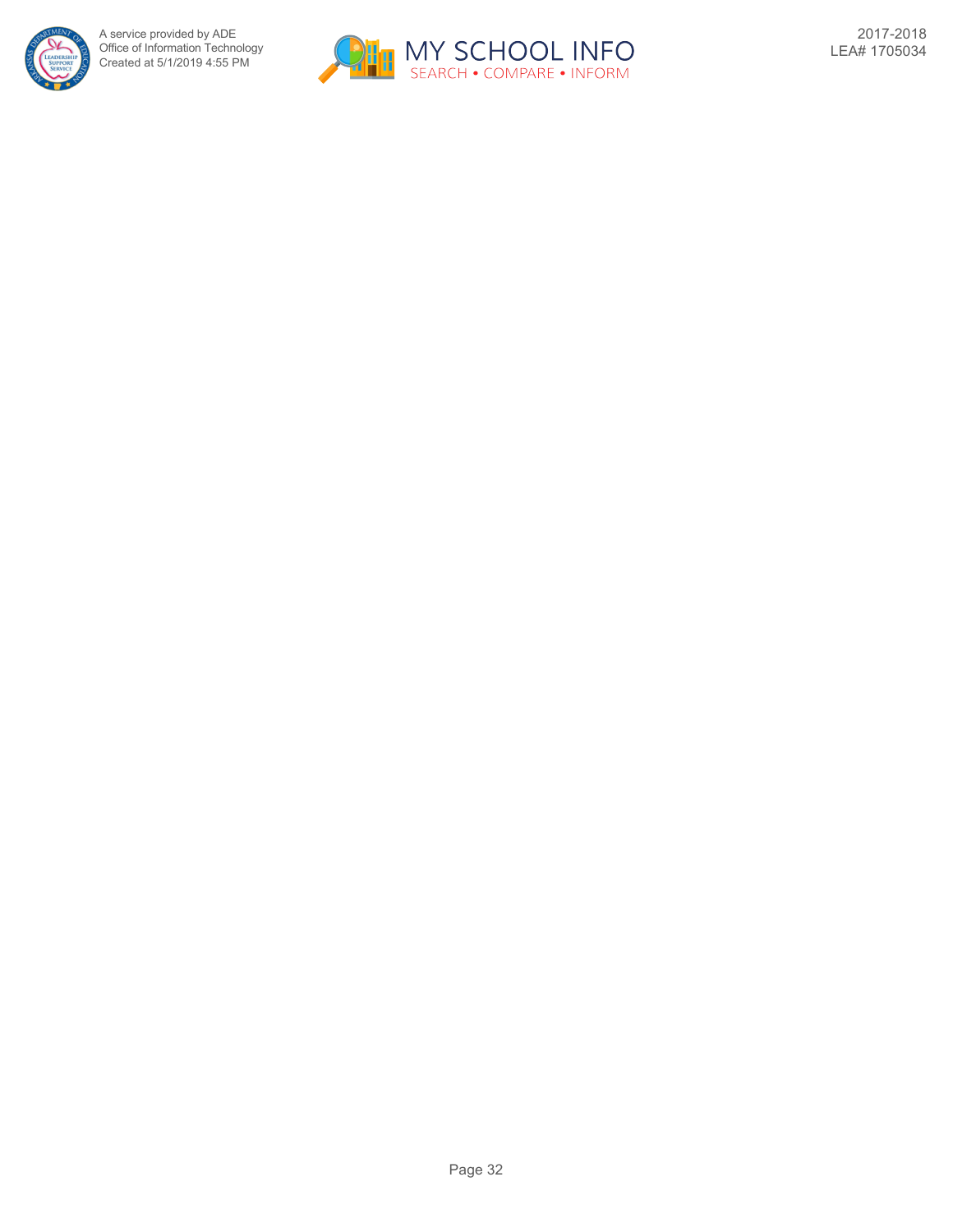



|                                                                                                        | 2017-2018  |                        |                      |                        |                            |  |
|--------------------------------------------------------------------------------------------------------|------------|------------------------|----------------------|------------------------|----------------------------|--|
|                                                                                                        | % Tested   | % In Need of Support   | % Close              | % Ready                | % Exceeds                  |  |
| All Grades Literacy                                                                                    |            |                        |                      |                        |                            |  |
| African-American                                                                                       | 100        | 33.33                  | 16.67                | $\rm 25$               | $\rm 25$                   |  |
| African-American Student with Disability                                                               | 100        | 50                     | $\circ$              | $_{50}$                | $\mathbb O$                |  |
| African-American Female<br>African-American Female without Disability                                  | 100        | $\,$ 0 $\,$            | $\rm{20}$            | $\mathbf{20}$          | $_{60}$                    |  |
| African-American Female Non-English Learner                                                            | 100<br>100 | $\,$ 0 $\,$<br>$\circ$ | $\rm{20}$<br>20      | $\rm{20}$<br>20        | $_{60}$<br>60              |  |
| African-American Female Non-English Learner without Disability                                         | 100        | $\,$ 0 $\,$            | $\rm{20}$            | $\rm{20}$              | $_{60}$                    |  |
| African-American Male                                                                                  | 100        | 57.14                  | 14.29                | 28.57                  | $\mathbb O$                |  |
| African-American Male with Disability                                                                  | 100        | 60                     | $\circ$              | 60                     | $\circ$                    |  |
| African-American Male without Disability                                                               | 100        | $_{60}$                | $\rm{20}$            | $\rm{20}$              | $\,$ 0 $\,$                |  |
| African-American Male Non-English Learner<br>African-American Male Non-English Learner with Disability | 100<br>100 | 57.14<br>60            | 14.29<br>$\,$ 0 $\,$ | 28.57<br>$_{50}$       | $\,$ 0 $\,$<br>$\,$ 0 $\,$ |  |
| African-American Male Non-English Learner without Disability                                           | 100        | $_{60}$                | $\rm{20}$            | $\rm{20}$              | $\mathbb O$                |  |
| African-American Student without Disability                                                            | 100        | 30                     | $\rm{20}$            | $\mathbf{20}$          | $30\,$                     |  |
| African-American Non-English Learner                                                                   | 100        | 33.33                  | 16.67                | $\rm{25}$              | $\rm 25$                   |  |
| African-American Non-English Learner with Disability                                                   | 100        | $_{50}$                | $\circ$              | $_{50}$                | $\mathbb O$                |  |
| African-American Non-English Learner without Disability<br>$AII$                                       | 100<br>100 | 30<br>$\rm{25}$        | 20<br>19.13          | 20<br>24.49            | 30<br>31.38                |  |
| Caucasian                                                                                              | 100        | 21.86                  | 17.41                | 24.29                  | 36.44                      |  |
| Caucasian Student with Disability                                                                      | 100        | 87.5                   | 8.33                 | 4.17                   | $\mathbb O$                |  |
| Caucasian English Learner                                                                              | 100        | 100                    | $\,$ 0 $\,$          | $\mathbb O$            | $\mathbb O$                |  |
| Caucasian English Learner without Disability                                                           | 100        | 100                    | $\circ$              | $\circ$                | $\circ$                    |  |
| Caucasian Female                                                                                       | 100        | 14.29                  | 18.25                | 26.19                  | 41.27                      |  |
| Caucasian Female with Disability<br>Caucasian Female without Disability                                | 100<br>100 | 77.78<br>9.4           | 11.11<br>18.8        | 11.11<br>27.35         | $\mathbb O$<br>44.44       |  |
| Caucasian Female Non-English Learner                                                                   | 100        | 14.29                  | 18.25                | 26.19                  | 41.27                      |  |
| Caucasian Female Non-English Learner with Disability                                                   | 100        | 77.78                  | 11.11                | 11.11                  | $\mathbb O$                |  |
| Caucasian Female Non-English Learner without Disability                                                | 100        | 9.4                    | 18.8                 | 27.35                  | 44.44                      |  |
| Caucasian Male                                                                                         | 100        | 29.75                  | 16.53                | 22.31                  | $31.4\,$                   |  |
| Caucasian Male with Disability<br>Caucasian Male English Learner                                       | 100<br>100 | 93.33<br>100           | 6.67<br>$\,$ 0 $\,$  | $\circ$<br>$\mathbb O$ | $\circ$<br>$\mathbb O$     |  |
| Caucasian Male English Learner without Disability                                                      | 100        | 100                    | $\circ$              | $^{\circ}$             | $^{\circ}$                 |  |
| Caucasian Male without Disability                                                                      | 100        | 20.75                  | 17.92                | 25.47                  | 35.85                      |  |
| Caucasian Male Non-English Learner                                                                     | 100        | 29.17                  | 16.67                | $22.5\,$               | 31.67                      |  |
| Caucasian Male Non-English Learner with Disability                                                     | 100        | 93.33                  | 6.67                 | $\mathbb O$            | $\mathbb O$                |  |
| Caucasian Male Non-English Learner without Disability                                                  | 100        | $20\,$                 | 18.1                 | 25.71                  | 36.19                      |  |
| Caucasian Student without Disability                                                                   | 100<br>100 | $14.8\,$<br>21.54      | 18.39<br>17.48       | 26.46<br>24.39         | 40.36<br>36.59             |  |
| Caucasian Non-English Learner<br>Caucasian Non-English Learner with Disability                         | 100        | 87.5                   | 8.33                 | 4.17                   | $\circ$                    |  |
| Caucasian Non-English Learner without Disability                                                       | 100        | 14.41                  | 18.47                | 26.58                  | 40.54                      |  |
| Student with Disability                                                                                | 100        | 87.5                   | 5                    | 7.5                    | $\circ$                    |  |
| English Learner                                                                                        | 100        | 41.46                  | 19.51                | 31.71                  | $7.32\,$                   |  |
| English Learner Student with Disability                                                                | 100        | 100                    | $\,$ 0 $\,$          | $\mathbb O$            | $\circ$                    |  |
| English Learner Student without Disability                                                             | 100        | 40                     | $\rm{20}$            | 32.5                   | 7.5                        |  |
| Female<br>Female Student with Disability                                                               | 100<br>100 | 16.92<br>85.71         | 20.51<br>7.14        | 25.64<br>7.14          | 36.92<br>$\circ$           |  |
| Female English Learner                                                                                 | 100        | $36\,$                 | $15\,$               | $35\,$                 | $15\,$                     |  |
| Female English Learner with Disability                                                                 | 100        | 100                    | $\circ$              | $\mathbb O$            | $\mathbb O$                |  |
| Female English Learner without Disability                                                              | 100        | 31.58                  | 15.79                | 36.84                  | 15.79                      |  |
| Female Student without Disability                                                                      | 100        | $116\,$                | 21.55                | 27.07                  | 39.78                      |  |
| Female Non-English Learner<br>Female Non-English Learner with Disability                               | 100<br>100 | 14.86<br>84.62         | 21.14<br>7.69        | 24.57<br>7.69          | 39.43<br>$\mathbb O$       |  |
| Female Non-English Learner without Disability                                                          | 100        | $9.26\,$               | 22.22                | 25.93                  | 42.59                      |  |
| Hispanic                                                                                               | 100        | 30.34                  | 22.47                | 30.34                  | 16.85                      |  |
| Hispanic Student with Disability                                                                       | 100        | 90.91                  | $\circ$              | 9.09                   | $\circ$                    |  |
| Hispanic English Learner                                                                               | 100        | 36.11                  | 22.22                | 36.11                  | 5.56                       |  |
| Hispanic English Learner with Disability<br>Hispanic English Learner without Disability                | 100<br>100 | 100<br>34.29           | $\circ$<br>22.86     | $^{\circ}$<br>37.14    | $^{\circ}$<br>5.71         |  |
| Hispanic Female                                                                                        | 100        | 27.91                  | 23.26                | 32.56                  | 16.28                      |  |
| Hispanic Female with Disability                                                                        | 100        | 100                    | $\,$ 0 $\,$          | $\,$ 0 $\,$            | $\,$ 0 $\,$                |  |
| Hispanic Female English Learner                                                                        | 100        | 36.84                  | 15.79                | 36.84                  | 10.53                      |  |
| Hispanic Female English Learner with Disability                                                        | 100        | 100                    | $\circ$              | $\circ$                | $\circ$                    |  |
| Hispanic Female English Learner without Disability<br>Hispanic Female without Disability               | 100<br>100 | 33.33<br>20.51         | 16.67<br>25.64       | 38.89<br>35.9          | 11.11<br>17.95             |  |
| Hispanic Female Non-English Learner                                                                    | 100        | 20.83                  | 29.17                | 29.17                  | 20.83                      |  |
| Hispanic Female Non-English Learner with Disability                                                    | 100        | $100\,$                | $\,$ 0 $\,$          | $\mathbb O$            | $\mathbb O$                |  |
| Hispanic Female Non-English Learner without Disability                                                 | 100        | 9.52                   | 33.33                | 33.33                  | 23.81                      |  |
| Hispanic Male                                                                                          | 100        | 32.61                  | 21.74                | 28.26                  | 17.39                      |  |
| Hispanic Male with Disability                                                                          | 100        | 85.71<br>35.29         | $\,$ 0 $\,$<br>29.41 | 14.29<br>35.29         | $\,$ 0 $\,$<br>$^{\circ}$  |  |
| Hispanic Male English Learner<br>Hispanic Male English Learner without Disability                      | 100<br>100 | 35.29                  | 29.41                | 35.29                  | $\,$ 0 $\,$                |  |
| Hispanic Male without Disability                                                                       | 100        | 23.08                  | 25.64                | 30.77                  | 20.51                      |  |
| Hispanic Male Non-English Learner                                                                      | 100        | 31.03                  | 17.24                | 24.14                  | 27.59                      |  |
| Hispanic Male Non-English Learner with Disability                                                      | 100        | 85.71                  | $\,$ 0               | 14.29                  | $\,$ 0 $\,$                |  |
| Hispanic Male Non-English Learner without Disability                                                   | 100        | 13.64                  | 22.73                | 27.27                  | 36.36                      |  |
| Hispanic Student without Disability                                                                    | 100        | 21.79                  | 25.64                | 33.33                  | 19.23                      |  |
| Hispanic Non-English Learner<br>Hispanic Non-English Learner with Disability                           | 100<br>100 | 26.42<br>90            | 22.64<br>$\,$ 0 $\,$ | 26.42<br>10            | 24.53<br>$\circ$           |  |
| Hispanic Non-English Learner without Disability                                                        | 100        | 11.63                  | 27.91                | 30.23                  | 30.23                      |  |
| Male                                                                                                   | 100        | 32.99                  | 17.77                | 23.35                  | 25.89                      |  |
| Male Student with Disability                                                                           | 100        | 88.46                  | 3.85                 | 7.69                   | $\circ$                    |  |
| Male English Learner                                                                                   | 100        | 47.62                  | 23.81                | 28.57                  | $\,$ 0 $\,$                |  |
| Male English Learner without Disability                                                                | 100<br>100 | 47.62<br>24.56         | 23.81<br>19.88       | 28.57<br>25.73         | $\circ$<br>29.82           |  |
| Male Student without Disability<br>Male Non-English Learner                                            | 100        | 31.25                  | 17.05                | 22.73                  | 28.98                      |  |
| Male Non-English Learner with Disability                                                               | 100        | 88.46                  | 3.85                 | 7.69                   | $^{\circ}$                 |  |
| Male Non-English Learner without Disability                                                            | 100        | 21.33                  | 19.33                | 25.33                  | $_{\rm 34}$                |  |
| Student without Disability                                                                             | 100        | 17.9                   | 20.74                | 26.42                  | 34.94                      |  |
| Non-English Learner                                                                                    | 100        | 23.08                  | 19.09                | 23.65                  | 34.19                      |  |
| Non-English Learner Student with Disability                                                            | 100        | 87.18<br>15.06         | 5.13                 | 7.69                   | $\,$ 0 $\,$                |  |
| Non-English Learner Student without Disability                                                         | 100        |                        | 20.83                | 25.64                  | 38.46                      |  |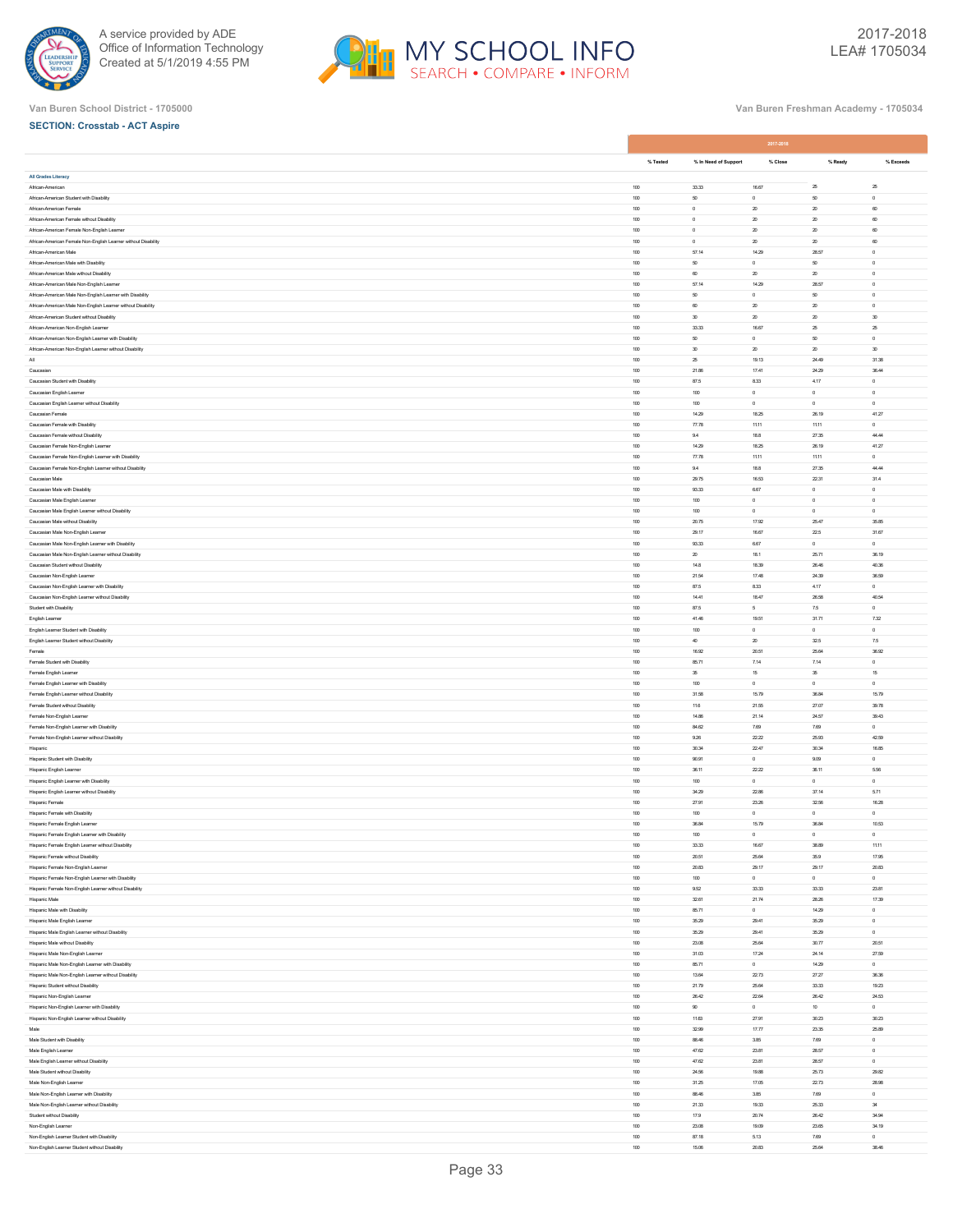

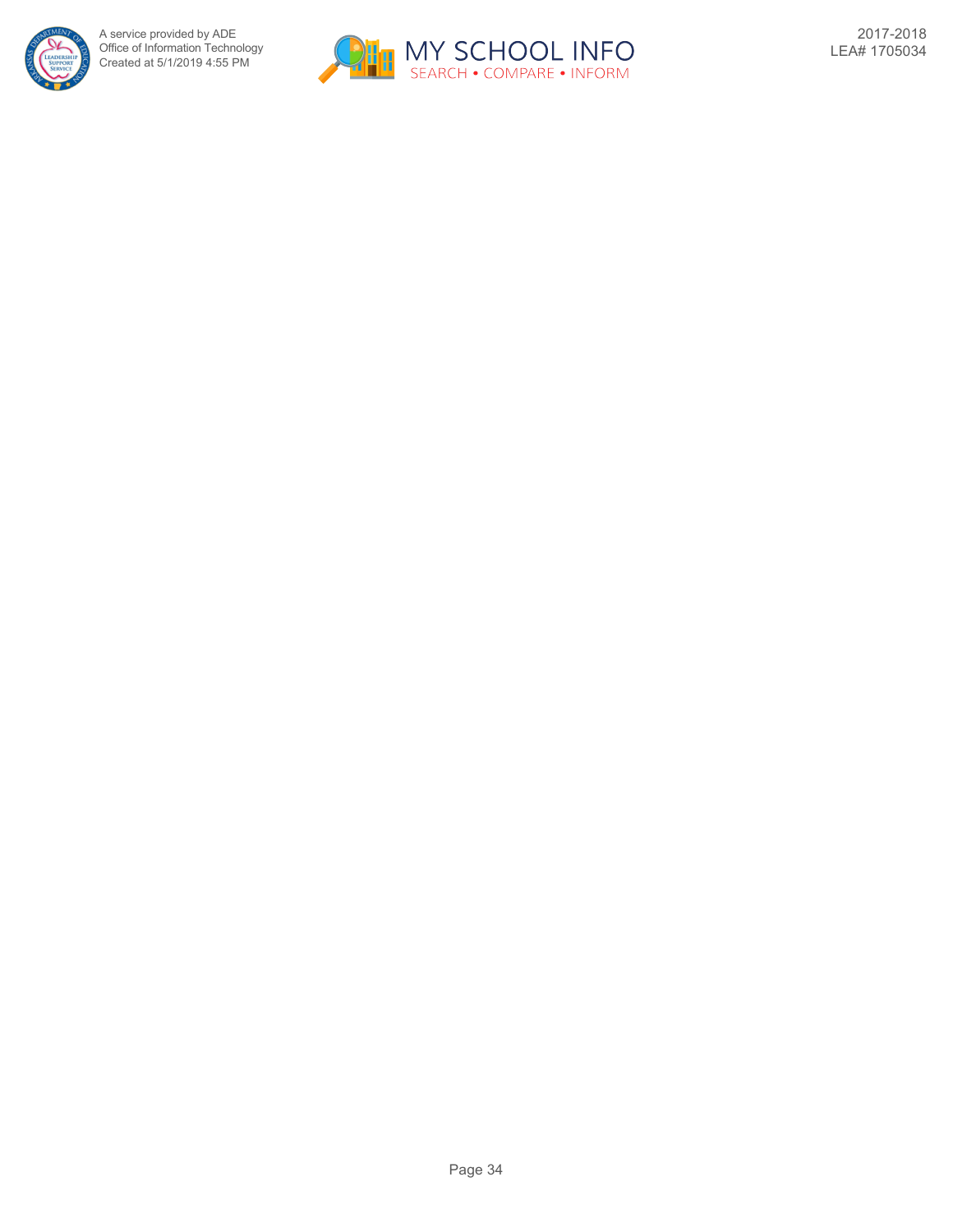



|                                                                                                                 |                      |                      | 2017-2018            |                       |                          |
|-----------------------------------------------------------------------------------------------------------------|----------------------|----------------------|----------------------|-----------------------|--------------------------|
|                                                                                                                 | % Tested             | % In Need of Support | % Close              | % Ready               | % Exceeds                |
| Grade 8 Science                                                                                                 |                      |                      |                      |                       |                          |
|                                                                                                                 |                      |                      |                      | $\cdots$              |                          |
| African-American<br>African-American Student with Disability                                                    | $\cdots$<br>$\ldots$ | $\cdots$<br>$\cdots$ | $\cdots$<br>$\cdots$ | $\cdots$              | $\cdots$                 |
| African-American Female                                                                                         | $\cdots$             | $\cdots$             | $\cdots$             | $\cdots$              | $\cdots$                 |
| African-American Female without Disability                                                                      |                      | $\sim$               | $\cdots$             | $\cdots$              | $\cdots$                 |
| African-American Female Non-English Learner                                                                     | $\cdots$             | $\cdots$             | $\cdots$             | $\cdots$              | $\cdots$                 |
| African-American Female Non-English Learner without Disability                                                  | $\cdots$             | $\cdots$             | $\cdots$             | $\cdots$              | $\cdots$                 |
| African-American Male                                                                                           |                      | $\sim$               |                      | $\ddot{\phantom{a}}$  |                          |
| African-American Male with Disability                                                                           | $\cdots$             | $\cdots$             | $\cdots$             | $\cdots$              | $\cdots$                 |
| African-American Male without Disability                                                                        | $\cdots$             | $\cdots$             | $\cdots$             | $\cdots$              | $\cdots$                 |
| African-American Male Non-English Learner                                                                       | à.                   | $\sim$               |                      | $\ddot{\phantom{a}}$  | $\ddotsc$                |
| African-American Male Non-English Learner with Disability                                                       | $\cdots$             | $\cdots$             | $\cdots$             | $\cdots$              | $\cdots$                 |
| African-American Male Non-English Learner without Disability                                                    | $\cdots$             | $\ddot{\phantom{0}}$ | $\cdots$             |                       |                          |
| African-American Student without Disability                                                                     | $\cdots$             | $\cdots$             | $\cdots$             | $\cdots$              | $\cdots$                 |
| African-American Non-English Learner                                                                            | $\cdots$<br>$\cdots$ | $\cdots$<br>$\cdots$ | $\cdots$             | $\cdots$<br>$\cdots$  | $\cdots$                 |
| African-American Non-English Learner with Disability<br>African-American Non-English Learner without Disability | $\cdots$             | $\cdots$             | $\cdots$<br>$\cdots$ | $\cdots$              | $\cdots$<br>$\cdots$     |
| All                                                                                                             |                      | $\ddot{\phantom{0}}$ | $\cdots$             | $\cdots$              | $\cdots$                 |
| Caucasian                                                                                                       | $\ldots$             | $\cdots$             | $\cdots$             | $\cdots$              | $\cdots$                 |
| Caucasian Student with Disability                                                                               | $\cdots$             | $\cdots$             | $\cdots$             | $\cdots$              | $\cdots$                 |
| Caucasian English Learner                                                                                       | $\cdots$             | $\sim$               | $\cdots$             | $\cdots$              | $\cdots$                 |
| Caucasian English Learner without Disability                                                                    | $\cdots$             | $\cdots$             | $\cdots$             | $\cdots$              | $\cdots$                 |
| Caucasian Female                                                                                                | $\cdots$             | $\cdots$             | $\cdots$             | $\cdots$              | $\cdots$                 |
| Caucasian Female with Disability                                                                                | à.                   | ä,                   | $\ddot{\phantom{a}}$ | $\ddotsc$             | $\ddotsc$                |
| Caucasian Female without Disability                                                                             | $\cdots$             | $\cdots$             | $\cdots$             | $\cdots$              | $\cdots$                 |
| Caucasian Female Non-English Learner                                                                            | $\cdots$             | $\sim$               | $\cdots$             |                       |                          |
| Caucasian Female Non-English Learner with Disability                                                            | $\cdots$             | $\sim$               | $\sim$               | $\ddotsc$             | $\overline{\phantom{a}}$ |
| Caucasian Female Non-English Learner without Disability                                                         | $\cdots$             | $\cdots$             | $\cdots$             | $\cdots$              | $\cdots$                 |
| Caucasian Male                                                                                                  | $\cdots$             | $\cdots$             | $\cdots$             | $\cdots$              | $\cdots$                 |
| Caucasian Male with Disability                                                                                  | $\cdots$             | $\cdots$             | $\cdots$             | $\cdots$              | $\cdots$                 |
| Caucasian Male English Learner<br>Caucasian Male English Learner without Disability                             | $\cdots$<br>$\cdots$ | $\cdots$<br>$\sim$   | $\cdots$<br>$\cdots$ | $\cdots$<br>          | $\cdots$<br>$\cdots$     |
| Caucasian Male without Disability                                                                               | $\cdots$             | $\cdots$             | $\cdots$             | $\cdots$              | $\cdots$                 |
| Caucasian Male Non-English Learner                                                                              | $\cdots$             | $\sim$               | $\ddot{\phantom{0}}$ | $\cdots$              | $\cdots$                 |
| Caucasian Male Non-English Learner with Disability                                                              | $\ldots$             | $\cdots$             | $\cdots$             | $\cdots$              | $\cdots$                 |
| Caucasian Male Non-English Learner without Disability                                                           | $\ldots$             | $\cdots$             | $\cdots$             | $\cdots$              | $\cdots$                 |
| Caucasian Student without Disability                                                                            |                      | $\cdots$             | $\cdots$             | $\cdots$              | $\cdots$                 |
| Caucasian Non-English Learner                                                                                   | $\cdots$             | $\cdots$             | $\cdots$             | $\cdots$              | $\cdots$                 |
| Caucasian Non-English Learner with Disability                                                                   | $\cdots$             | $\cdots$             | $\cdots$             | $\cdots$              | $\cdots$                 |
| Caucasian Non-English Learner without Disability                                                                |                      | $\sim$               | $\sim$               | $\ddot{\phantom{a}}$  | $\overline{\phantom{a}}$ |
| Student with Disability                                                                                         | $\cdots$             | $\cdots$             | $\cdots$             | $\cdots$              | $\cdots$                 |
| English Learner                                                                                                 | $\cdots$             | $\cdots$             | $\cdots$             | $\cdots$              | $\cdots$                 |
| English Learner Student with Disability                                                                         | à.                   | $\sim$               | $\ddot{\phantom{a}}$ | $\ddot{\phantom{a}}$  | $\ddotsc$                |
| English Learner Student without Disability                                                                      | $\cdots$             | $\cdots$             | $\cdots$             | $\cdots$              | $\cdots$                 |
| Female                                                                                                          | $\ldots$             | $\cdots$             | $\cdots$             | $\cdots$              | $\cdots$                 |
| Female Student with Disability                                                                                  | $\cdots$             | $\sim$               | $\cdots$             | $\cdots$              | $\cdots$                 |
| Female English Learner                                                                                          | $\cdots$             | $\cdots$             | $\cdots$             | $\cdots$              | $\cdots$                 |
| Female English Learner with Disability                                                                          | $\cdots$             | $\cdots$             | $\cdots$             | $\cdots$              | $\cdots$                 |
| Female English Learner without Disability<br>Female Student without Disability                                  | $\cdots$<br>$\cdots$ | $\sim$<br>$\sim$     | $\cdots$<br>$\cdots$ | $\cdots$<br>$\cdots$  | $\cdots$<br>$\cdots$     |
| Female Non-English Learner                                                                                      | $\ldots$             | $\cdots$             | $\cdots$             | $\cdots$              | $\cdots$                 |
| Female Non-English Learner with Disability                                                                      | $\cdots$             | $\cdots$             | $\cdots$             | $\cdots$              | $\cdots$                 |
| Female Non-English Learner without Disability                                                                   | $\cdots$             | $\sim$               | $\ddot{\phantom{0}}$ | $\cdots$              | $\cdots$                 |
| Hispanic                                                                                                        | $\cdots$             | $\cdots$             | $\cdots$             | $\cdots$              | $\cdots$                 |
| Hispanic Student with Disability                                                                                | $\cdots$             | $\cdots$             | $\cdots$             | $\cdots$              | $\cdots$                 |
| Hispanic English Learner                                                                                        | à.                   | $\ddot{\phantom{a}}$ | $\ddot{\phantom{a}}$ | $\ddotsc$             | $\cdots$                 |
| Hispanic English Learner with Disability                                                                        | $\cdots$             | $\cdots$             | $\cdots$             | $\cdots$              | $\cdots$                 |
| Hispanic English Learner without Disability                                                                     | $\cdots$             | $\sim$               | $\cdots$             | $\ddot{\phantom{0}}$  |                          |
| Hispanic Female                                                                                                 | $\cdots$             | $\sim$               | $\ddotsc$            | $\ddotsc$             | $\cdots$                 |
| Hispanic Female with Disability                                                                                 | $\cdots$             | $\cdots$             | $\cdots$             | $\cdots$              | $\cdots$                 |
| Hispanic Female English Learner                                                                                 | $\cdots$             | $\cdots$             | $\cdots$             | $\cdots$              | $\cdots$                 |
| Hispanic Female English Learner with Disability<br>Hispanic Female English Learner without Disability           | $\cdots$<br>$\cdots$ | $\sim$<br>$\cdots$   | $\cdots$<br>$\cdots$ | $\cdots$<br>$\cdots$  | $\cdots$<br>$\cdots$     |
| Hispanic Female without Disability                                                                              | $\ldots$             | $\sim$               | $\cdots$             | $\cdots$              | $\cdots$                 |
| Hispanic Female Non-English Learner                                                                             | $\cdots$             | $\sim$               | $\sim$               | $\cdots$              | $\cdots$                 |
| Hispanic Female Non-English Learner with Disability                                                             | $\cdots$             | $\cdots$             | $\cdots$             | $\cdots$              | $\cdots$                 |
| Hispanic Female Non-English Learner without Disability                                                          | $\ldots$             | $\cdots$             | $\cdots$             | $\cdots$              | $\cdots$                 |
| Hispanic Male                                                                                                   | $\cdots$             | $\ldots$             | $\cdots$             | $\ldots$              | $\ldots$                 |
| Hispanic Male with Disability                                                                                   |                      | $\cdots$             | $\cdots$             | $\cdots$              | $\cdots$                 |
| Hispanic Male English Learner                                                                                   | $\cdots$             | $\sim$               | $\cdots$             | $\cdots$              | $\cdots$                 |
| Hispanic Male English Learner without Disability                                                                | $\cdots$             | $\ldots$             | $\cdots$             | $\ldots$              | $\ldots$                 |
| Hispanic Male without Disability                                                                                | $\cdots$             | $\sim$               | $\sim$               | $\ddotsc$             | $\cdots$                 |
| Hispanic Male Non-English Learner                                                                               | $\cdots$             | $\cdots$             | $\cdots$             | $\cdots$              | $\cdots$                 |
| Hispanic Male Non-English Learner with Disability                                                               | $\cdots$<br>$\cdots$ | $\cdots$<br>$\sim$   | $\ldots$<br>$\sim$   | $\cdots$<br>$\ddotsc$ | $\cdots$<br>$\cdots$     |
| Hispanic Male Non-English Learner without Disability<br>Hispanic Student without Disability                     | $\cdots$             | $\cdots$             | $\cdots$             | $\cdots$              | $\cdots$                 |
| Hispanic Non-English Learner                                                                                    | $\cdots$             | $\cdots$             | $\cdots$             | $\cdots$              | $\cdots$                 |
| Hispanic Non-English Learner with Disability                                                                    | $\cdots$             | $\cdots$             | $\cdots$             | $\cdots$              | $\cdots$                 |
| Hispanic Non-English Learner without Disability                                                                 | $\cdots$             | $\cdots$             | $\cdots$             | $\cdots$              | $\cdots$                 |
| Male                                                                                                            | $\ldots$             | $\cdots$             | $\cdots$             | $\cdots$              | $\cdots$                 |
| Male Student with Disability                                                                                    | $\cdots$             | $\sim$               | $\cdots$             | $\cdots$              | $\cdots$                 |
| Male English Learner                                                                                            | $\cdots$             | $\cdots$             | $\cdots$             | $\cdots$              | $\cdots$                 |
| Male English Learner without Disability                                                                         | $\ldots$             | $\ldots$             | $\cdots$             | $\cdots$              | $\ldots$                 |
| Male Student without Disability                                                                                 | $\cdots$             | $\ldots$             | $\cdots$             |                       | $\cdots$                 |
| Male Non-English Learner                                                                                        | $\ldots$             | $\ddotsc$            | $\ldots$             |                       |                          |
| Male Non-English Learner with Disability                                                                        | $\cdots$             | $\sim$               | $\cdots$             | $\cdots$              | $\cdots$                 |
| Male Non-English Learner without Disability                                                                     | $\cdots$             | $\ldots$             | $\cdots$             | $\cdots$              | $\ldots$                 |
| Student without Disability                                                                                      | à.<br>$\cdots$       | $\sim$<br>$\sim$     |                      | $\ddotsc$             | $\cdots$                 |
| Non-English Learner<br>Non-English Learner Student with Disability                                              |                      | $\ddotsc$            | $\cdots$<br>$\cdots$ | $\cdots$<br>$\cdots$  | $\cdots$<br>             |
| Non-English Learner Student without Disability                                                                  | $\ldots$             | $\sim$               | $\cdots$             |                       | $\cdots$                 |
|                                                                                                                 |                      |                      |                      |                       |                          |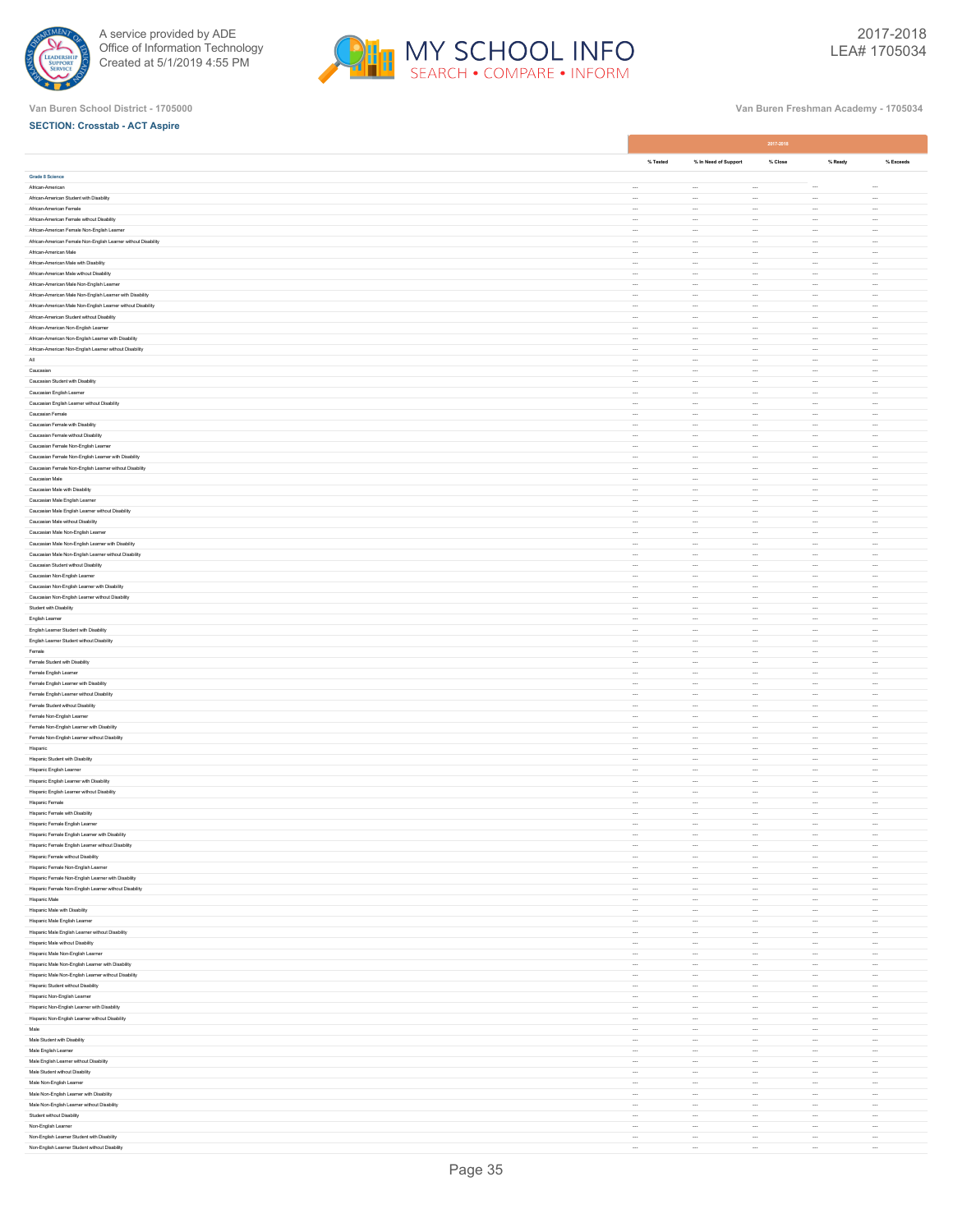

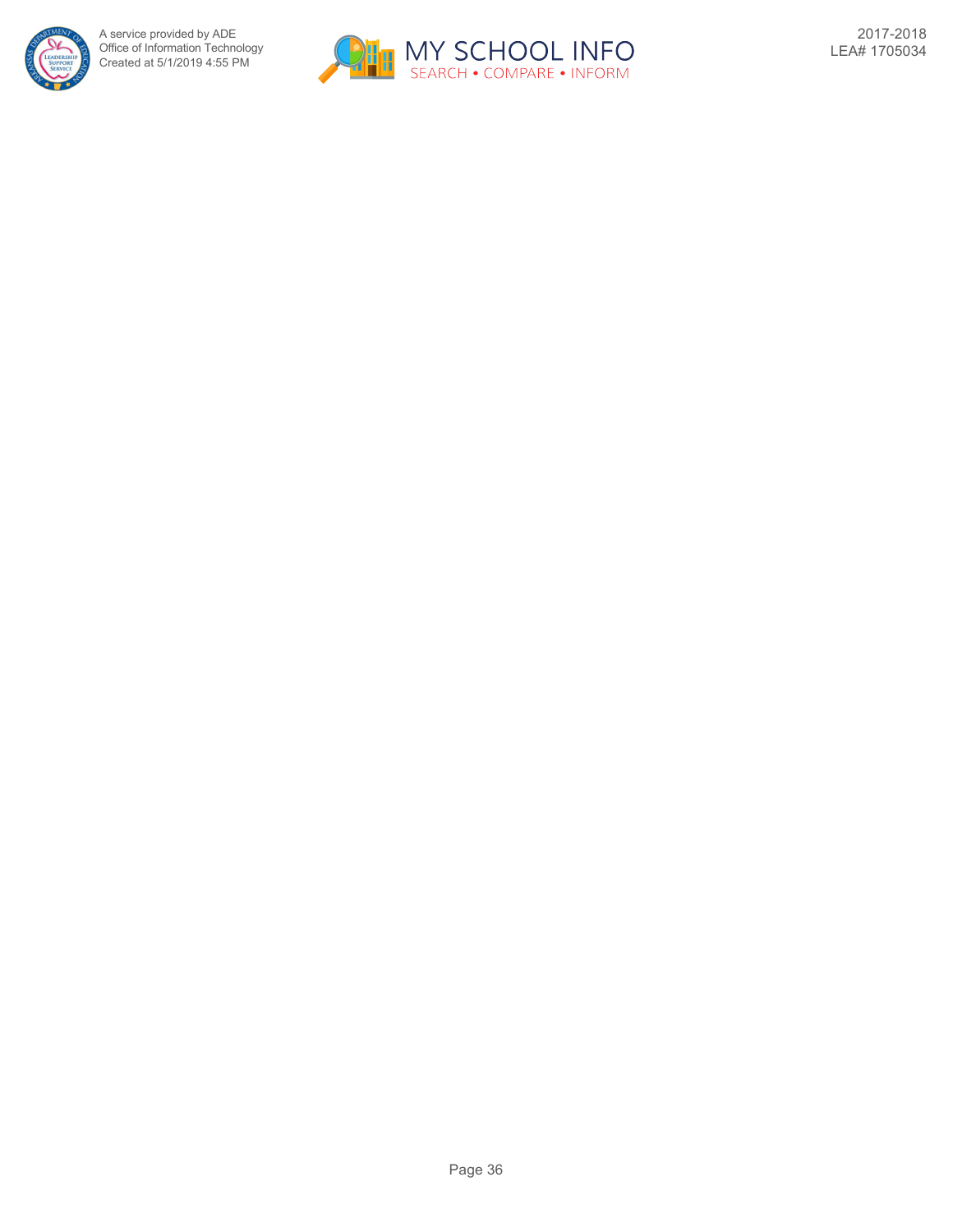



|                                                                                                        |                | 2017-2018            |                   |                      |                            |
|--------------------------------------------------------------------------------------------------------|----------------|----------------------|-------------------|----------------------|----------------------------|
|                                                                                                        | $\%$ Tested    | % In Need of Support | $\%$ Close        | % Ready              | % Exceeds                  |
| Grade 9 Science                                                                                        |                |                      |                   |                      |                            |
| African-American                                                                                       | 100            | 41.67                | $\rm{2S}$         | 33.33                | $\mathbb O$                |
| African-American Student with Disability                                                               | 100            | $_{50}$              | $\circ$           | $_{50}$              | $^{\circ}$                 |
| African-American Female<br>African-American Female without Disability                                  | $100\,$        | $\,$ 0<br>$\circ$    | $_{60}$           | $40\,$<br>40         | $\,$ 0                     |
| African-American Female Non-English Learner                                                            | 100<br>100     | $\,$ 0 $\,$          | $60\,$<br>$60\,$  | $40\,$               | $\,$ 0 $\,$<br>$\,$ 0 $\,$ |
| African-American Female Non-English Learner without Disability                                         | $100\,$        | $\,$ 0               | $_{60}$           | $40\,$               | $\,$ 0 $\,$                |
| African-American Male                                                                                  | 100            | 71.43                | $\circ$           | 28.57                | $\mathbb O$                |
| African-American Male with Disability                                                                  | 100            | $_{50}$              | $\,$ 0 $\,$       | $_{50}$              | $\,$ 0 $\,$                |
| African-American Male without Disability                                                               | 100            | 80                   | $\,$ 0            | $\rm{20}$            | $\mathbb O$                |
| African-American Male Non-English Learner<br>African-American Male Non-English Learner with Disability | 100<br>$100\,$ | 71.43<br>$_{50}$     | $\circ$<br>$\,$ 0 | 28.57<br>$_{\rm 50}$ | $\mathbb O$<br>$\,$ 0 $\,$ |
| African-American Male Non-English Learner without Disability                                           | 100            | $_{80}$              | $\,$ 0 $\,$       | $\rm{20}$            | $\,$ 0 $\,$                |
| African-American Student without Disability                                                            | 100            | $40$                 | $30\,$            | $30\,$               | $\,$ 0 $\,$                |
| African-American Non-English Learner                                                                   | $100\,$        | 41.67                | $\rm{2S}$         | 33.33                | $\,$ 0 $\,$                |
| African-American Non-English Learner with Disability                                                   | 100            | 60                   | $\circ$           | 50                   | $^{\circ}$                 |
| African-American Non-English Learner without Disability<br>All                                         | 100<br>100     | $40\,$<br>26.6       | $30\,$<br>32.23   | $30\,$<br>25.06      | $\,$ 0 $\,$<br>16.11       |
| Caucasian                                                                                              | 100            | 23.08                | 29.15             | 26.32                | 21.46                      |
| Caucasian Student with Disability                                                                      | $100\,$        | 70.83                | 16.67             | 8.33                 | 4.17                       |
| Caucasian English Learner                                                                              | 100            | 100                  | $\,$ 0 $\,$       | $\mathbb O$          | $\mathbb O$                |
| Caucasian English Learner without Disability                                                           | 100            | 100                  | $\,$ 0 $\,$       | $\,$ 0 $\,$          | $\,$ 0 $\,$                |
| Caucasian Female                                                                                       | $100\,$        | 19.84                | 32.54             | 28.57                | 19.05                      |
| Caucasian Female with Disability<br>Caucasian Female without Disability                                | 100<br>100     | 77.78<br>15.38       | 11.11<br>34.19    | $^{\circ}$<br>30.77  | 11.11<br>19.66             |
| Caucasian Female Non-English Learner                                                                   | 100            | 19.84                | 32.54             | 28.57                | 19.05                      |
| Caucasian Female Non-English Learner with Disability                                                   | 100            | 77.78                | 11.11             | $\circ$              | 11.11                      |
| Caucasian Female Non-English Learner without Disability                                                | $100\,$        | 15.38                | 34.19             | 30.77                | 19.66                      |
| Caucasian Male                                                                                         | 100            | 26.45                | 25.62             | 23.97                | 23.97                      |
| Caucasian Male with Disability                                                                         | 100            | 66.67                | $\rm{20}$         | 13.33                | $\mathbb O$                |
| Caucasian Male English Learner                                                                         | $100\,$        | $100\,$              | $\,$ 0            | $\mathbb O$          | $\mathbb O$                |
| Caucasian Male English Learner without Disability<br>Caucasian Male without Disability                 | 100<br>100     | 100<br>20.75         | $\circ$<br>26.42  | $^{\circ}$<br>25.47  | $^{\circ}$<br>27.36        |
| Caucasian Male Non-English Learner                                                                     | 100            | 25.83                | 25.83             | 24.17                | 24.17                      |
| Caucasian Male Non-English Learner with Disability                                                     | 100            | 66.67                | $\mathbf{20}$     | 13.33                | $\circ$                    |
| Caucasian Male Non-English Learner without Disability                                                  | $100\,$        | $\rm{20}$            | 26.67             | 25.71                | 27.62                      |
| Caucasian Student without Disability                                                                   | 100            | 17.94                | 30.49             | 28.25                | 23.32                      |
| Caucasian Non-English Learner                                                                          | 100            | 22.76                | 29.27             | 26.42                | 21.54                      |
| Caucasian Non-English Learner with Disability                                                          | $100\,$<br>100 | 70.83<br>17.57       | 16.67<br>30.63    | 8.33<br>28.38        | 4.17<br>23.42              |
| Caucasian Non-English Learner without Disability<br>Student with Disability                            | 100            | 76.92                | 12.82             | 7.69                 | 2.56                       |
| English Learner                                                                                        | 100            | 43.9                 | 36.59             | 19.51                | $\mathbb O$                |
| English Learner Student with Disability                                                                | 100            | 100                  | $\circ$           | $\circ$              | $\circ$                    |
| English Learner Student without Disability                                                             | $100\,$        | $42.5\,$             | 37.5              | $\rm{20}$            | $\mathbb O$                |
| Female                                                                                                 | 100            | 23.08                | 35.38             | 27.18                | 14.36                      |
| Female Student with Disability                                                                         | 100            | 85.71                | 7.14              | $\mathbb O$          | 7.14                       |
| Female English Learner<br>Female English Learner with Disability                                       | $100\,$<br>100 | $40\,$<br>100        | 45<br>$\circ$     | $15\,$<br>$^{\circ}$ | $\mathbb O$<br>$^{\circ}$  |
| Female English Learner without Disability                                                              | 100            | 36.84                | 47.37             | 15.79                | $\,$ 0 $\,$                |
| Female Student without Disability                                                                      | 100            | 18.23                | 37.57             | 29.28                | 14.92                      |
| Female Non-English Learner                                                                             | 100            | 21.14                | 34.29             | 28.57                | 16                         |
| Female Non-English Learner with Disability                                                             | $100\,$        | 84.62                | 7.69              | $\,$ 0 $\,$          | 7.69                       |
| Female Non-English Learner without Disability                                                          | 100            | 16.05                | 36.42             | 30.86                | 16.67                      |
| Hispanic<br>Hispanic Student with Disability                                                           | 100<br>$100\,$ | 39.77<br>100         | 32.95<br>$\,$ 0   | 19.32<br>$\mathbb O$ | 7.95<br>$\,$ 0             |
| Hispanic English Learner                                                                               | 100            | 44.44                | 36.11             | 19.44                | $\circ$                    |
| Hispanic English Learner with Disability                                                               | 100            | 100                  | $\circ$           | $\mathbb O$          | $\,$ 0 $\,$                |
| Hispanic English Learner without Disability                                                            | 100            | 42.86                | 37.14             | $\rm{20}$            | $\mathbb O$                |
| Hispanic Female                                                                                        | 100            | 41.86                | 39.53             | 13.95                | 4.65                       |
| Hispanic Female with Disability                                                                        | $100\,$        | 100                  | $\,$ 0 $\,$       | $\mathbb O$          | $\mathbb O$                |
| Hispanic Female English Learner<br>Hispanic Female English Learner with Disability                     | 100<br>100     | 42.11<br>100         | 47.37<br>$\,$ 0   | 10.53<br>$\mathbb O$ | $\mathbb O$<br>$\circ$     |
| Hispanic Female English Learner without Disability                                                     | $100\,$        | 38.89                | $_{50}$           | 11.11                | $\circ$                    |
| Hispanic Female without Disability                                                                     | 100            | 35.9                 | 43.59             | 15.38                | 5.13                       |
| Hispanic Female Non-English Learner                                                                    | 100            | 41.67                | 33.33             | 16.67                | 8.33                       |
| Hispanic Female Non-English Learner with Disability                                                    | 100            | 100                  | $\,$ 0 $\,$       | $\mathbb O$          | $\mathbb O$                |
| Hispanic Female Non-English Learner without Disability                                                 | 100<br>$100\,$ | 33.33<br>37.78       | 38.1<br>26.67     | 19.05<br>24.44       | 9.52<br>11.11              |
| Hispanic Male<br>Hispanic Male with Disability                                                         | 100            | 100                  | $\,$ 0 $\,$       | $\mathbb O$          | $\,$ 0 $\,$                |
| Hispanic Male English Learner                                                                          | 100            | 47.06                | 23.53             | 29.41                | $\,$ 0 $\,$                |
| Hispanic Male English Learner without Disability                                                       | $100\,$        | 47.06                | 23.53             | 29.41                | $\mathbb O$                |
| Hispanic Male without Disability                                                                       | 100            | 28.21                | 30.77             | 28.21                | 12.82                      |
| Hispanic Male Non-English Learner                                                                      | 100            | 32.14                | 28.57             | 21.43                | 17.86                      |
| Hispanic Male Non-English Learner with Disability                                                      | 100<br>100     | 100<br>13.64         | $\circ$<br>36.36  | $\mathbb O$<br>27.27 | $\mathbb O$<br>22.73       |
| Hispanic Male Non-English Learner without Disability<br>Hispanic Student without Disability            | 100            | 32.05                | 37.18             | 21.79                | 8.97                       |
| Hispanic Non-English Learner                                                                           | 100            | 36.54                | 30.77             | 19.23                | 13.46                      |
| Hispanic Non-English Learner with Disability                                                           | 100            | 100                  | $\circ$           | $\circ$              | $\mathbb O$                |
| Hispanic Non-English Learner without Disability                                                        | 100            | 23.26                | 37.21             | 23.26                | 16.28                      |
| Male                                                                                                   | 100            | 30.1                 | 29.08             | 22.96                | 17.86                      |
| Male Student with Disability                                                                           | 100            | $72\,$               | 16                | $\mathbf{12}$        | $\circ$                    |
| Male English Learner<br>Male English Learner without Disability                                        | 100<br>100     | 47.62<br>47.62       | 28.57<br>28.57    | 23.81<br>23.81       | $\,$ 0 $\,$<br>$\circ$     |
| Male Student without Disability                                                                        | $100\,$        | 23.98                | 30.99             | 24.56                | 20.47                      |
| Male Non-English Learner                                                                               | 100            | 28                   | 29.14             | 22.86                | $\rm{20}$                  |
| Male Non-English Learner with Disability                                                               | 100            | $72\,$               | $16\,$            | $\mathbf{12}$        | $\mathbb O$                |
| Male Non-English Learner without Disability                                                            | 100            | 20.67                | 31.33             | 24.67                | 23.33                      |
| Student without Disability                                                                             | 100            | 21.02                | 34.38             | 26.99                | 17.61                      |
| Non-English Learner<br>Non-English Learner Student with Disability                                     | 100<br>100     | 24.57<br>76.32       | 31.71<br>13.16    | 25.71<br>7.89        | $18\,$<br>2.63             |
| Non-English Learner Student without Disability                                                         | 100            | 18.27                | 33.97             | 27.88                | 19.87                      |
|                                                                                                        |                |                      |                   |                      |                            |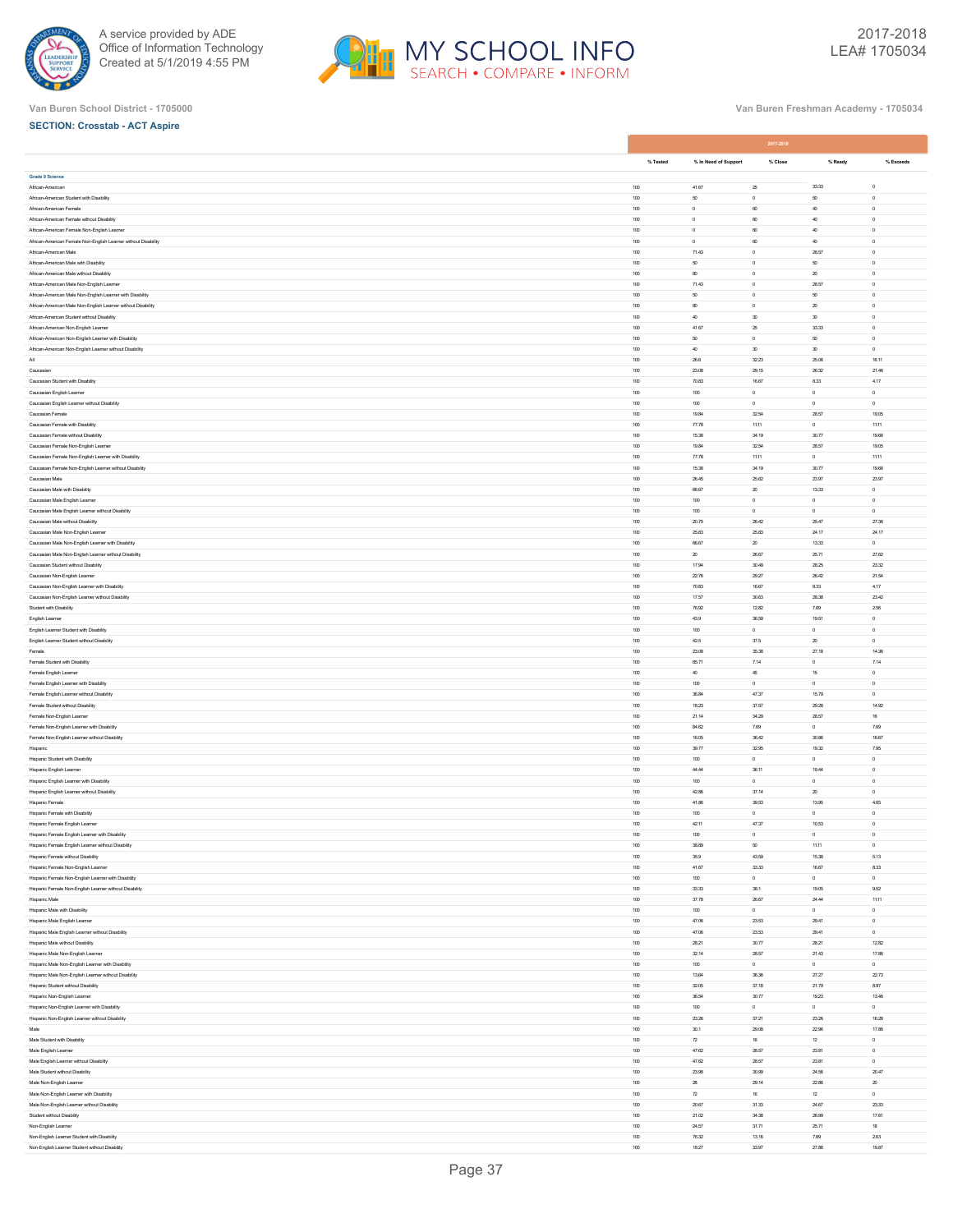

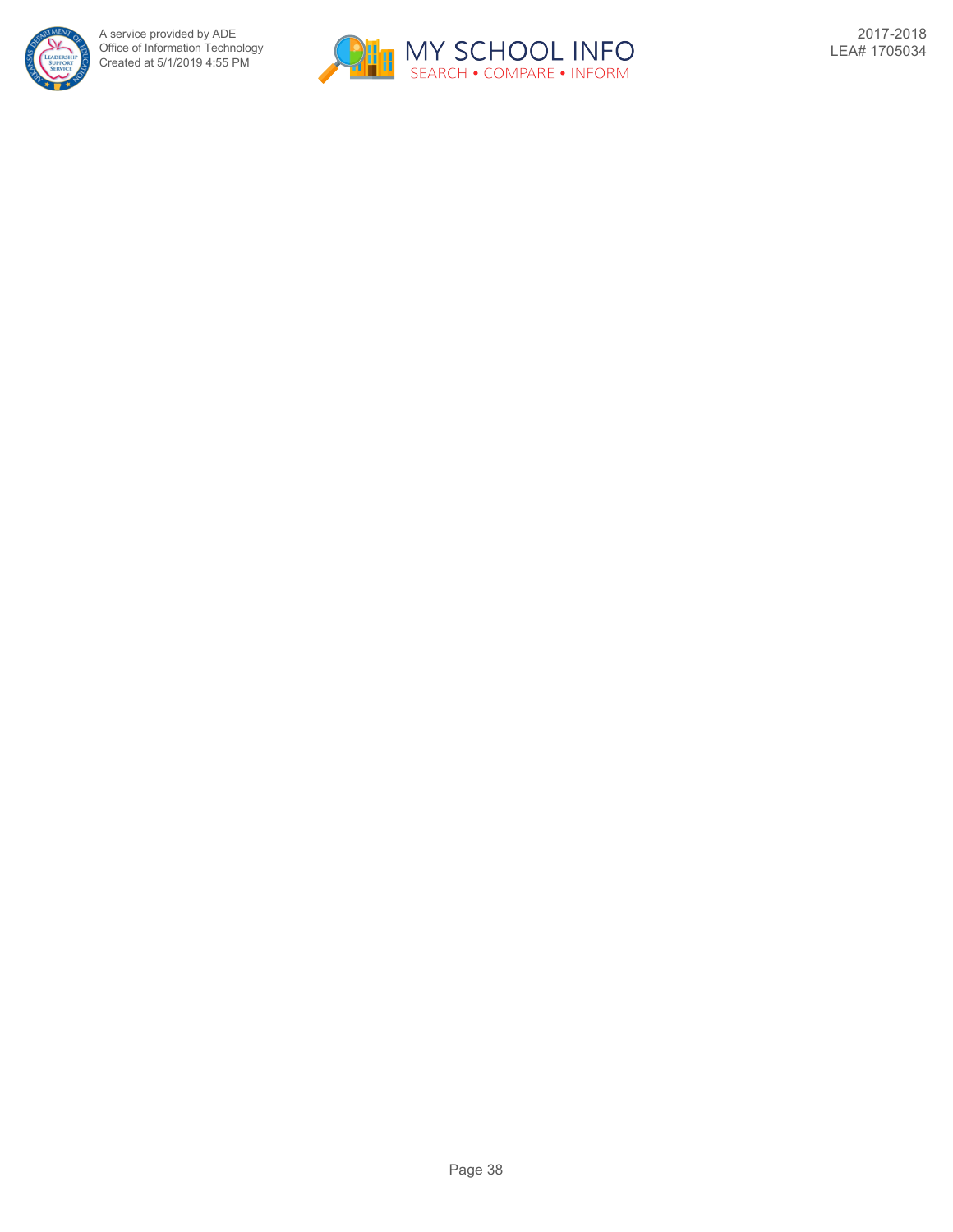



|                                                                                                           |                       | 2017-2018                           |                                  |                          |                                      |
|-----------------------------------------------------------------------------------------------------------|-----------------------|-------------------------------------|----------------------------------|--------------------------|--------------------------------------|
|                                                                                                           | $\%$ Tested           | % In Need of Support                | % Close                          | % Ready                  | % Exceeds                            |
| Grade 10 Science                                                                                          |                       |                                     |                                  |                          |                                      |
| African-American                                                                                          | $\cdots$              | $\cdots$                            | $\cdots$                         | $\cdots$                 | $\cdots$                             |
| African-American Student with Disability                                                                  | $\cdots$              | $\cdots$                            | $\cdots$                         | $\cdots$                 | $\cdots$                             |
| African-American Female                                                                                   |                       | $\sim$                              | $\cdots$                         | $\cdots$                 | $\cdots$                             |
| African-American Female without Disability                                                                | $\ldots$              | $\cdots$                            | $\ldots$                         | $\cdots$                 | $\cdots$                             |
| African-American Female Non-English Learner                                                               | $\cdots$              | $\cdots$                            | $\cdots$                         | $\cdots$                 | $\cdots$                             |
| African-American Female Non-English Learner without Disability                                            | $\cdots$              | $\cdots$                            | $\cdots$                         | $\cdots$                 | $\cdots$                             |
| African-American Male                                                                                     | $\cdots$              | $\cdots$                            | $\cdots$                         | $\cdots$                 | $\cdots$                             |
| African-American Male with Disability                                                                     | $\cdots$<br>ä,        | $\cdots$<br>ä,                      | $\cdots$<br>$\ddot{\phantom{a}}$ | $\cdots$<br>$\ddotsc$    | $\cdots$<br>$\ddotsc$                |
| African-American Male without Disability<br>African-American Male Non-English Learner                     | $\cdots$              | $\sim$                              | $\cdots$                         | $\cdots$                 | $\cdots$                             |
| African-American Male Non-English Learner with Disability                                                 | $\cdots$              | $\ddotsc$                           | $\ldots$                         |                          | $\cdots$                             |
| African-American Male Non-English Learner without Disability                                              | $\ddotsc$             | $\sim$                              | $\sim$                           | $\ddotsc$                | $\cdots$                             |
| African-American Student without Disability                                                               | $\cdots$              | $\cdots$                            | $\cdots$                         | $\cdots$                 | $\cdots$                             |
| African-American Non-English Learner                                                                      | $\cdots$              | $\sim$                              | $\cdots$                         |                          | $\cdots$                             |
| African-American Non-English Learner with Disability                                                      | $\cdots$              | $\cdots$                            | $\cdots$                         | $\cdots$                 | $\cdots$                             |
| African-American Non-English Learner without Disability                                                   | $\cdots$              | $\cdots$                            | $\cdots$                         | $\cdots$                 | $\cdots$                             |
| All                                                                                                       | 100                   | $\,$ 0                              | 100                              | $\,$ 0 $\,$              | $\mathbb O$                          |
| Caucasian                                                                                                 | 100                   | $\circ$                             | 100                              | $^{\circ}$               | $\circ$                              |
| Caucasian Student with Disability                                                                         | $100\,$<br>$\ldots$   | $\,$ 0<br>$\cdots$                  | $100\,$                          | $\,$ 0 $\,$<br>$\cdots$  | $\,$ 0 $\,$                          |
| Caucasian English Learner<br>Caucasian English Learner without Disability                                 | $\cdots$              | $\cdots$                            | $\cdots$<br>$\cdots$             | $\cdots$                 | $\cdots$<br>$\cdots$                 |
| Caucasian Female                                                                                          | $100\,$               | $\,$ 0                              | $100\,$                          | $\,$ 0 $\,$              | $\,$ 0 $\,$                          |
| Caucasian Female with Disability                                                                          | 100                   | $\circ$                             | 100                              | $^{\circ}$               | $\circ$                              |
| Caucasian Female without Disability                                                                       | $\cdots$              | $\cdots$                            | $\cdots$                         | $\cdots$                 | $\cdots$                             |
| Caucasian Female Non-English Learner                                                                      | 100                   | $\circ$                             | 100                              | $\,0\,$                  | $\,$ 0 $\,$                          |
| Caucasian Female Non-English Learner with Disability                                                      | 100                   | $\circ$                             | 100                              | $\circ$                  | $\circ$                              |
| Caucasian Female Non-English Learner without Disability                                                   | $\cdots$              | $\cdots$                            | $\cdots$                         |                          | $\cdots$                             |
| Caucasian Male                                                                                            | 100                   | $\circ$                             | 100                              | $\,$ 0                   | $\mathbb O$                          |
| Caucasian Male with Disability                                                                            | 100                   | $\,$ 0 $\,$                         | 100                              | $\,$ 0 $\,$              | $\mathbb O$                          |
| Caucasian Male English Learner                                                                            | $\cdots$<br>$\cdots$  | $\ddot{\phantom{0}}$<br>$\cdots$    | $\ddotsc$<br>$\cdots$            | <br>$\cdots$             | <br>$\cdots$                         |
| Caucasian Male English Learner without Disability<br>Caucasian Male without Disability                    | $\cdots$              | $\cdots$                            | $\cdots$                         | $\cdots$                 | $\cdots$                             |
| Caucasian Male Non-English Learner                                                                        | 100                   | $\,$ 0                              | 100                              | $\,$ 0 $\,$              | $\mathbb O$                          |
| Caucasian Male Non-English Learner with Disability                                                        | 100                   | $\circ$                             | 100                              | $\circ$                  | $\circ$                              |
| Caucasian Male Non-English Learner without Disability                                                     |                       | $\sim$                              | $\cdots$                         | $\cdots$                 | $\ddot{\phantom{0}}$                 |
| Caucasian Student without Disability                                                                      | $\cdots$              | $\cdots$                            | $\cdots$                         | $\cdots$                 | $\cdots$                             |
| Caucasian Non-English Learner                                                                             | 100                   | $\,$ 0 $\,$                         | 100                              | $\,$ 0 $\,$              | $\mathbb O$                          |
| Caucasian Non-English Learner with Disability                                                             | $100\,$               | $\,$ 0                              | $100\,$                          | $\,$ 0 $\,$              | $\,$ 0 $\,$                          |
| Caucasian Non-English Learner without Disability                                                          | $\cdots$              | $\cdots$                            | $\cdots$                         | $\cdots$                 | $\cdots$                             |
| Student with Disability                                                                                   | 100<br>               | $\,$ 0 $\,$<br>$\ddot{\phantom{a}}$ | 100<br>$\ddot{\phantom{a}}$      | $\,$ 0 $\,$<br>$\ddotsc$ | $\mathbb O$<br>$\cdots$              |
| English Learner<br>English Learner Student with Disability                                                | $\cdots$              | $\cdots$                            | $\cdots$                         | $\cdots$                 | $\cdots$                             |
| English Learner Student without Disability                                                                | $\cdots$              | $\sim$                              | $\cdots$                         | $\ddot{\phantom{0}}$     |                                      |
| Female                                                                                                    | 100                   | $\circ$                             | 100                              | $\,$ 0 $\,$              | $\mathbb O$                          |
| Female Student with Disability                                                                            | 100                   | $\,$ 0 $\,$                         | 100                              | $\,$ 0 $\,$              | $\mathbb O$                          |
| Female English Learner                                                                                    | $\ldots$              | $\cdots$                            | $\cdots$                         | $\cdots$                 | $\cdots$                             |
| Female English Learner with Disability                                                                    | $\cdots$              | $\cdots$                            | $\sim$                           | $\cdots$                 | $\cdots$                             |
| Female English Learner without Disability                                                                 | $\cdots$              | $\cdots$                            | $\cdots$                         | $\cdots$                 | $\cdots$                             |
| Female Student without Disability                                                                         | $\sim$                | $\sim$                              | $\cdots$                         | $\ddotsc$                | $\cdots$                             |
| Female Non-English Learner                                                                                | 100                   | $\circ$                             | 100                              | $\circ$                  | $\circ$                              |
| Female Non-English Learner with Disability                                                                | $100\,$<br>$\ldots$   | $\,$ 0<br>$\cdots$                  | $100\,$<br>$\cdots$              | $\,$ 0 $\,$<br>$\cdots$  | $\,$ 0 $\,$                          |
| Female Non-English Learner without Disability<br>Hispanic                                                 | $\cdots$              | $\cdots$                            | $\cdots$                         | $\cdots$                 | $\cdots$<br>$\cdots$                 |
| Hispanic Student with Disability                                                                          |                       | $\sim$                              | $\cdots$                         | $\ddot{\phantom{0}}$     | $\cdots$                             |
| Hispanic English Learner                                                                                  | $\cdots$              | $\cdots$                            | $\cdots$                         | $\cdots$                 | $\cdots$                             |
| Hispanic English Learner with Disability                                                                  | $\cdots$              | $\cdots$                            | $\cdots$                         | $\cdots$                 | $\cdots$                             |
| Hispanic English Learner without Disability                                                               |                       | $\sim$                              | $\sim$                           | $\ddot{\phantom{a}}$     | $\cdots$                             |
| Hispanic Female                                                                                           | $\cdots$              | $\sim$                              | $\cdots$                         | $\cdots$                 | $\cdots$                             |
| Hispanic Female with Disability                                                                           |                       | $\sim$                              | $\ddotsc$                        | $\ddot{\phantom{0}}$     | $\cdots$                             |
| Hispanic Female English Learner                                                                           | $\cdots$              | $\sim$                              | $\ddotsc$                        | $\ddotsc$                | $\cdots$                             |
| Hispanic Female English Learner with Disability                                                           |                       | $\cdots$                            | $\ddot{\phantom{0}}$             | $\cdots$                 | $\cdots$                             |
| Hispanic Female English Learner without Disability<br>Hispanic Female without Disability                  | $\cdots$<br>$\cdots$  | $\cdots$<br>$\sim$                  | $\cdots$<br>$\cdots$             | $\cdots$<br>$\cdots$     | $\cdots$<br>$\overline{\phantom{a}}$ |
| Hispanic Female Non-English Learner                                                                       | $\cdots$              | $\cdots$                            | $\cdots$                         | $\cdots$                 | $\cdots$                             |
| Hispanic Female Non-English Learner with Disability                                                       | $\ldots$              | $\cdots$                            | $\cdots$                         | $\cdots$                 | $\ldots$                             |
| Hispanic Female Non-English Learner without Disability                                                    | $\cdots$              | $\sim$                              | $\sim$                           | $\cdots$                 | $\cdots$                             |
| Hispanic Male                                                                                             | $\cdots$              | $\cdots$                            | $\cdots$                         | $\cdots$                 | $\cdots$                             |
| Hispanic Male with Disability                                                                             | $\ldots$              | $\cdots$                            | $\ldots$                         | $\cdots$                 | $\ldots$                             |
| Hispanic Male English Learner                                                                             | $\cdots$              | $\cdots$                            | $\ldots$                         | $\cdots$                 | $\ldots$                             |
| Hispanic Male English Learner without Disability                                                          | $\ldots$              | $\ddotsc$                           | $\ldots$                         |                          | $\cdots$                             |
| Hispanic Male without Disability                                                                          | $\cdots$              | $\sim$                              | $\cdots$                         | $\cdots$                 | $\cdots$                             |
| Hispanic Male Non-English Learner                                                                         | $\cdots$<br>$\ddotsc$ | $\cdots$<br>$\sim$                  | $\ldots$<br>                     | $\ldots$<br>$\ddotsc$    | $\ldots$<br>$\cdots$                 |
| Hispanic Male Non-English Learner with Disability<br>Hispanic Male Non-English Learner without Disability | $\cdots$              | $\sim$                              | $\cdots$                         | $\cdots$                 | $\cdots$                             |
| Hispanic Student without Disability                                                                       | $\cdots$              | $\ddotsc$                           | $\cdots$                         |                          |                                      |
| Hispanic Non-English Learner                                                                              | $\cdots$              | $\sim$                              | $\sim$                           | $\ddotsc$                | $\overline{\phantom{a}}$             |
| Hispanic Non-English Learner with Disability                                                              | $\cdots$              | $\cdots$                            | $\cdots$                         | $\cdots$                 | $\cdots$                             |
| Hispanic Non-English Learner without Disability                                                           | $\cdots$              | $\cdots$                            | $\cdots$                         | $\cdots$                 | $\cdots$                             |
| Male                                                                                                      | 100                   | $\circ$                             | 100                              | $^{\circ}$               | $\circ$                              |
| Male Student with Disability                                                                              | 100                   | $\,$ 0 $\,$                         | 100                              | $\,$ 0 $\,$              | $\mathbb O$                          |
| Male English Learner                                                                                      | $\cdots$              | $\cdots$                            | $\cdots$                         | $\cdots$                 | $\cdots$                             |
| Male English Learner without Disability                                                                   | $\cdots$              | $\sim$                              | $\cdots$                         | $\cdots$                 | $\cdots$                             |
| Male Student without Disability<br>Male Non-English Learner                                               | $\cdots$<br>100       | $\sim$<br>$\,$ 0                    | $\ddot{\phantom{a}}$<br>100      | $\cdots$<br>$\,$ 0 $\,$  | $\cdots$<br>$\mathbb O$              |
| Male Non-English Learner with Disability                                                                  | 100                   | $\,$ 0 $\,$                         | 100                              | $\,$ 0 $\,$              | $\mathbb O$                          |
| Male Non-English Learner without Disability                                                               |                       | $\sim$                              | $\ddot{\phantom{a}}$             | $\ddot{\phantom{0}}$     | $\cdots$                             |
| Student without Disability                                                                                | $\cdots$              | $\sim$                              | $\cdots$                         | $\cdots$                 | $\cdots$                             |
| Non-English Learner                                                                                       | 100                   | $\,$ 0 $\,$                         | 100                              | $\,$ 0 $\,$              | $\mathbb O$                          |
| Non-English Learner Student with Disability                                                               | 100                   | $\,$ 0                              | 100                              | $\,0\,$                  | $\,$ 0 $\,$                          |
| Non-English Learner Student without Disability                                                            | $\cdots$              | $\cdots$                            | $\cdots$                         | $\cdots$                 | $\cdots$                             |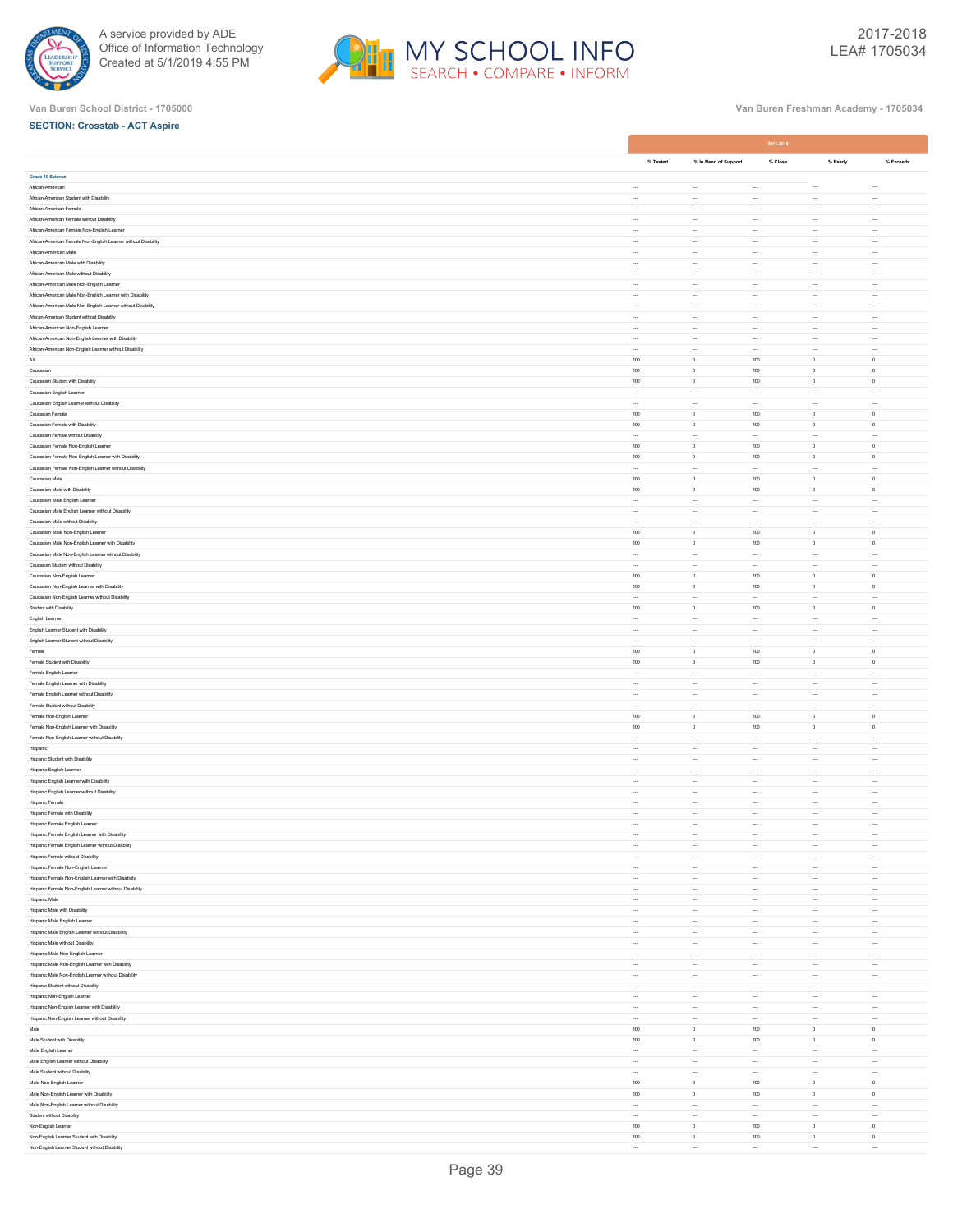

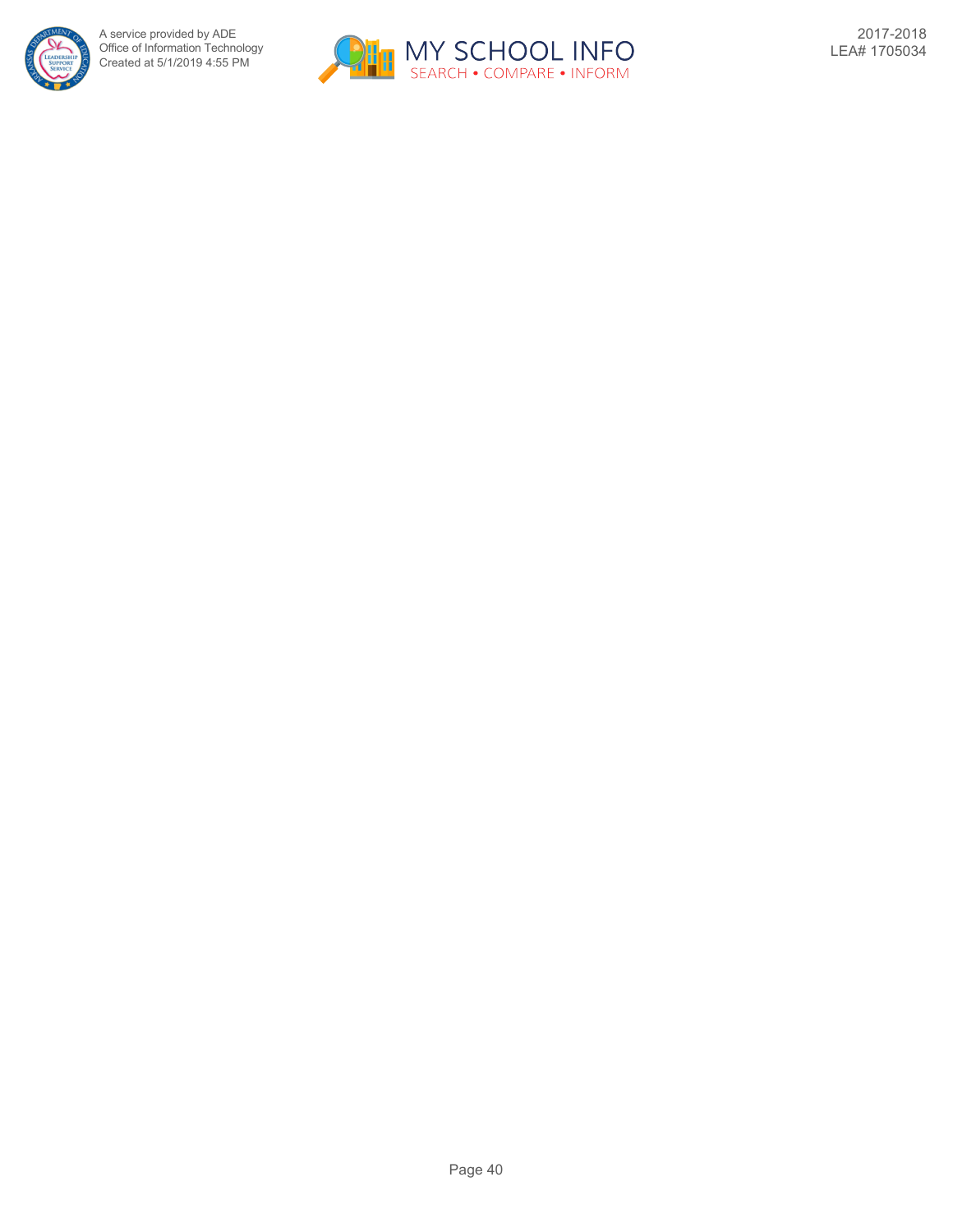



|                                                                                                        | 2017-2018  |                        |                            |                      |                            |
|--------------------------------------------------------------------------------------------------------|------------|------------------------|----------------------------|----------------------|----------------------------|
|                                                                                                        | % Tested   | % In Need of Support   | % Close                    | % Ready              | % Exceeds                  |
| <b>All Grades Science</b>                                                                              |            |                        |                            |                      |                            |
| African-American                                                                                       | $100\,$    | 41.67                  | $\rm{2S}$                  | 33.33                | $\,$ 0 $\,$                |
| African-American Student with Disability                                                               | 100        | 50                     | $\circ$                    | $_{\rm 50}$          | $\mathbb O$                |
| African-American Female<br>African-American Female without Disability                                  | 100        | $\,$ 0 $\,$            | $60$                       | $40\,$               | $\,$ 0 $\,$                |
| African-American Female Non-English Learner                                                            | 100<br>100 | $\,$ 0 $\,$<br>$\circ$ | $_{60}$<br>60              | $40\,$<br>40         | $\,$ 0 $\,$<br>$^{\circ}$  |
| African-American Female Non-English Learner without Disability                                         | 100        | $\,$ 0 $\,$            | $60\,$                     | $40\,$               | $\,$ 0 $\,$                |
| African-American Male                                                                                  | 100        | 71.43                  | $\,$ 0 $\,$                | 28.57                | $\mathbb O$                |
| African-American Male with Disability                                                                  | 100        | 60                     | $\circ$                    | 60                   | $\circ$                    |
| African-American Male without Disability                                                               | 100        | 80                     | $\,$ 0                     | $\rm{20}$            | $\,$ 0 $\,$                |
| African-American Male Non-English Learner<br>African-American Male Non-English Learner with Disability | 100<br>100 | 71.43<br>60            | $\,$ 0 $\,$<br>$\,$ 0 $\,$ | 28.57<br>$_{50}$     | $\,$ 0 $\,$<br>$\,$ 0 $\,$ |
| African-American Male Non-English Learner without Disability                                           | 100        | $_{80}$                | $\,$ 0                     | $\rm{20}$            | $\,$ 0 $\,$                |
| African-American Student without Disability                                                            | 100        | 40                     | $_{30}$                    | $30\,$               | $\circ$                    |
| African-American Non-English Learner                                                                   | 100        | 41.67                  | $\rm{z}\rm{s}$             | 33.33                | $\mathbb O$                |
| African-American Non-English Learner with Disability                                                   | 100        | $_{50}$                | $\circ$                    | $_{50}$              | $\mathbb O$                |
| African-American Non-English Learner without Disability<br>$AII$                                       | 100<br>100 | 40<br>26.46            | 30<br>32.57                | 30<br>24.94          | $\circ$<br>16.03           |
| Caucasian                                                                                              | 100        | 22.89                  | 29.72                      | 26.1                 | 21.29                      |
| Caucasian Student with Disability                                                                      | 100        | 65.38                  | 23.08                      | 7.69                 | 3.85                       |
| Caucasian English Learner                                                                              | 100        | 100                    | $\,$ 0 $\,$                | $\mathbb O$          | $\,$ 0 $\,$                |
| Caucasian English Learner without Disability                                                           | 100        | 100                    | $\circ$                    | $\circ$              | $^{\circ}$                 |
| Caucasian Female<br>Caucasian Female with Disability                                                   | 100<br>100 | 19.69<br>70            | 33.07<br>$20\,$            | 28.35<br>$\mathbb O$ | 18.9<br>$10\,$             |
| Caucasian Female without Disability                                                                    | 100        | 15.38                  | 34.19                      | 30.77                | 19.66                      |
| Caucasian Female Non-English Learner                                                                   | 100        | 19.69                  | 33.07                      | 28.35                | 18.9                       |
| Caucasian Female Non-English Learner with Disability                                                   | 100        | 70                     | $20\,$                     | $\mathbb O$          | $10\,$                     |
| Caucasian Female Non-English Learner without Disability                                                | 100        | 15.38                  | 34.19                      | 30.77                | 19.66                      |
| Caucasian Male                                                                                         | 100        | 26.23                  | 26.23                      | 23.77                | 23.77                      |
| Caucasian Male with Disability<br>Caucasian Male English Learner                                       | 100<br>100 | 62.5<br>100            | 25<br>$\,$ 0 $\,$          | 12.5<br>$\mathbb O$  | $\circ$<br>$\mathbb O$     |
| Caucasian Male English Learner without Disability                                                      | 100        | 100                    | $\circ$                    | $^{\circ}$           | $^{\circ}$                 |
| Caucasian Male without Disability                                                                      | 100        | 20.75                  | 26.42                      | 25.47                | 27.36                      |
| Caucasian Male Non-English Learner                                                                     | 100        | 25.62                  | 26.45                      | 23.97                | 23.97                      |
| Caucasian Male Non-English Learner with Disability                                                     | 100        | 62.5                   | $\rm{2S}$                  | 12.5                 | $\mathbb O$                |
| Caucasian Male Non-English Learner without Disability                                                  | 100        | $20\,$                 | 26.67                      | 25.71                | 27.62                      |
| Caucasian Student without Disability                                                                   | 100<br>100 | 17.94<br>22.58         | 30.49<br>29.84             | 28.25<br>26.21       | 23.32<br>21.37             |
| Caucasian Non-English Learner<br>Caucasian Non-English Learner with Disability                         | 100        | 65.38                  | 23.08                      | 7.69                 | 3.85                       |
| Caucasian Non-English Learner without Disability                                                       | 100        | 17.57                  | 30.63                      | 28.38                | 23.42                      |
| Student with Disability                                                                                | 100        | 73.17                  | 17.07                      | 7.32                 | 2.44                       |
| English Learner                                                                                        | 100        | 43.9                   | 36.59                      | 19.51                | $\,$ 0 $\,$                |
| English Learner Student with Disability                                                                | 100        | 100                    | $\,$ 0 $\,$                | $\mathbb O$          | $\mathbb O$                |
| English Learner Student without Disability                                                             | 100        | 42.5                   | 37.5                       | $\rm{20}$            | $\,$ 0 $\,$                |
| Female<br>Female Student with Disability                                                               | 100<br>100 | 22.96<br>80            | 35.71<br>13.33             | 27.04<br>$\circ$     | 14.29<br>6.67              |
| Female English Learner                                                                                 | 100        | 40                     | 45                         | $15\,$               | $\,$ 0 $\,$                |
| Female English Learner with Disability                                                                 | 100        | 100                    | $\circ$                    | $\mathbb O$          | $\mathbb O$                |
| Female English Learner without Disability                                                              | 100        | 36.84                  | 47.37                      | 15.79                | $\circ$                    |
| Female Student without Disability                                                                      | 100        | 18.23                  | 37.57                      | 29.28                | 14.92                      |
| Female Non-English Learner<br>Female Non-English Learner with Disability                               | 100<br>100 | 21.02<br>78.57         | 34.66<br>14.29             | 28.41<br>$\circ$     | 15.91<br>7.14              |
| Female Non-English Learner without Disability                                                          | 100        | 16.05                  | 36.42                      | 30.86                | 16.67                      |
| Hispanic                                                                                               | 100        | 39.77                  | 32.95                      | 19.32                | 7.95                       |
| Hispanic Student with Disability                                                                       | 100        | 100                    | $\circ$                    | $\mathbb O$          | $\circ$                    |
| Hispanic English Learner                                                                               | 100        | 44.44                  | 36.11                      | 19.44                | $\,$ 0 $\,$                |
| Hispanic English Learner with Disability                                                               | 100        | 100                    | $\circ$                    | $^{\circ}$           | $^{\circ}$<br>$\,$ 0       |
| Hispanic English Learner without Disability<br>Hispanic Female                                         | 100<br>100 | 42.86<br>41.86         | 37.14<br>39.53             | $\rm{20}$<br>13.95   | 4.65                       |
| Hispanic Female with Disability                                                                        | 100        | 100                    | $\,$ 0 $\,$                | $\mathbb O$          | $\,$ 0 $\,$                |
| Hispanic Female English Learner                                                                        | 100        | 4211                   | 47.37                      | 10.53                | $\,$ 0                     |
| Hispanic Female English Learner with Disability                                                        | 100        | 100                    | $\circ$                    | $\circ$              | $\circ$                    |
| Hispanic Female English Learner without Disability                                                     | 100        | 38.89                  | $_{50}$                    | 11.11                | $\,$ 0 $\,$                |
| Hispanic Female without Disability<br>Hispanic Female Non-English Learner                              | 100<br>100 | 35.9<br>41.67          | 43.59<br>33.33             | 15.38<br>16.67       | 5.13<br>8.33               |
| Hispanic Female Non-English Learner with Disability                                                    | 100        | $100\,$                | $\,$ 0 $\,$                | $\mathbb O$          | $\mathbb O$                |
| Hispanic Female Non-English Learner without Disability                                                 | 100        | 33.33                  | 38.1                       | 19.05                | 9.52                       |
| Hispanic Male                                                                                          | 100        | 37.78                  | 26.67                      | 24.44                | 11.11                      |
| Hispanic Male with Disability                                                                          | 100        | $100\,$                | $\,$ 0 $\,$                | $\mathbb O$          | $\mathbb O$                |
| Hispanic Male English Learner<br>Hispanic Male English Learner without Disability                      | 100<br>100 | 47.06<br>47.06         | 23.53<br>23.53             | 29.41<br>29.41       | $^{\circ}$<br>$\,$ 0 $\,$  |
| Hispanic Male without Disability                                                                       | 100        | 28.21                  | 30.77                      | 28.21                | 12.82                      |
| Hispanic Male Non-English Learner                                                                      | 100        | 32.14                  | 28.57                      | 21.43                | 17.86                      |
| Hispanic Male Non-English Learner with Disability                                                      | 100        | 100                    | $\,$ 0                     | $\,$ 0 $\,$          | $\,$ 0 $\,$                |
| Hispanic Male Non-English Learner without Disability                                                   | 100        | 13.64                  | 36.36                      | 27.27                | 22.73                      |
| Hispanic Student without Disability                                                                    | 100        | 32.05                  | 37.18                      | 21.79                | 8.97                       |
| Hispanic Non-English Learner<br>Hispanic Non-English Learner with Disability                           | 100<br>100 | 36.54<br>100           | 30.77<br>$\circ$           | 19.23<br>$\circ$     | 13.46<br>$\circ$           |
| Hispanic Non-English Learner without Disability                                                        | 100        | 23.26                  | 37.21                      | 23.26                | 16.28                      |
| Male                                                                                                   | 100        | 29.95                  | 29.44                      | 22.84                | 17.77                      |
| Male Student with Disability                                                                           | 100        | 69.23                  | 19.23                      | 11.54                | $\circ$                    |
| Male English Learner                                                                                   | 100        | 47.62                  | 28.57                      | 23.81                | $\,$ 0 $\,$                |
| Male English Learner without Disability                                                                | 100        | 47.62                  | 28.57                      | 23.81                | $^{\circ}$                 |
| Male Student without Disability<br>Male Non-English Learner                                            | 100<br>100 | 23.98<br>27.84         | 30.99<br>29.55             | 24.56<br>22.73       | 20.47<br>19.89             |
| Male Non-English Learner with Disability                                                               | 100        | 69.23                  | 19.23                      | 11.54                | $\circ$                    |
| Male Non-English Learner without Disability                                                            | 100        | 20.67                  | 31.33                      | 24.67                | 23.33                      |
| Student without Disability                                                                             | 100        | 21.02                  | 34.38                      | 26.99                | 17.61                      |
| Non-English Learner                                                                                    | 100        | 24.43                  | 32.1                       | 25.57                | 17.9                       |
| Non-English Learner Student with Disability                                                            | 100        | $72.5\,$               | 17.5<br>33.97              | $7.5\,$              | $2.5\,$<br>19.87           |
| Non-English Learner Student without Disability                                                         | 100        | 18.27                  |                            | 27.88                |                            |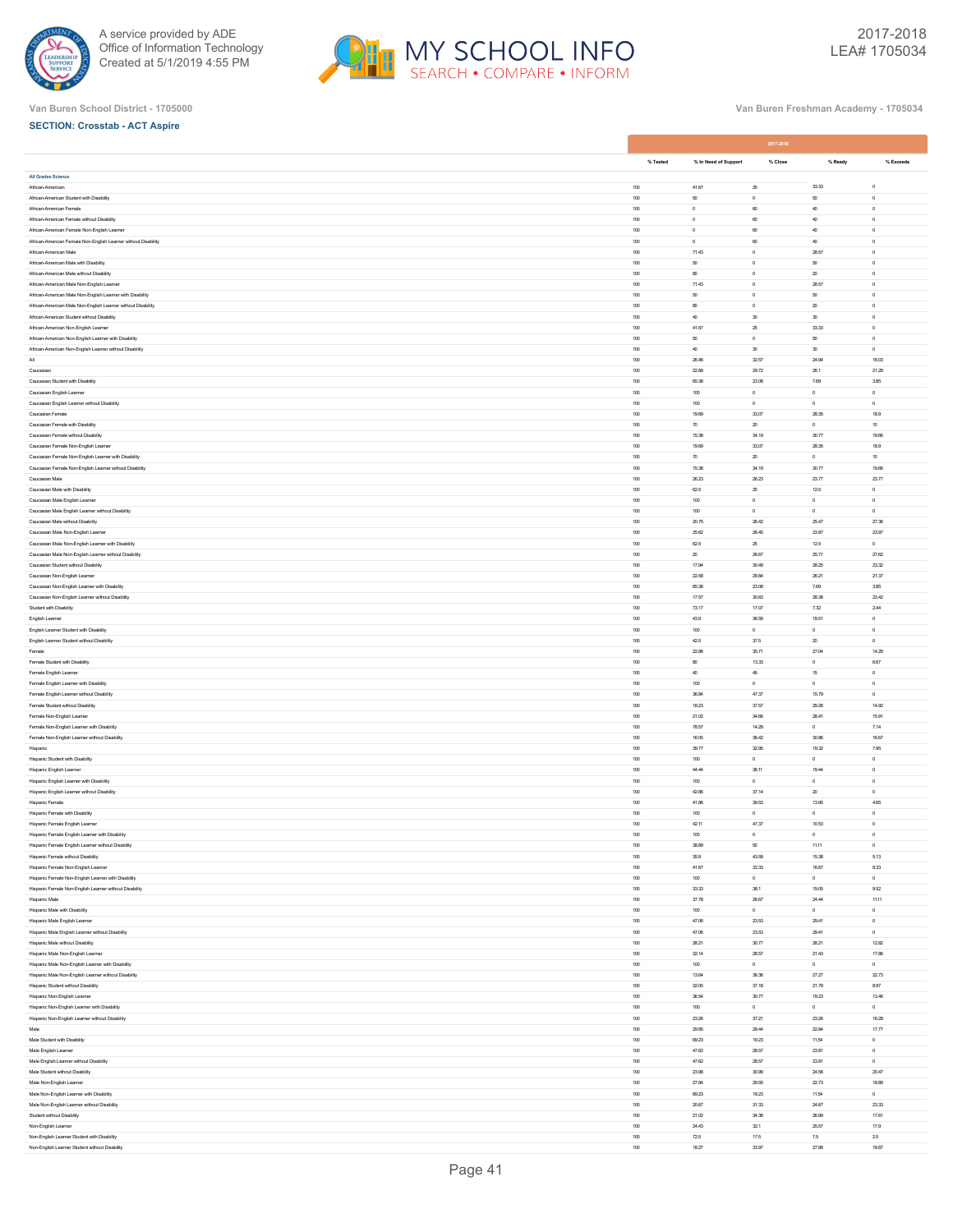

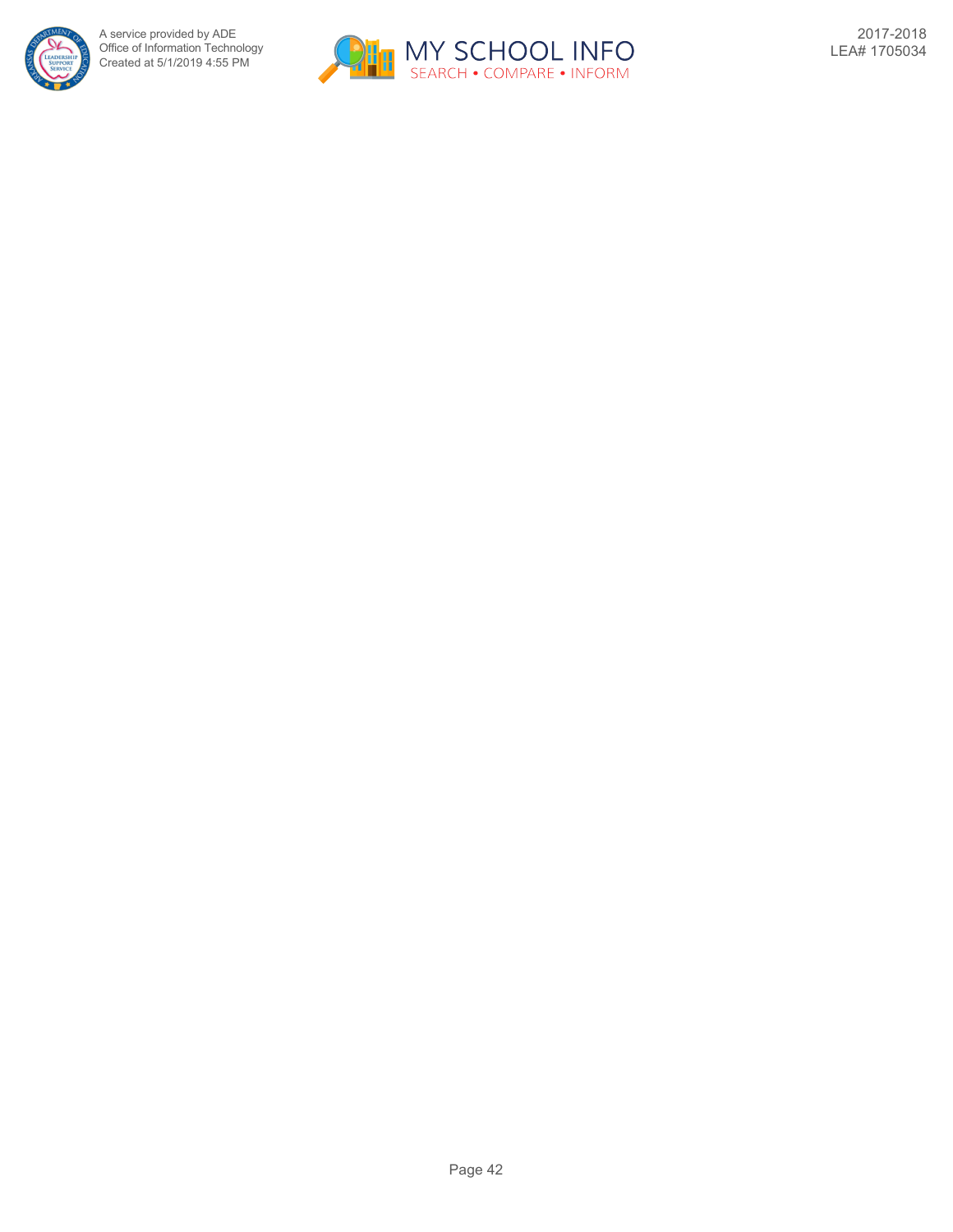

**SECTION: Crosstab - Graduation Rates**



**Van Buren School District - 1705000 Van Buren Freshman Academy - 1705034**



Four Year Graduation Rates are not available.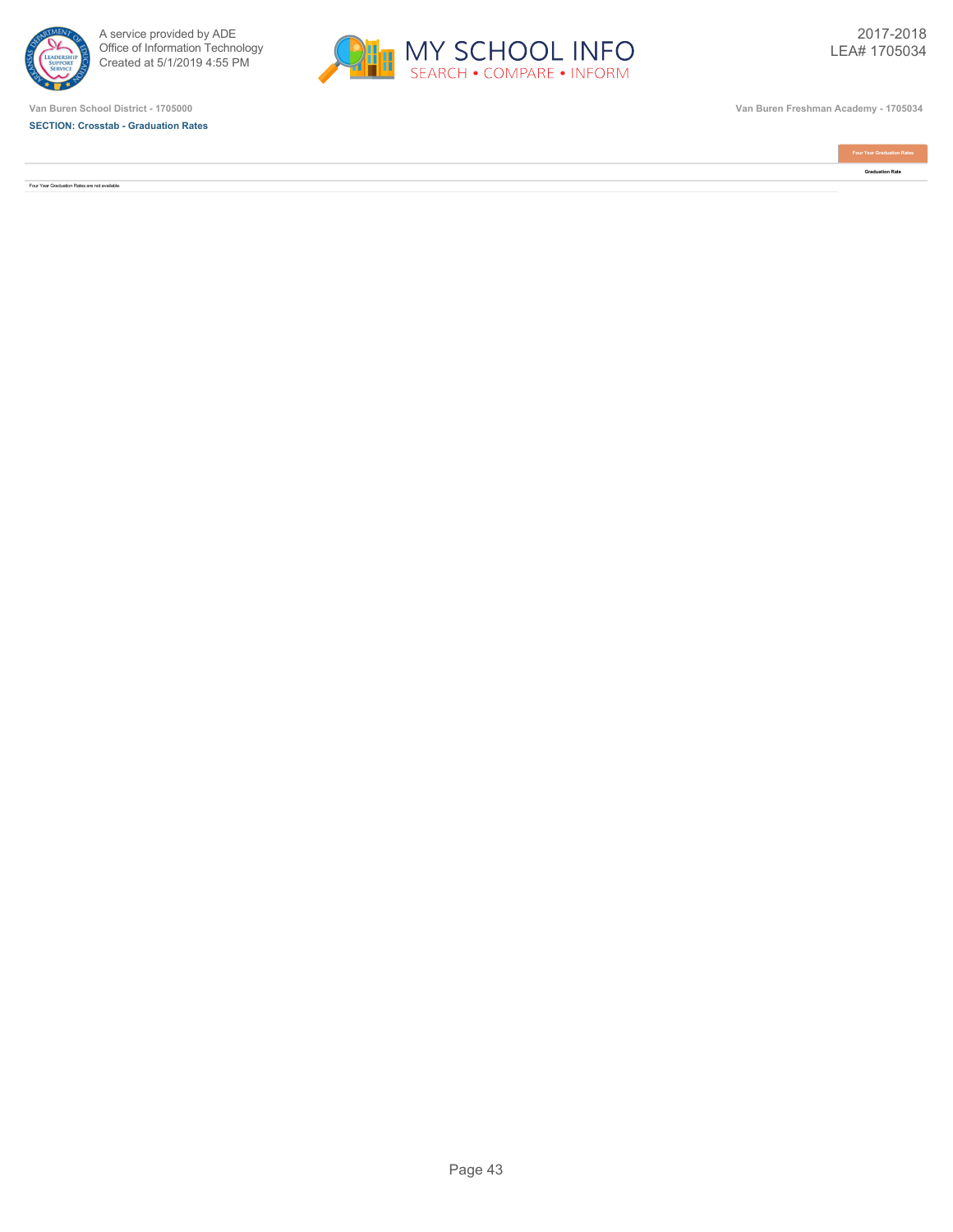

**SECTION: Crosstab - Graduation Rates**



**Van Buren School District - 1705000 Van Buren Freshman Academy - 1705034**



Five Year Graduation Rates are not available.